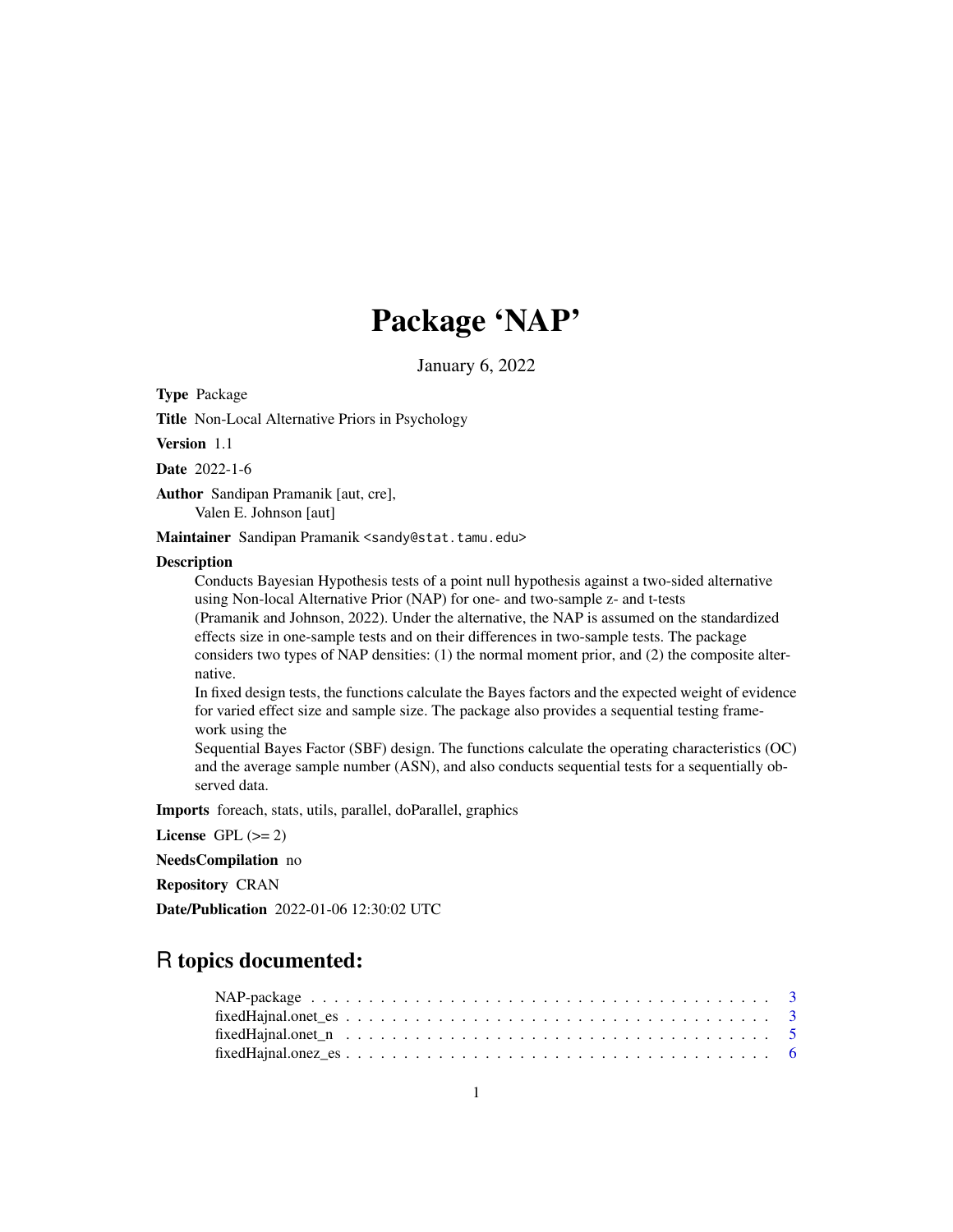| $\overline{7}$                                                                                                                                      |
|-----------------------------------------------------------------------------------------------------------------------------------------------------|
| $\overline{8}$                                                                                                                                      |
| 10                                                                                                                                                  |
| 11                                                                                                                                                  |
| 12<br>$fixed$ Hajnal.two $z_n$ $\ldots$ $\ldots$ $\ldots$ $\ldots$ $\ldots$ $\ldots$ $\ldots$ $\ldots$ $\ldots$ $\ldots$ $\ldots$ $\ldots$ $\ldots$ |
| 14                                                                                                                                                  |
| 15                                                                                                                                                  |
| 16<br>$fixedNAP. one z_e s \ldots \ldots \ldots \ldots \ldots \ldots \ldots \ldots \ldots \ldots \ldots \ldots \ldots$                              |
| 17                                                                                                                                                  |
| 18                                                                                                                                                  |
| 20                                                                                                                                                  |
| 21                                                                                                                                                  |
| 23                                                                                                                                                  |
| 24                                                                                                                                                  |
| 25                                                                                                                                                  |
|                                                                                                                                                     |
| 28                                                                                                                                                  |
| 29                                                                                                                                                  |
| 31                                                                                                                                                  |
| 32                                                                                                                                                  |
| 33                                                                                                                                                  |
| 35                                                                                                                                                  |
| 36                                                                                                                                                  |
| 37                                                                                                                                                  |
| 39                                                                                                                                                  |
| 40                                                                                                                                                  |
| 41                                                                                                                                                  |
| 41                                                                                                                                                  |
| 42                                                                                                                                                  |
| 43                                                                                                                                                  |
| 45                                                                                                                                                  |
| 46                                                                                                                                                  |
| 48                                                                                                                                                  |
| SBFHajnal_onez<br>49                                                                                                                                |
| SBFHajnal_twot<br>51<br>.                                                                                                                           |
| 53<br>SBFHajnal twoz                                                                                                                                |
| 55<br>SBFNAP_onet                                                                                                                                   |
| SBFNAP_onez<br>56                                                                                                                                   |
| 58<br>SBFNAP twot                                                                                                                                   |
| SBFNAP_twoz<br>60                                                                                                                                   |

 $\blacksquare$  Index  $\blacksquare$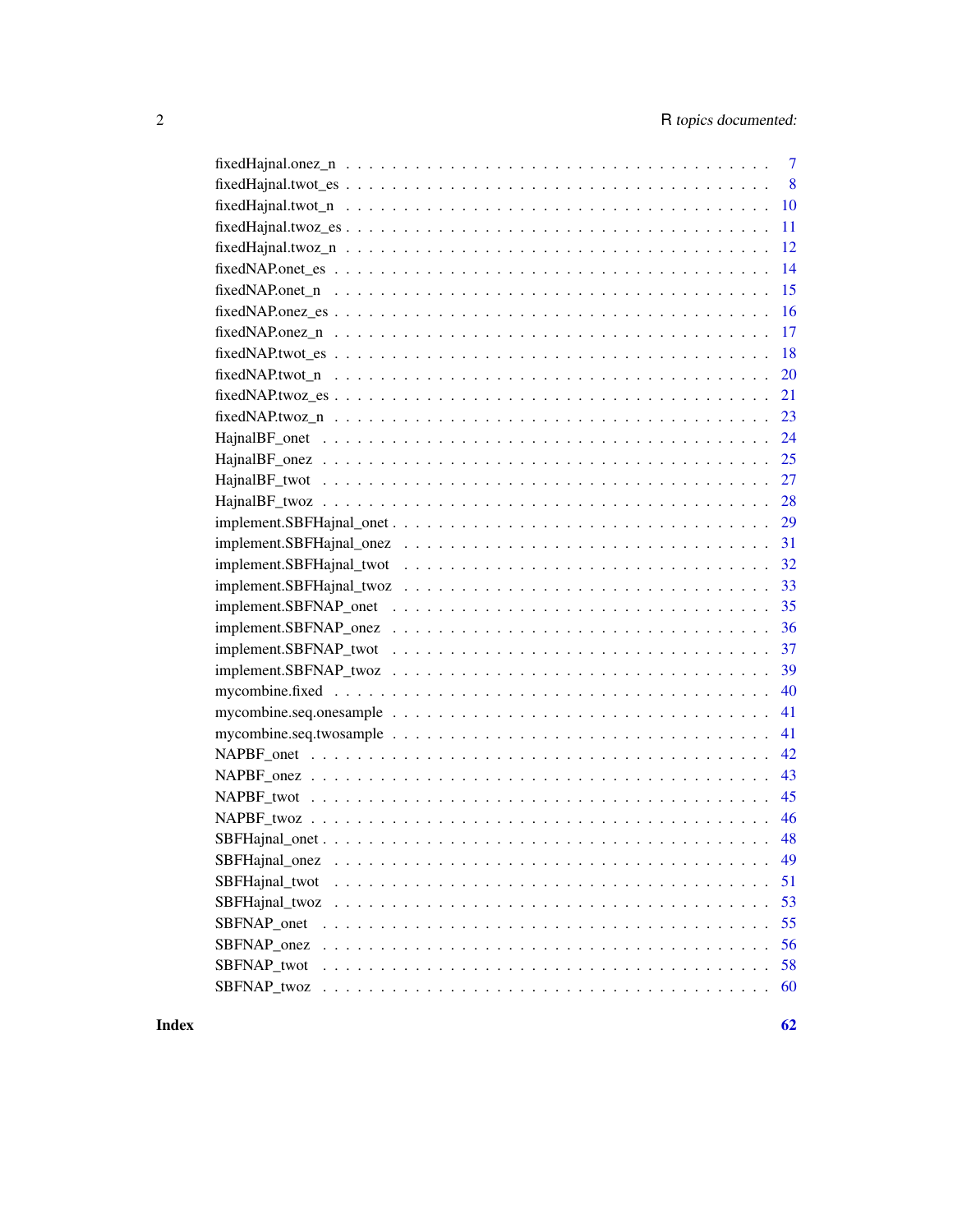<span id="page-2-0"></span>NAP-package *Non-Local Alternative Priors in Psychology*

#### Description

Conducts Bayesian Hypothesis tests of a point null hypothesis against a two-sided alternative using Non-local Alternative Prior (NAP) for one- and two-sample z- and t-tests (Pramanik and Johnson, 2022). Under the alternative, the NAP is assumed on the standardized effects size in one-sample tests and on their differences in two-sample tests. The package considers two types of NAP densities: (1) the normal moment prior, and (2) the composite alternative. In fixed design tests, the functions calculate the Bayes factors and the expected weight of evidence for varied effect size and sample size. The package also provides a sequential testing framework using the Sequential Bayes Factor (SBF) design. The functions calculate the operating characteristics (OC) and the average sample number (ASN), and also conducts sequential tests for a sequentially observed data.

# Details

| Package:              | <b>NAP</b>     |
|-----------------------|----------------|
| Type:                 | Package        |
| Version:              | 1.1            |
| Date:                 | $2022 - 1 - 6$ |
| License: GPL $(>= 2)$ |                |

#### Author(s)

Sandipan Pramanik [aut, cre], Valen E. Johnson [aut]

Maintainer: Sandipan Pramanik <sandy@stat.tamu.edu>

#### References

Pramanik, S. and Johnson, V. (2022). *Efficient Alternatives for Bayesian Hypothesis Tests in Psychology. Psychological Methods. Just accepted.*

Johnson, V. and Rossell, R. (2010). *On the use of non-local prior densities in Bayesian hypothesis tests. Journal of the Royal Statistical Society: Series B, 72:143-170.* [\[Article\]](https://rss.onlinelibrary.wiley.com/doi/pdf/10.1111/j.1467-9868.2009.00730.x)

fixedHajnal.onet\_es *Fixed-design one-sample* t*-tests using Hajnal's ratio for varied sample sizes*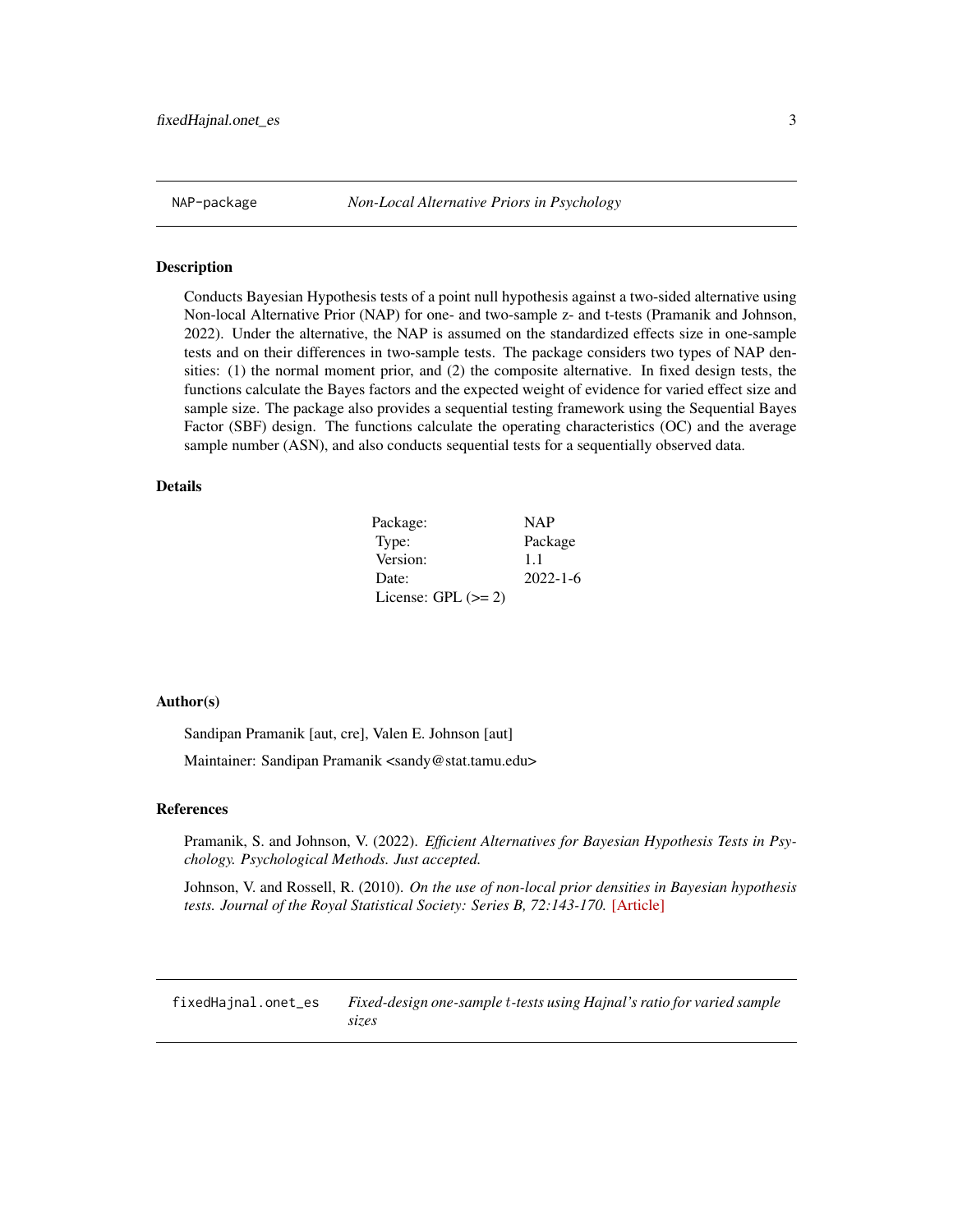#### Description

In two-sided fixed design one-sample t-tests with *composite alternative prior* assumed on the standardized effect size  $\mu/\sigma$  under the alternative, this function calculates the expected log(Hajnal's ratio) at a prefixed standardized effect size for a varied range of sample sizes.

#### Usage

```
fixedHajnal.onet_es(es = 0, es1 = 0.3, nmin = 20, nmax = 5000,
                    batch.size.increment, nReplicate = 50000)
```
# Arguments

| es                   | Numeric. Standardized effect size where the expected weights of evidence is<br>desired. <b>Default:</b> 0.                                                                                                                                                                               |
|----------------------|------------------------------------------------------------------------------------------------------------------------------------------------------------------------------------------------------------------------------------------------------------------------------------------|
| es1                  | Positive numeric. <b>Default:</b> 0.3. For this, the composite alternative prior on the<br>standardized effect size $\mu/\sigma$ takes values 0.3 and $-0.3$ each with equal proba-<br>bility 1/2.                                                                                       |
| nmin                 | Positive integer. Minimum sample size to be considered. <b>Default:</b> 20.                                                                                                                                                                                                              |
| nmax                 | Positive integer. Maximum sample size to be considered. <b>Default:</b> 5000.                                                                                                                                                                                                            |
| batch.size.increment |                                                                                                                                                                                                                                                                                          |
|                      | Positive numeric. Increment in sample size. The sequence of sample size thus<br>considered for the fixed design test is from nmin to nmax with an increment<br>of batch.size.increment. <b>Default:</b> function(narg) $\{20\}$ . This means an<br>increment of 20 samples at each step. |
| nReplicate           | Positve integer. Number of replicated studies based on which the expected<br>weights of evidence is calculated. <b>Default:</b> 50,000.                                                                                                                                                  |

#### Value

A list with two components named summary and BF.

\$summary is a data frame with columns n containing the values of sample sizes and avg.logBF containing the expected log(Hajnal's ratios) at those values.

\$BF is a matrix of dimension number of sample sizes considered by nReplicate. Each row contains the Hajnal's ratios at the corresponding sample size in nReplicate replicated studies.

#### Author(s)

Sandipan Pramanik and Valen E. Johnson

## References

Hajnal, J. (1961). *A two-sample sequential t-test.Biometrika, 48:65-75*, [\[Article\].](https://academic.oup.com/biomet/article-abstract/48/1-2/65/227215) Schnuerch, M. and Erdfelder, E. (2020). *A two-sample sequential t-test.Biometrika, 48:65-75*, [\[Ar](https://martinschnuerch.com/wp-content/uploads/2020/08/Schnuerch_Erdfelder_2020.pdf)[ticle\].](https://martinschnuerch.com/wp-content/uploads/2020/08/Schnuerch_Erdfelder_2020.pdf)

# Examples

out = fixedHajnal.onet\_es(nmax = 100)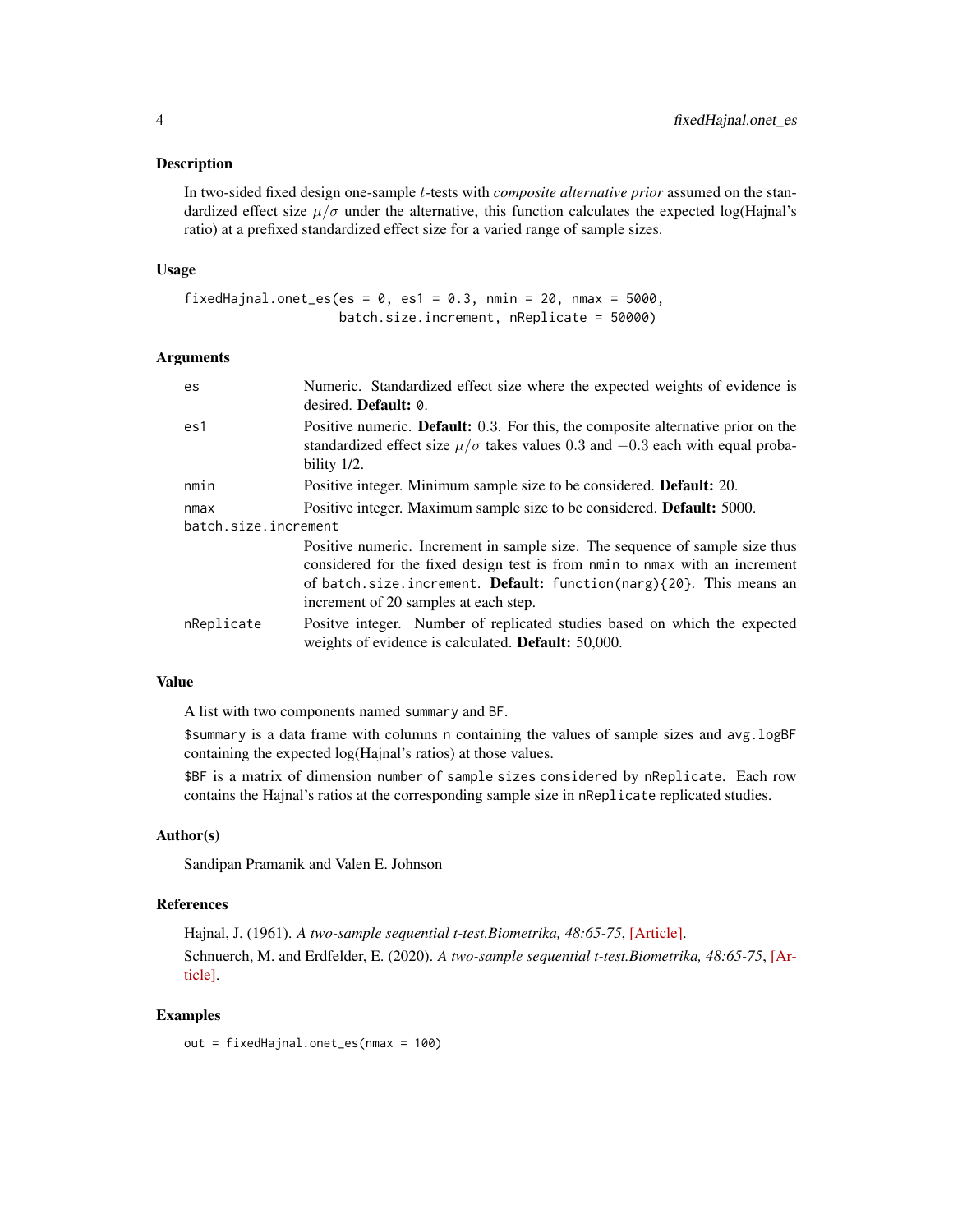<span id="page-4-0"></span>fixedHajnal.onet\_n *Fixed-design one-sample* t*-tests using Hajnal's ratio and a pre-fixed sample size*

## Description

In two-sided fixed design one-sample t-tests with *composite alternative prior* assumed on the standardized effect size  $\mu/\sigma$  under the alternative and a prefixed sample size, this function calculates the expected log(Hajnal's ratio) at a varied range of standardized effect sizes.

#### Usage

```
fixedHajnal.onet_n(es1 = 0.3, es = c(0, 0.2, 0.3, 0.5),
                   n.fixed = 20,nReplicate = 50000, nCore)
```
#### Arguments

| es1        | Positive numeric. <b>Default:</b> 0.3. For this, the composite alternative prior on the<br>standardized effect size $\mu/\sigma$ takes values 0.3 and $-0.3$ each with equal proba-<br>bility 1/2. |
|------------|----------------------------------------------------------------------------------------------------------------------------------------------------------------------------------------------------|
| es         | Numeric vector. Standardized effect sizes $\mu/\sigma$ where the expected weights of<br>evidence is desired. <b>Default:</b> $c(0, 0.2, 0.3, 0.5)$ .                                               |
| n.fixed    | Positive integer. Prefixed sample size. <b>Default:</b> 20.                                                                                                                                        |
| nReplicate | Positve integer. Number of replicated studies based on which the expected<br>weights of evidence is calculated. <b>Default:</b> 50,000.                                                            |
| nCore      | Positive integer. Default: One less than the total number of available cores.                                                                                                                      |

#### Value

A list with two components named summary and BF.

\$summary is a data frame with columns effect.size containing the values in es and avg.logBF containing the expected log(Hajnal's ratios) at those values.

\$BF is a matrix of dimension length(es) by nReplicate. Each row contains the Hajnal's ratios at the corresponding standardized effec size in nReplicate replicated studies.

## Author(s)

Sandipan Pramanik and Valen E. Johnson

#### References

Hajnal, J. (1961). *A two-sample sequential t-test.Biometrika, 48:65-75*, [\[Article\].](https://academic.oup.com/biomet/article-abstract/48/1-2/65/227215) Schnuerch, M. and Erdfelder, E. (2020). *A two-sample sequential t-test.Biometrika, 48:65-75*, [\[Ar](https://martinschnuerch.com/wp-content/uploads/2020/08/Schnuerch_Erdfelder_2020.pdf)[ticle\].](https://martinschnuerch.com/wp-content/uploads/2020/08/Schnuerch_Erdfelder_2020.pdf)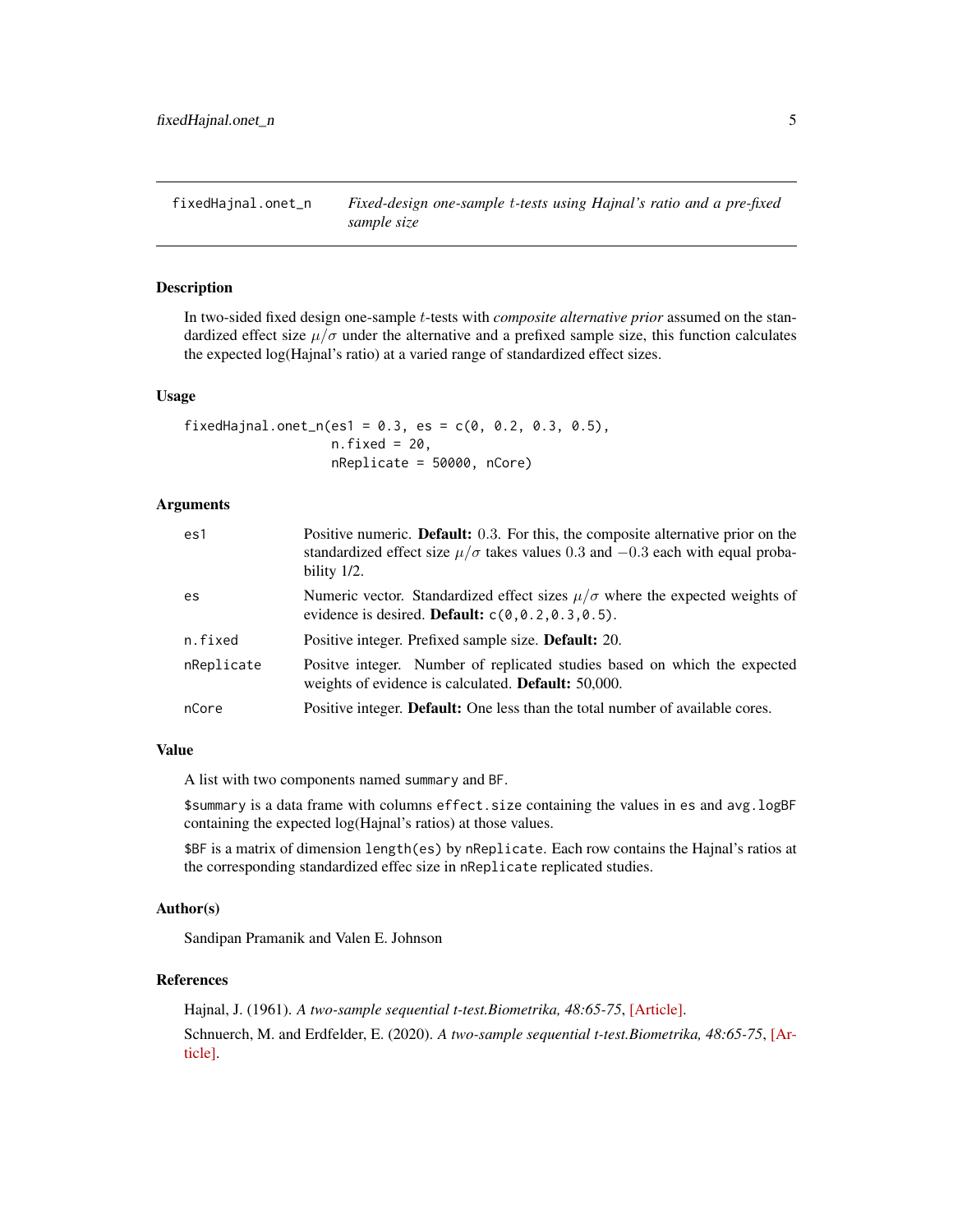## <span id="page-5-0"></span>Examples

```
out = fixedHajnal.onet_n(n.fixed = 20, es = c(0, 0.3), nCore = 1)
```
fixedHajnal.onez\_es *Fixed-design one-sample* z*-tests using Hajnal's ratio for varied sample sizes*

## Description

In two-sided fixed design one-sample z-tests with *composite alternative prior* assumed on the standardized effect size  $\mu/\sigma_0$  under the alternative, this function calculates the expected log(Hajnal's ratio) at a prefixed standardized effect size for a varied range of sample sizes.

# Usage

```
fixedHajnal.onez_es(es = 0, es1 = 0.3, nmin = 20, nmax = 5000,
                    sigma0 = 1, batch.size.increment, nReplicate = 50000)
```
#### Arguments

| es                   | Numeric. Standardized effect size where the expected weights of evidence is<br>desired. <b>Default:</b> 0.                                                                                                                                                                    |
|----------------------|-------------------------------------------------------------------------------------------------------------------------------------------------------------------------------------------------------------------------------------------------------------------------------|
| es1                  | Positive numeric. Default: 0.3. For this, the composite alternative prior on<br>the standardized effect size $\mu/\sigma_0$ takes values 0.3 and -0.3 each with equal<br>probability 1/2.                                                                                     |
| nmin                 | Positive integer. Minimum sample size to be considered. <b>Default:</b> 20.                                                                                                                                                                                                   |
| nmax                 | Positive integer. Maximum sample size to be considered. <b>Default:</b> 5000.                                                                                                                                                                                                 |
| sigma0               | Positive numeric. Known standard deviation in the population. <b>Default:</b> 1.                                                                                                                                                                                              |
| batch.size.increment |                                                                                                                                                                                                                                                                               |
|                      | function. Increment in sample size. The sequence of sample size thus con-<br>sidered for the fixed design test is from nmin to nmax with an increment of<br>batch.size.increment. Default: function(narg) $\{20\}$ . This means an in-<br>crement of 20 samples at each step. |
| nReplicate           | Positve integer. Number of replicated studies based on which the expected<br>weights of evidence is calculated. <b>Default:</b> 50,000.                                                                                                                                       |

#### Value

A list with two components named summary and BF.

\$summary is a data frame with columns n containing the values of sample sizes and avg.logBF containing the expected log(Hajnal's ratios) at those values.

\$BF is a matrix of dimension number of sample sizes considered by nReplicate. Each row contains the Hajnal's ratios at the corresponding sample size in nReplicate replicated studies.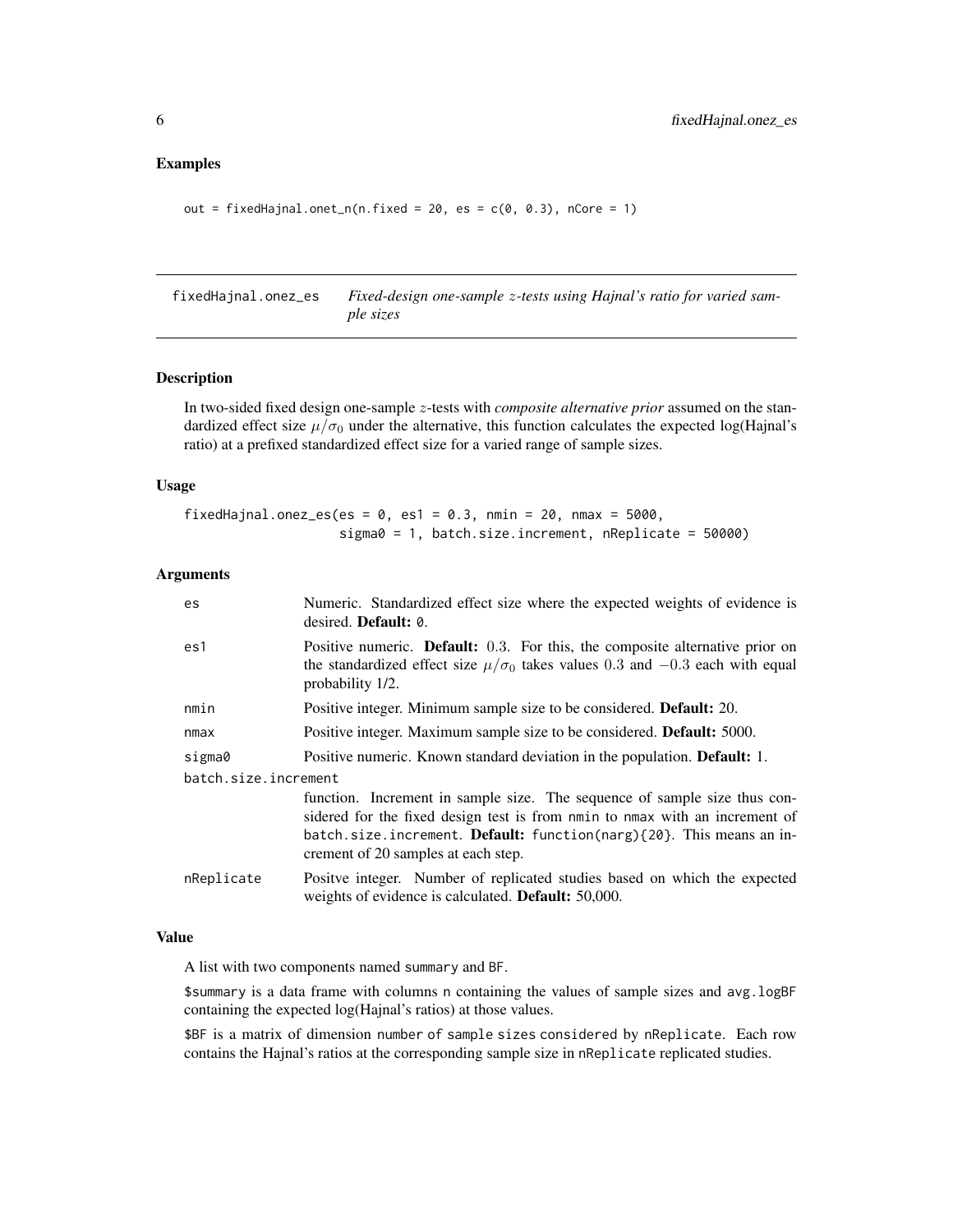## <span id="page-6-0"></span>Author(s)

Sandipan Pramanik and Valen E. Johnson

#### References

Hajnal, J. (1961). *A two-sample sequential t-test.Biometrika, 48:65-75*, [\[Article\].](https://academic.oup.com/biomet/article-abstract/48/1-2/65/227215)

Schnuerch, M. and Erdfelder, E. (2020). *A two-sample sequential t-test.Biometrika, 48:65-75*, [\[Ar](https://martinschnuerch.com/wp-content/uploads/2020/08/Schnuerch_Erdfelder_2020.pdf)[ticle\].](https://martinschnuerch.com/wp-content/uploads/2020/08/Schnuerch_Erdfelder_2020.pdf)

## Examples

out = fixedHajnal.onez\_es(nmax = 100)

fixedHajnal.onez\_n *Fixed-design one-sample* z*-tests using Hajnal's ratio and a pre-fixed sample size*

# Description

In two-sided fixed design one-sample z-tests with *composite alternative prior* assumed on the standardized effect size  $\mu/\sigma_0$  under the alternative and a prefixed sample size, this function calculates the expected log(Hajnal's ratio) at a varied range of standardized effect sizes.

#### Usage

fixedHajnal.onez\_n(es1 = 0.3, es =  $c(0, 0.2, 0.3, 0.5)$ , n.fixed =  $20$ , sigma $0 = 1$ , nReplicate = 50000, nCore)

| es1        | Positive numeric. <b>Default:</b> 0.3. For this, the composite alternative prior on<br>the standardized effect size $\mu/\sigma_0$ takes values 0.3 and -0.3 each with equal<br>probability 1/2. |
|------------|--------------------------------------------------------------------------------------------------------------------------------------------------------------------------------------------------|
| es         | Numeric vector. Standardized effect sizes $\mu/\sigma_0$ where the expected weights of<br>evidence is desired. <b>Default:</b> $c(0, 0.2, 0.3, 0.5)$ .                                           |
| n.fixed    | Positive integer. Prefixed sample size. <b>Default:</b> 20.                                                                                                                                      |
| sigma0     | Positive numeric. Known standard deviation in the population. <b>Default:</b> 1.                                                                                                                 |
| nReplicate | Positive integer. Number of replicated studies based on which the expected<br>weights of evidence is calculated. <b>Default:</b> 50,000.                                                         |
| nCore      | Positive integer. <b>Default:</b> One less than the total number of available cores.                                                                                                             |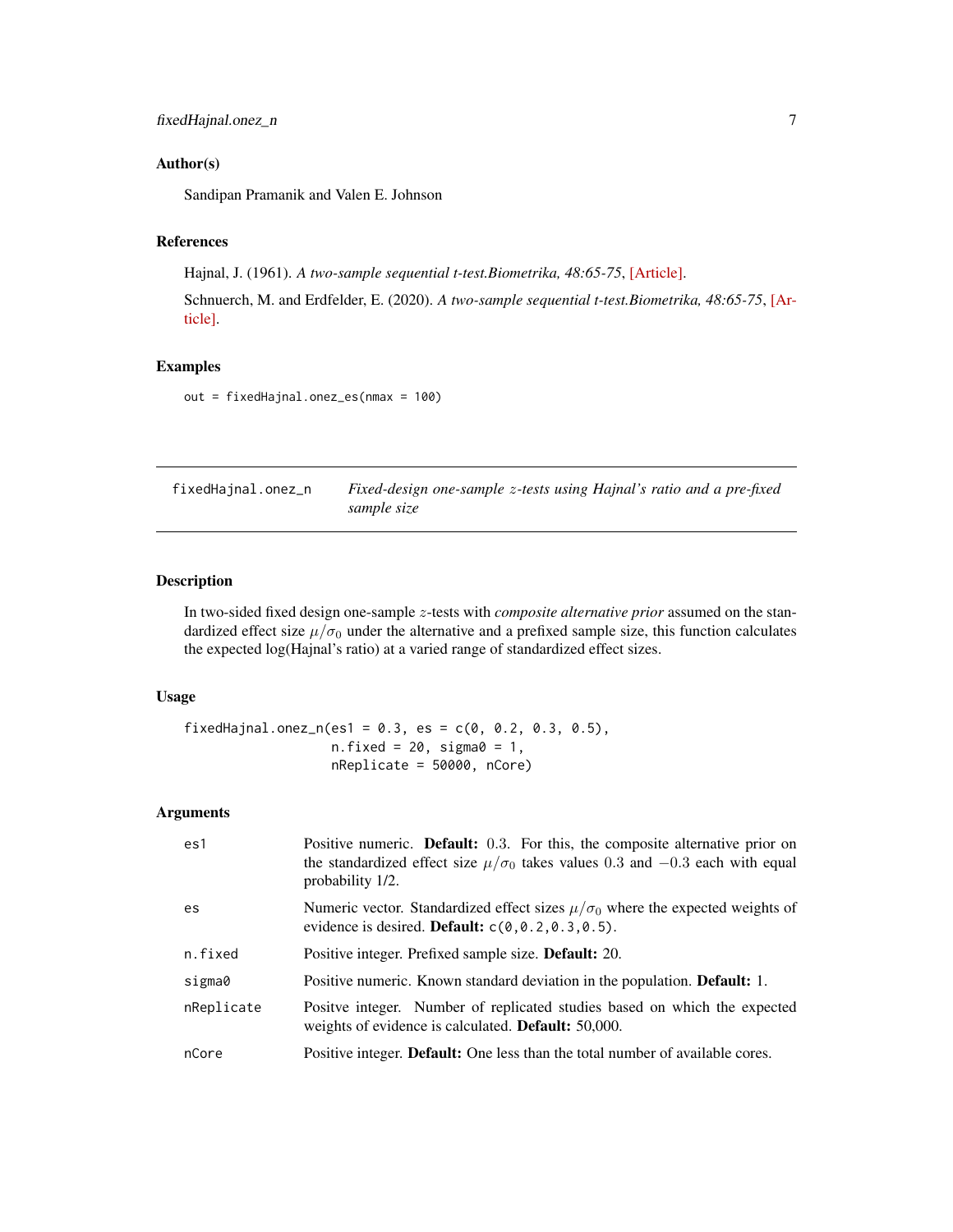<span id="page-7-0"></span>A list with two components named summary and BF.

\$summary is a data frame with columns effect.size containing the values in es and avg.logBF containing the expected log(Hajnal's ratios) at those values.

\$BF is a matrix of dimension length(es) by nReplicate. Each row contains the Hajnal's ratios at the corresponding standardized effec size in nReplicate replicated studies.

## Author(s)

Sandipan Pramanik and Valen E. Johnson

## References

Hajnal, J. (1961). *A two-sample sequential t-test.Biometrika, 48:65-75*, [\[Article\].](https://academic.oup.com/biomet/article-abstract/48/1-2/65/227215) Schnuerch, M. and Erdfelder, E. (2020). *A two-sample sequential t-test.Biometrika, 48:65-75*, [\[Ar](https://martinschnuerch.com/wp-content/uploads/2020/08/Schnuerch_Erdfelder_2020.pdf)[ticle\].](https://martinschnuerch.com/wp-content/uploads/2020/08/Schnuerch_Erdfelder_2020.pdf)

# Examples

out = fixedHajnal.onez\_n(n.fixed = 20, es =  $c(0, 0.3)$ , nCore = 1)

fixedHajnal.twot\_es *Fixed-design two-sample* t*-tests with NAP for varied sample sizes*

## Description

In two-sided fixed design two-sample t-tests with *composite alternative prior* assumed on the difference between standardized effect sizes  $(\mu_2 - \mu_1)/\sigma$  under the alternative, this function calculates the expected log(Hajnal's ratio) at a prefixed standardized effect size for a varied range of sample sizes.

#### Usage

```
fixedHajnal.twot_es(es = 0, es1 = 0.3, n1min = 20, n2min = 20,
                    n1max = 5000, n2max = 5000,
                    batch1.size.increment, batch2.size.increment,
                    nReplicate = 50000)
```

| es  | Numeric. Difference between standardized effect sizes where the expected weights<br>of evidence is desired. <b>Default:</b> 0.                                                 |
|-----|--------------------------------------------------------------------------------------------------------------------------------------------------------------------------------|
| es1 | Positive numeric. $\delta$ as above. <b>Default:</b> 0.3. For this, the prior on $(\mu_2 - \mu_1)/\sigma$<br>takes values $0.3$ and $-0.3$ each with equal probability $1/2$ . |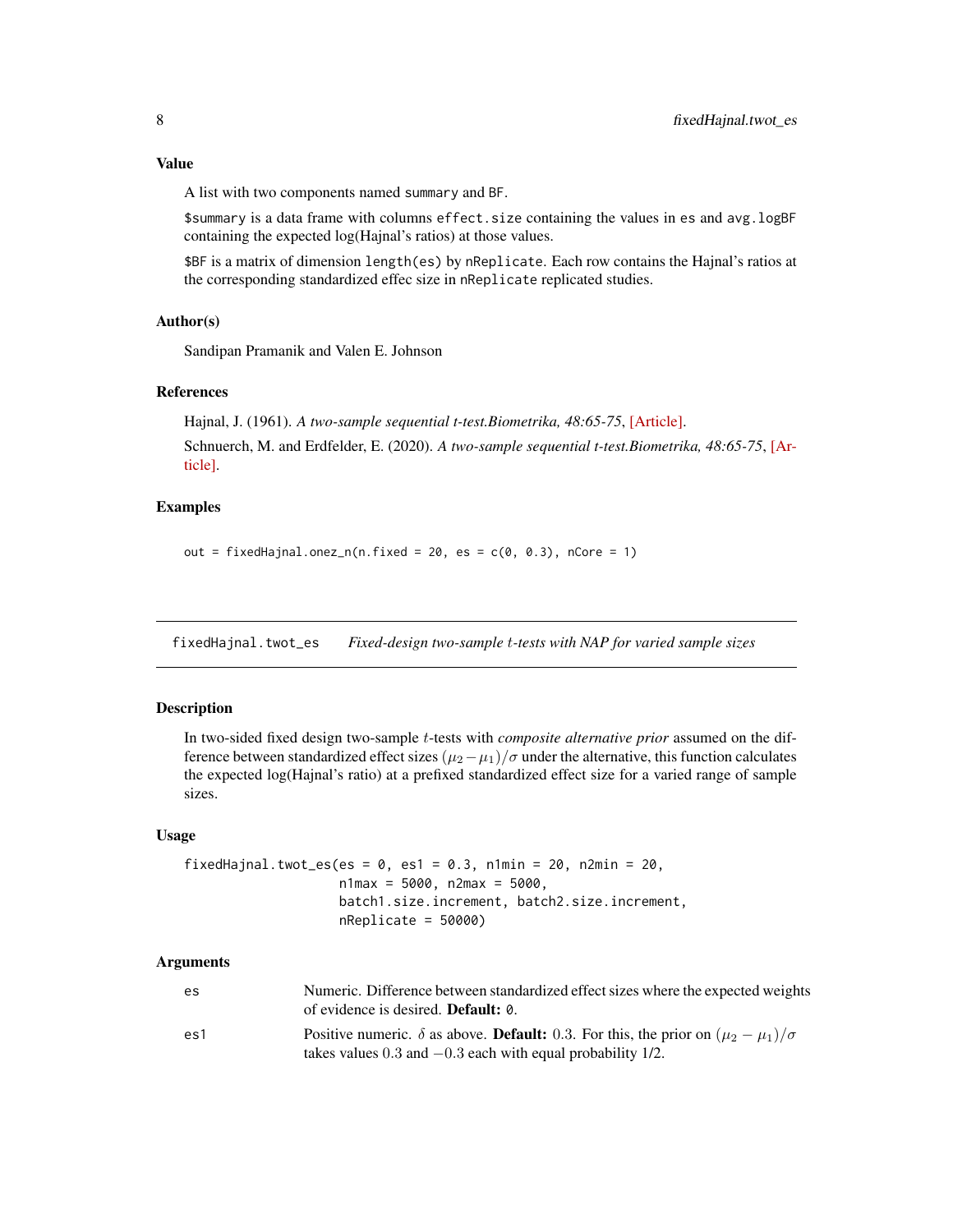| n1min                 | Positive integer. Minimum sample size from Grpup-1 to be considered. Default:<br>20.                                                                                                                                                                                                                                  |
|-----------------------|-----------------------------------------------------------------------------------------------------------------------------------------------------------------------------------------------------------------------------------------------------------------------------------------------------------------------|
| n2min                 | Positive integer. Minimum sample size from Grpup-2 to be considered. Default:<br>20.                                                                                                                                                                                                                                  |
| $n1$ max              | Positive integer. Maximum sample size from Grpup-1 to be considered. De-<br><b>fault:</b> 5000.                                                                                                                                                                                                                       |
| n2max                 | Positive integer. Maximum sample size from Grpup-2 to be considered. De-<br><b>fault:</b> 5000.                                                                                                                                                                                                                       |
| batch1.size.increment |                                                                                                                                                                                                                                                                                                                       |
|                       | Positive numeric. Increment in sample size from Group-1. The sequence of<br>sample size thus considered from Group-1 for the fixed design test is from n1min<br>to n1max with an increment of batch1.size.increment. Default: function(narg){20}.<br>This means an increment of 20 samples from Group-1 at each step. |
| batch2.size.increment |                                                                                                                                                                                                                                                                                                                       |
|                       | Positive numeric. Increment in sample size from Group-2. The sequence of<br>sample size thus considered from Group-2 for the fixed design test is from n2min<br>to n2max with an increment of batch2.size.increment. Default: function(narg){20}.<br>This means an increment of 20 samples from Group-2 at each step. |
| nReplicate            | Positive integer. Number of replicated studies based on which the expected<br>weights of evidence is calculated. Default: 50,000.                                                                                                                                                                                     |

A list with two components named summary and BF.

\$summary is a data frame with columns n containing the values of sample sizes and avg.logBF containing the expected log(Hajnal's ratios) at those values.

\$BF is a matrix of dimension number of sample sizes considered by nReplicate. Each row contains the Hajnal's ratios at the corresponding sample size in nReplicate replicated studies.

# Author(s)

Sandipan Pramanik and Valen E. Johnson

## References

Hajnal, J. (1961). *A two-sample sequential t-test.Biometrika, 48:65-75*, [\[Article\].](https://academic.oup.com/biomet/article-abstract/48/1-2/65/227215)

Schnuerch, M. and Erdfelder, E. (2020). *A two-sample sequential t-test.Biometrika, 48:65-75*, [\[Ar](https://martinschnuerch.com/wp-content/uploads/2020/08/Schnuerch_Erdfelder_2020.pdf)[ticle\].](https://martinschnuerch.com/wp-content/uploads/2020/08/Schnuerch_Erdfelder_2020.pdf)

# Examples

out = fixedHajnal.twot\_es(n1max = 100, n2max = 100)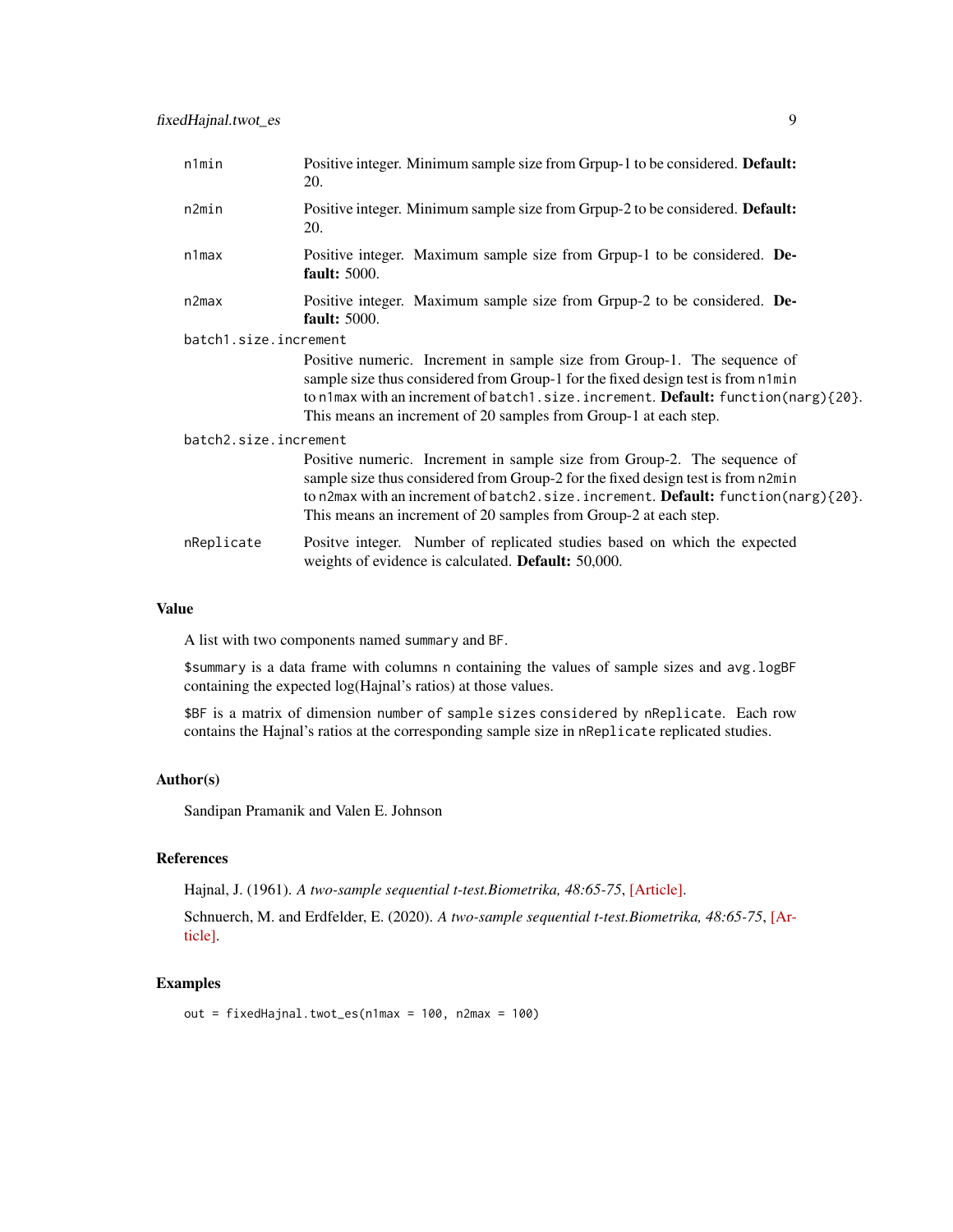<span id="page-9-0"></span>

# Description

In two-sided fixed design two-sample t-tests with *composite alternative prior* assumed on the standardized effect size  $(\mu_2 - \mu_1)/\sigma$  under the alternative and a prefixed sample size, this function calculates the expected log(Hajnal's ratio) at a varied range of differences between standardized effect sizes.

#### Usage

fixedHajnal.twot\_n(es1 = 0.3, es =  $c(0, 0.2, 0.3, 0.5)$ , n1.fixed = 20, n2.fixed = 20, nReplicate = 50000, nCore)

# Arguments

| es1        | Positive numeric. $\delta$ as above. <b>Default:</b> 0.3. For this, the prior on $(\mu_2 - \mu_1)/\sigma$<br>takes values $0.3$ and $-0.3$ each with equal probability $1/2$ . |
|------------|--------------------------------------------------------------------------------------------------------------------------------------------------------------------------------|
| es         | Numeric vector. Standardized effect size differences $(\mu_2 - \mu_1)/\sigma$ where the<br>expected weights of evidence is desired. <b>Default:</b> $c(0, 0.2, 0.3, 0.5)$ .    |
| n1.fixed   | Positive integer. Prefixed sample size from Group-1. <b>Default:</b> 20.                                                                                                       |
| n2.fixed   | Positive integer. Prefixed sample size from Group-2. Default: 20.                                                                                                              |
| nReplicate | Positive integer. Number of replicated studies based on which the expected<br>weights of evidence is calculated. Default: 50,000.                                              |
| nCore      | Positive integer. Default: One less than the total number of available cores.                                                                                                  |

## Value

A list with two components named summary and BF.

\$summary is a data frame with columns effect.size containing the values in es and avg.logBF containing the expected log(Hajnal's ratios) at those values.

\$BF is a matrix of dimension length(es) by nReplicate. Each row contains the Hajnal's ratios at the corresponding standardized effec size in nReplicate replicated studies.

## Author(s)

Sandipan Pramanik and Valen E. Johnson

#### References

Hajnal, J. (1961). *A two-sample sequential t-test.Biometrika, 48:65-75*, [\[Article\].](https://academic.oup.com/biomet/article-abstract/48/1-2/65/227215) Schnuerch, M. and Erdfelder, E. (2020). *A two-sample sequential t-test.Biometrika, 48:65-75*, [\[Ar](https://martinschnuerch.com/wp-content/uploads/2020/08/Schnuerch_Erdfelder_2020.pdf)[ticle\].](https://martinschnuerch.com/wp-content/uploads/2020/08/Schnuerch_Erdfelder_2020.pdf)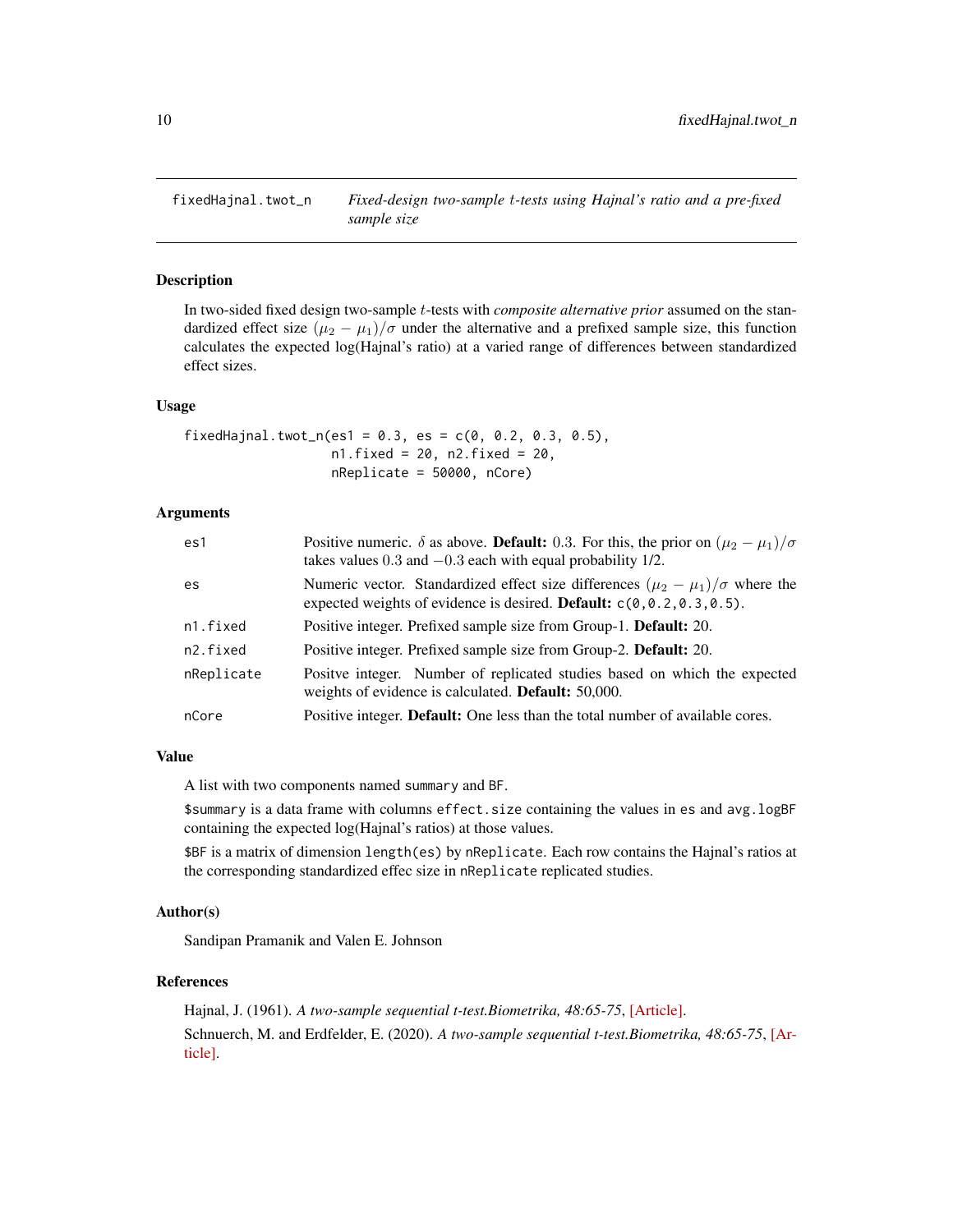# <span id="page-10-0"></span>Examples

```
out = fixedHajnal.twot_n(n1.fixed = 20, n2.fixed = 20, es = c(0, 0.3), nCore = 1)
```
fixedHajnal.twoz\_es *Fixed-design two-sample* z*-tests with NAP for varied sample sizes*

## Description

In two-sided fixed design two-sample z-tests with *composite alternative prior* assumed on the difference between standardized effect sizes  $(\mu_2-\mu_1)/\sigma_0$  under the alternative, this function calculates the expected log(Hajnal's ratio) at a prefixed standardized effect size for a varied range of sample sizes.

## Usage

```
fixedHajnal.twoz_es(es = 0, es1 = 0.3, n1min = 20, n2min = 20,
                   n1max = 5000, n2max = 5000, signa0 = 1,
                   batch1.size.increment, batch2.size.increment,
                    nReplicate = 50000)
```

| es                    | Numeric. Difference between standardized effect sizes where the expected weights<br>of evidence is desired. <b>Default:</b> 0.                                                                                                                                                                                                     |
|-----------------------|------------------------------------------------------------------------------------------------------------------------------------------------------------------------------------------------------------------------------------------------------------------------------------------------------------------------------------|
| es1                   | Positive numeric. $\delta$ as above. <b>Default:</b> 0.3. For this, the prior on $(\mu_2 - \mu_1)/\sigma_0$<br>takes values $0.3$ and $-0.3$ each with equal probability $1/2$ .                                                                                                                                                   |
| n1min                 | Positive integer. Minimum sample size from Grpup-1 to be considered. Default:<br>20.                                                                                                                                                                                                                                               |
| n2min                 | Positive integer. Minimum sample size from Grpup-2 to be considered. Default:<br>20.                                                                                                                                                                                                                                               |
| $n1$ max              | Positive integer. Maximum sample size from Grpup-1 to be considered. De-<br><b>fault:</b> 5000.                                                                                                                                                                                                                                    |
| n2max                 | Positive integer. Maximum sample size from Grpup-2 to be considered. De-<br><b>fault:</b> 5000.                                                                                                                                                                                                                                    |
| sigma0                | Positive numeric. Known common standard deviation of the populations. De-<br>fault: $1.$                                                                                                                                                                                                                                           |
| batch1.size.increment |                                                                                                                                                                                                                                                                                                                                    |
|                       | Positive numeric. Increment in sample size from Group-1. The sequence of<br>sample size thus considered from Group-1 for the fixed design test is from n1min<br>to n1max with an increment of batch1.size.increment. <b>Default:</b> function(narg) $\{20\}$ .<br>This means an increment of 20 samples from Group-1 at each step. |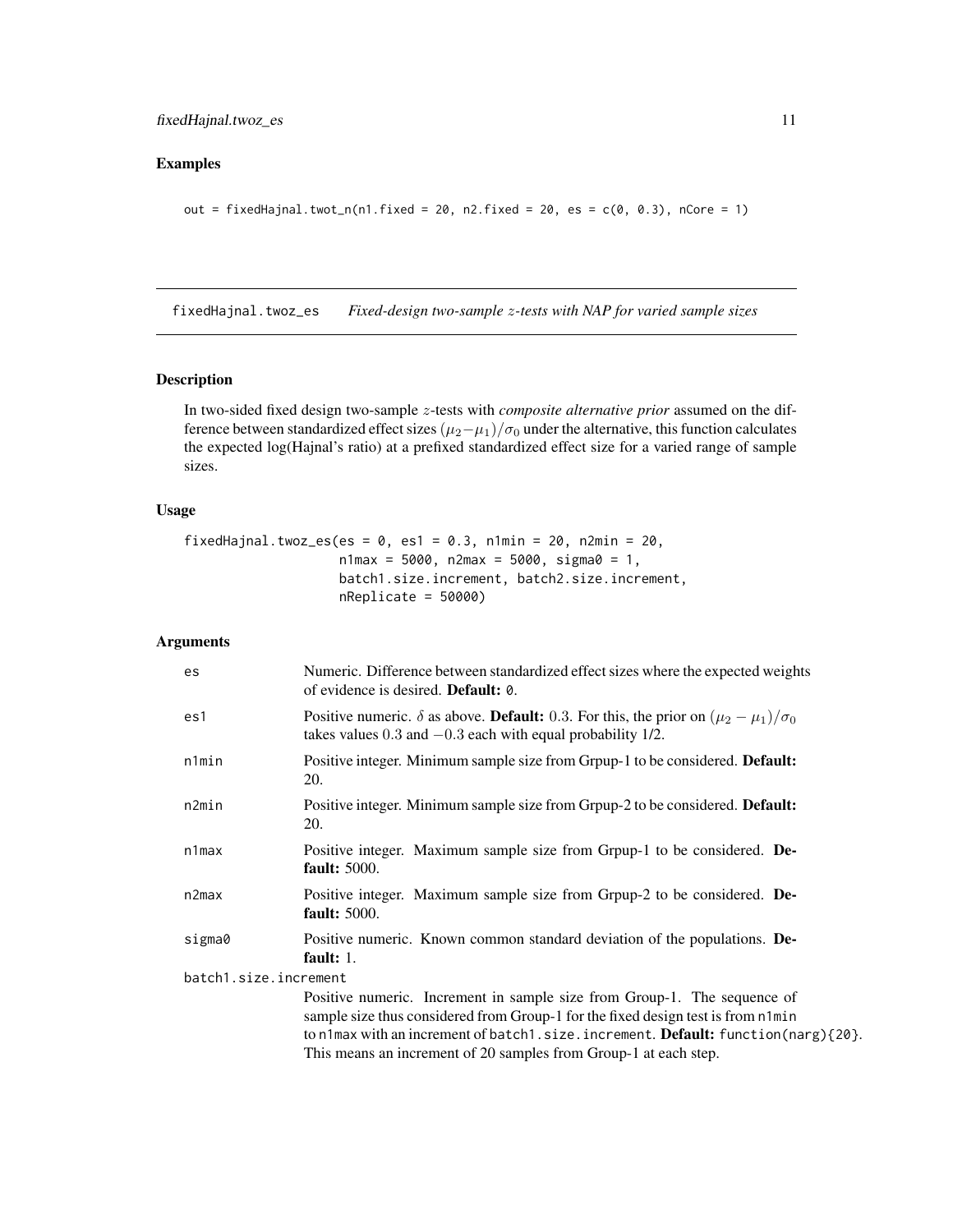<span id="page-11-0"></span>

| batch2.size.increment |                                                                                                                                         |
|-----------------------|-----------------------------------------------------------------------------------------------------------------------------------------|
|                       | Positive numeric. Increment in sample size from Group-2. The sequence of                                                                |
|                       | sample size thus considered from Group-2 for the fixed design test is from n2min                                                        |
|                       | to n2max with an increment of batch2.size.increment. <b>Default:</b> function(narg) $\{20\}$ .                                          |
|                       | This means an increment of 20 samples from Group-2 at each step.                                                                        |
| nReplicate            | Positve integer. Number of replicated studies based on which the expected<br>weights of evidence is calculated. <b>Default:</b> 50,000. |

A list with two components named summary and BF.

\$summary is a data frame with columns n containing the values of sample sizes and avg.logBF containing the expected log(Hajnal's ratios) at those values.

\$BF is a matrix of dimension number of sample sizes considered by nReplicate. Each row contains the Hajnal's ratios at the corresponding sample size in nReplicate replicated studies.

#### Author(s)

Sandipan Pramanik and Valen E. Johnson

#### References

Hajnal, J. (1961). *A two-sample sequential t-test.Biometrika, 48:65-75*, [\[Article\].](https://academic.oup.com/biomet/article-abstract/48/1-2/65/227215)

Schnuerch, M. and Erdfelder, E. (2020). *A two-sample sequential t-test.Biometrika, 48:65-75*, [\[Ar](https://martinschnuerch.com/wp-content/uploads/2020/08/Schnuerch_Erdfelder_2020.pdf)[ticle\].](https://martinschnuerch.com/wp-content/uploads/2020/08/Schnuerch_Erdfelder_2020.pdf)

#### Examples

out = fixedHajnal.twoz\_es(n1max = 100, n2max = 100)

fixedHajnal.twoz\_n *Fixed-design two-sample* z*-tests using Hajnal's ratio and a pre-fixed sample size*

## Description

In two-sided fixed design two-sample z-tests with *composite alternative prior* assumed on the standardized effect size  $(\mu_2 - \mu_1)/\sigma_0$  under the alternative and a prefixed sample size, this function calculates the expected log(Hajnal's ratio) at a varied range of differences between standardized effect sizes.

#### Usage

```
fixedHajnal.twoz_n(es1 = 0.3, es = c(0, 0.2, 0.3, 0.5),
                  n1.fixed = 20, n2.fixed = 20, sigma0 = 1,
                  nReplicate = 50000, nCore)
```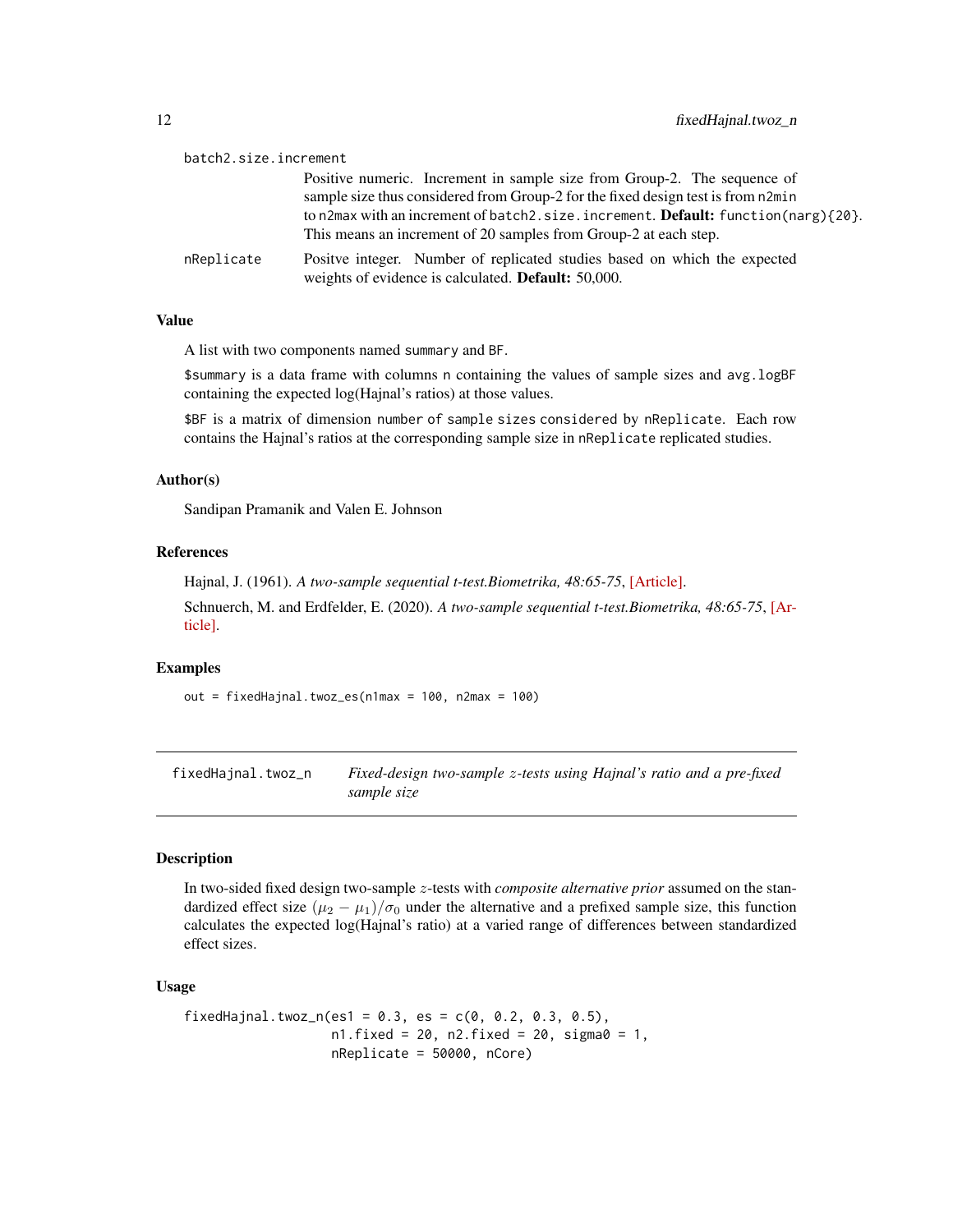## Arguments

| es1        | Positive numeric. <b>Default:</b> 0.3. For this, the prior on $(\mu_2 - \mu_1)/\sigma_0$ takes values<br>$0.3$ and $-0.3$ each with equal probability 1/2.                    |
|------------|-------------------------------------------------------------------------------------------------------------------------------------------------------------------------------|
| es         | Numeric vector. Standardized effect size differences $(\mu_2 - \mu_1)/\sigma_0$ where the<br>expected weights of evidence is desired. <b>Default:</b> $c(0, 0.2, 0.3, 0.5)$ . |
| n1.fixed   | Positive integer. Prefixed sample size from Group-1. <b>Default:</b> 20.                                                                                                      |
| n2.fixed   | Positive integer. Prefixed sample size from Group-2. Default: 20.                                                                                                             |
| sigma0     | Positive numeric. Known common standard deviation of the populations. De-<br>fault: $1$ .                                                                                     |
| nReplicate | Positve integer. Number of replicated studies based on which the expected<br>weights of evidence is calculated. <b>Default:</b> 50,000.                                       |
| nCore      | Positive integer. Default: One less than the total number of available cores.                                                                                                 |

## Value

A list with two components named summary and BF.

\$summary is a data frame with columns effect.size containing the values in es and avg.logBF containing the expected log(Hajnal's ratios) at those values.

\$BF is a matrix of dimension length(es) by nReplicate. Each row contains the Hajnal's ratios at the corresponding standardized effec size in nReplicate replicated studies.

## Author(s)

Sandipan Pramanik and Valen E. Johnson

## References

Hajnal, J. (1961). *A two-sample sequential t-test.Biometrika, 48:65-75*, [\[Article\].](https://academic.oup.com/biomet/article-abstract/48/1-2/65/227215)

Schnuerch, M. and Erdfelder, E. (2020). *A two-sample sequential t-test.Biometrika, 48:65-75*, [\[Ar](https://martinschnuerch.com/wp-content/uploads/2020/08/Schnuerch_Erdfelder_2020.pdf)[ticle\].](https://martinschnuerch.com/wp-content/uploads/2020/08/Schnuerch_Erdfelder_2020.pdf)

## Examples

out = fixedHajnal.twoz\_n(n1.fixed = 20, n2.fixed = 20, es =  $c(0, 0.3)$ , nCore = 1)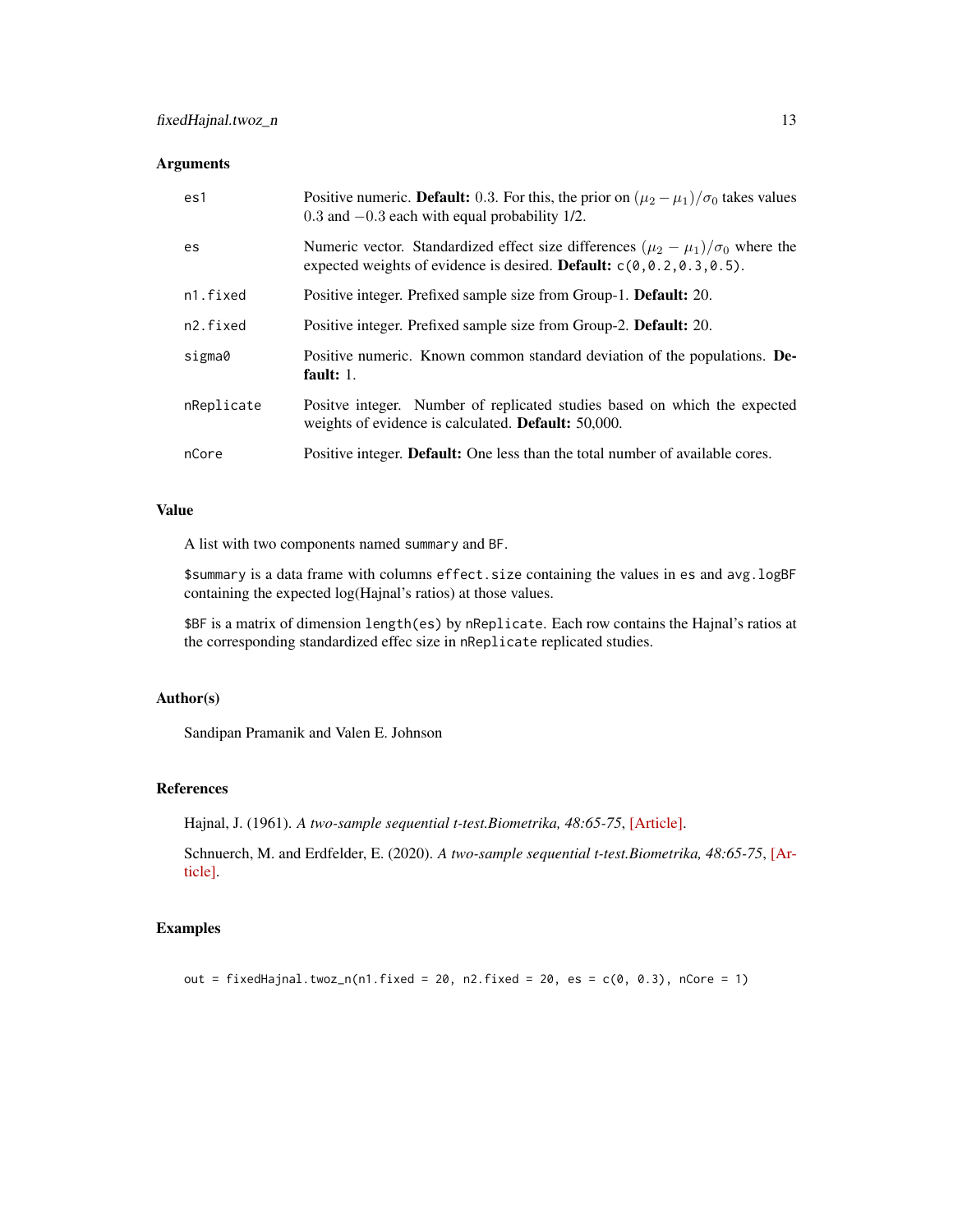<span id="page-13-0"></span>

# Description

In two-sided fixed design one-sample t-tests with *normal moment prior* assumed on the standardized effect size  $\mu/\sigma$  under the alternative, this function calculates the expected weights of evidence (that is, expected log(Bayes Factor)) of the test at a prefixed standardized effect size for a varied range of sample sizes.

#### Usage

```
fixedNAP.onet_es(es = 0, nmin = 20, nmax = 5000,
                 tau.NAP = 0.3/\sqrt{(2)},
                 batch.size.increment, nReplicate = 50000)
```
# Arguments

| Numeric. Standardized effect size where the expected weights of evidence is<br>desired. <b>Default:</b> 0.                                                                                                                                                                               |  |  |
|------------------------------------------------------------------------------------------------------------------------------------------------------------------------------------------------------------------------------------------------------------------------------------------|--|--|
| Positive integer. Minimum sample size to be considered. <b>Default:</b> 20.                                                                                                                                                                                                              |  |  |
| Positive integer. Maximum sample size to be considered. <b>Default:</b> 5000.                                                                                                                                                                                                            |  |  |
| Positive numeric. Parameter in the moment prior. <b>Default:</b> $0.3/\sqrt{2}$ . This places<br>the prior modes of the standardized effect size $\mu/\sigma$ at 0.3 and -0.3.                                                                                                           |  |  |
| batch.size.increment                                                                                                                                                                                                                                                                     |  |  |
| Positive numeric. Increment in sample size. The sequence of sample size thus<br>considered for the fixed design test is from nmin to nmax with an increment<br>of batch.size.increment. <b>Default:</b> function(narg) $\{20\}$ . This means an<br>increment of 20 samples at each step. |  |  |
| Positve integer. Number of replicated studies based on which the expected<br>weights of evidence is calculated. <b>Default:</b> 50,000.                                                                                                                                                  |  |  |
|                                                                                                                                                                                                                                                                                          |  |  |

#### Value

A list with two components named summary and BF.

\$summary is a data frame with columns n containing the values of sample sizes and avg.logBF containing the expected weight of evidence values at those values.

\$BF is a matrix of dimension number of sample sizes considered by nReplicate. Each row contains the Bayes factor values at the corresponding sample size in nReplicate replicated studies.

## Author(s)

Sandipan Pramanik and Valen E. Johnson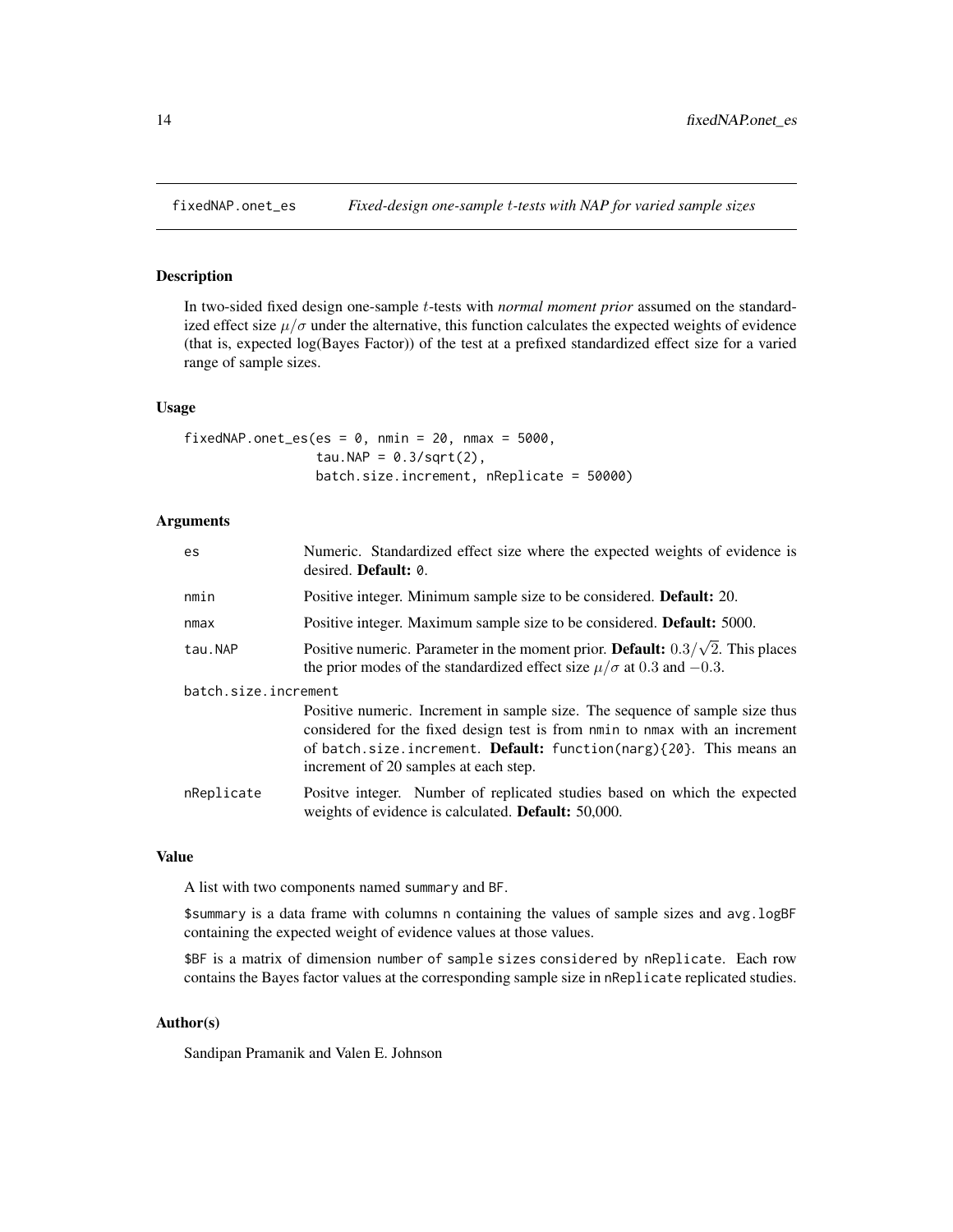#### <span id="page-14-0"></span>fixedNAP.onet\_n 15

#### References

Pramanik, S. and Johnson, V. (2022). *Efficient Alternatives for Bayesian Hypothesis Tests in Psychology. Psychological Methods. Just accepted.*

Johnson, V. and Rossell, R. (2010). *On the use of non-local prior densities in Bayesian hypothesis tests. Journal of the Royal Statistical Society: Series B, 72:143-170.* [\[Article\]](https://rss.onlinelibrary.wiley.com/doi/pdf/10.1111/j.1467-9868.2009.00730.x)

#### Examples

out = fixedNAP.onet\_es(nmax = 100)

fixedNAP.onet\_n *Fixed-design one-sample* t*-tests with NAP and a pre-fixed sample size*

## Description

In two-sided fixed design one-sample t-tests with *normal moment prior* assumed on the standardized effect size  $\mu/\sigma$  under the alternative and a prefixed sample size, this function calculates the expected weights of evidence (that is, expected log(Bayes Factor)) of the test at a varied range of standardized effect sizes.

#### Usage

fixedNAP.onet\_n(es =  $c(0, 0.2, 0.3, 0.5)$ , n.fixed =  $20$ , tau.NAP =  $0.3/\sqrt{(2)}$ , nReplicate = 50000, nCore)

## Arguments

| es         | Numeric vector. Standardized effect sizes $\mu/\sigma$ where the expected weights of<br>evidence is desired. <b>Default:</b> $c(0, 0.2, 0.3, 0.5)$ .                           |
|------------|--------------------------------------------------------------------------------------------------------------------------------------------------------------------------------|
| n.fixed    | Positive integer. Prefixed sample size. <b>Default:</b> 20.                                                                                                                    |
| tau.NAP    | Positive numeric. Parameter in the moment prior. <b>Default:</b> $0.3/\sqrt{2}$ . This places<br>the prior modes of the standardized effect size $\mu/\sigma$ at 0.3 and -0.3. |
| nReplicate | Positve integer. Number of replicated studies based on which the expected<br>weights of evidence is calculated. Default: 50,000.                                               |
| nCore      | Positive integer. <b>Default:</b> One less than the total number of available cores.                                                                                           |

#### Value

A list with two components named summary and BF.

\$summary is a data frame with columns effect.size containing the values in es and avg.logBF containing the expected weight of evidence values at those values.

\$BF is a matrix of dimension length(es) by nReplicate. Each row contains the Bayes factor values at the corresponding standardized effec size in nReplicate replicated studies.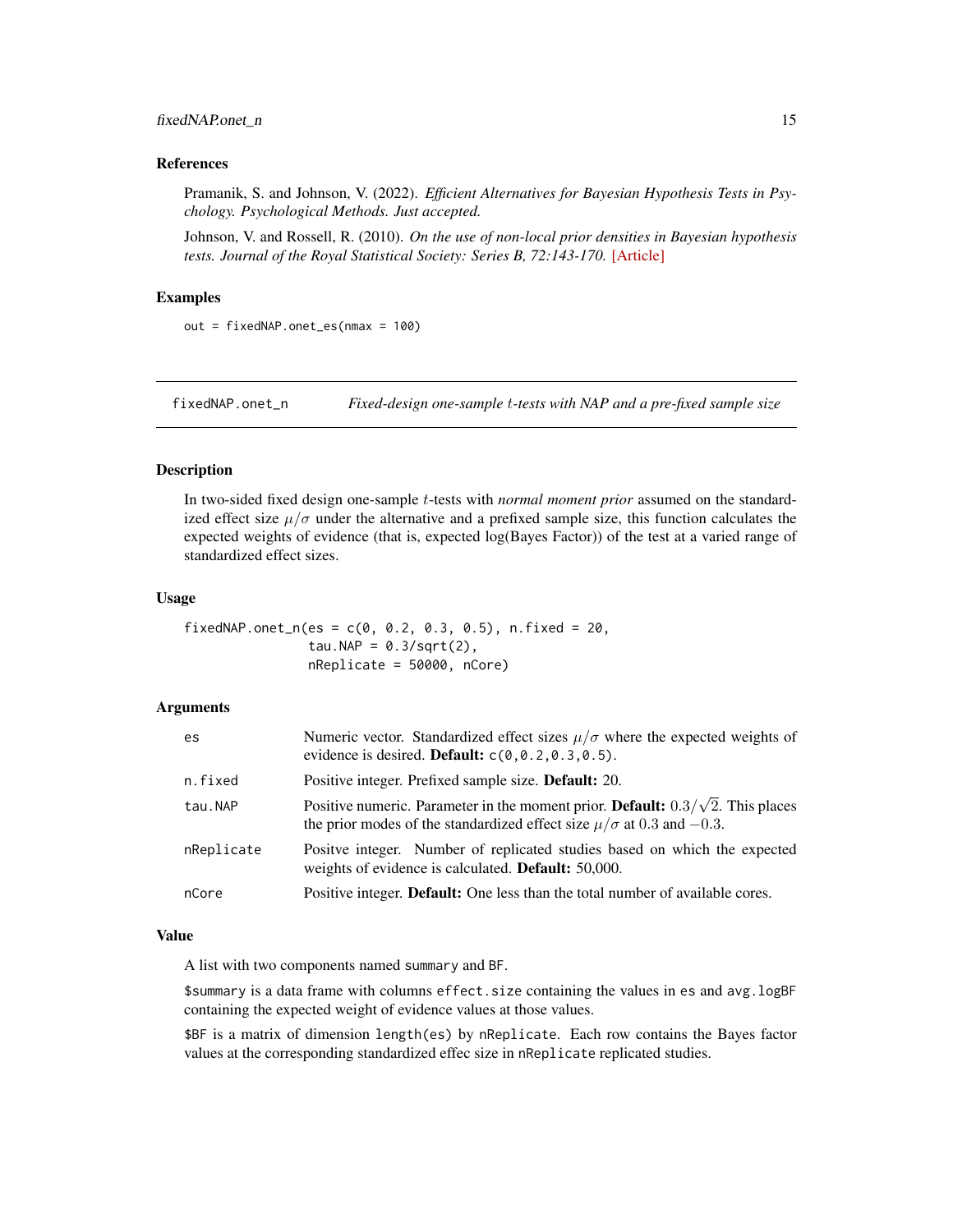#### <span id="page-15-0"></span>Author(s)

Sandipan Pramanik and Valen E. Johnson

#### References

Pramanik, S. and Johnson, V. (2022). *Efficient Alternatives for Bayesian Hypothesis Tests in Psychology. Psychological Methods. Just accepted.*

Johnson, V. and Rossell, R. (2010). *On the use of non-local prior densities in Bayesian hypothesis tests. Journal of the Royal Statistical Society: Series B, 72:143-170.* [\[Article\]](https://rss.onlinelibrary.wiley.com/doi/pdf/10.1111/j.1467-9868.2009.00730.x)

## Examples

out = fixedNAP.onet\_n(n.fixed =  $20$ , es =  $c(0, 0.3)$ , nCore = 1)

fixedNAP.onez\_es *Fixed-design one-sample* z*-tests with NAP for varied sample sizes*

#### Description

In two-sided fixed design one-sample z-tests with *normal moment prior* assumed on the standardized effect size  $\mu/\sigma_0$  under the alternative, this function calculates the expected weights of evidence (that is, expected log(Bayes Factor)) of the test at a prefixed standardized effect size for a varied range of sample sizes.

#### Usage

fixedNAP.onez\_es(es =  $0$ , nmin =  $20$ , nmax =  $5000$ , tau.NAP =  $0.3/\sqrt{2}$ , sigma $0 = 1$ , batch.size.increment, nReplicate = 50000)

| es.                  | Numeric. Standardized effect size where the expected weights of evidence is<br>desired. Default: 0.                                                                                                                                                                            |  |
|----------------------|--------------------------------------------------------------------------------------------------------------------------------------------------------------------------------------------------------------------------------------------------------------------------------|--|
| nmin                 | Positive integer. Minimum sample size to be considered. <b>Default:</b> 20.                                                                                                                                                                                                    |  |
| nmax                 | Positive integer. Maximum sample size to be considered. <b>Default:</b> 5000.                                                                                                                                                                                                  |  |
| tau.NAP              | Positive numeric. Parameter in the moment prior. <b>Default:</b> $0.3/\sqrt{2}$ . This places<br>the prior modes of the standardized effect size $\mu/\sigma_0$ at 0.3 and -0.3.                                                                                               |  |
| sigma0               | Positive numeric. Known standard deviation in the population. Default: 1.                                                                                                                                                                                                      |  |
| batch.size.increment |                                                                                                                                                                                                                                                                                |  |
|                      | function. Increment in sample size. The sequence of sample size thus con-<br>sidered for the fixed design test is from nmin to nmax with an increment of<br>batch.size.increment. <b>Default:</b> function(narg){20}. This means an in-<br>crement of 20 samples at each step. |  |
| nReplicate           | Positve integer. Number of replicated studies based on which the expected<br>weights of evidence is calculated. <b>Default:</b> 50,000.                                                                                                                                        |  |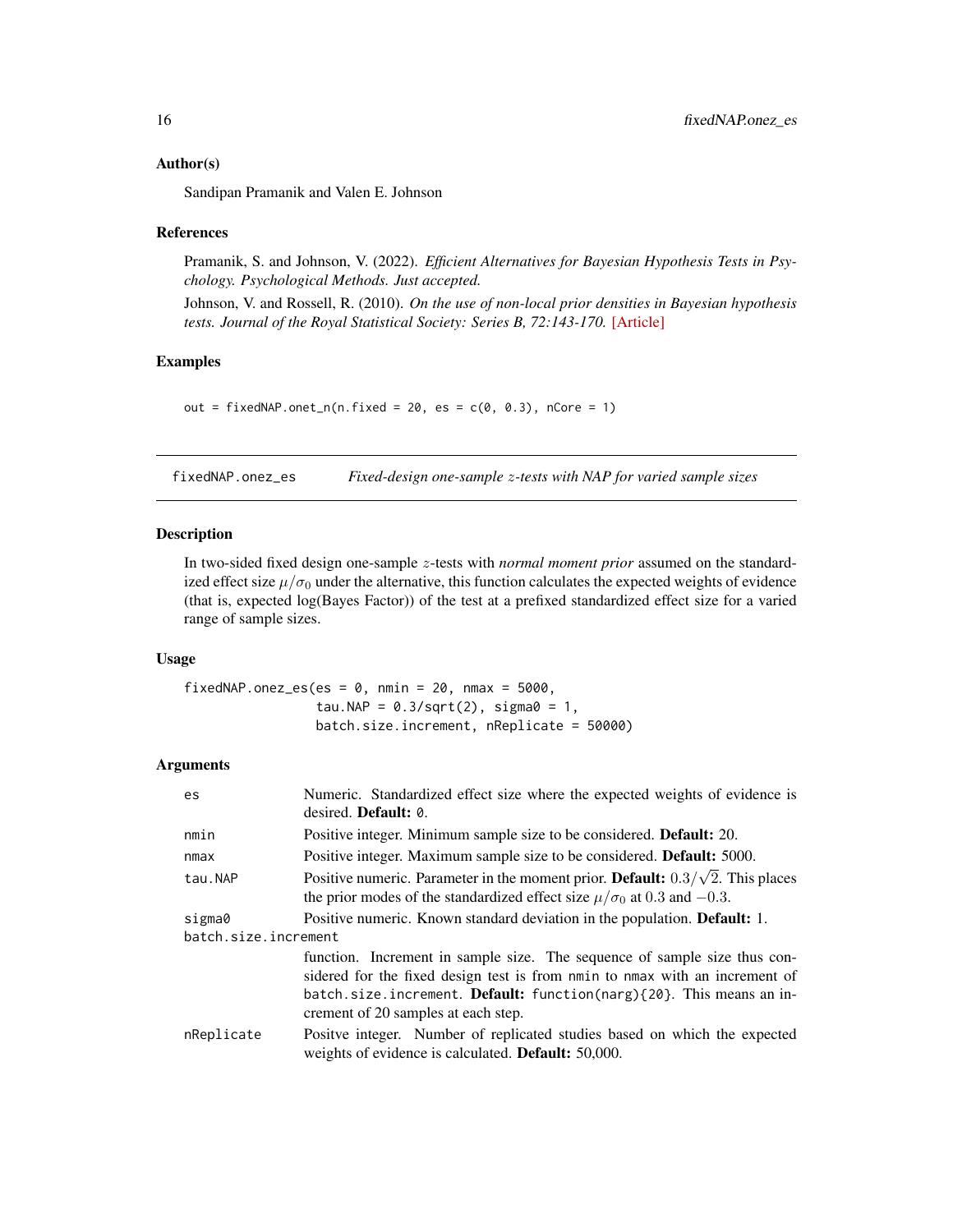<span id="page-16-0"></span>A list with two components named summary and BF.

\$summary is a data frame with columns n containing the values of sample sizes and avg.logBF containing the expected weight of evidence values at those values.

\$BF is a matrix of dimension number of sample sizes considered by nReplicate. Each row contains the Bayes factor values at the corresponding sample size in nReplicate replicated studies.

#### Author(s)

Sandipan Pramanik and Valen E. Johnson

# References

Pramanik, S. and Johnson, V. (2022). *Efficient Alternatives for Bayesian Hypothesis Tests in Psychology. Psychological Methods. Just accepted.*

Johnson, V. and Rossell, R. (2010). *On the use of non-local prior densities in Bayesian hypothesis tests. Journal of the Royal Statistical Society: Series B, 72:143-170.* [\[Article\]](https://rss.onlinelibrary.wiley.com/doi/pdf/10.1111/j.1467-9868.2009.00730.x)

#### Examples

out = fixedNAP.onez\_es(nmax = 100)

fixedNAP.onez\_n *Fixed-design one-sample* z*-tests with NAP and a pre-fixed sample size*

#### Description

In two-sided fixed design one-sample z-tests with *normal moment prior* assumed on the standardized effect size  $\mu/\sigma_0$  under the alternative and a prefixed sample size, this function calculates the expected weights of evidence (that is, expected log(Bayes Factor)) of the test at a varied range of standardized effect sizes.

#### Usage

fixedNAP.onez\_n(es =  $c(0, 0.2, 0.3, 0.5)$ , n.fixed = 20, tau.NAP =  $0.3/\sqrt{2}$ , sigma $0 = 1$ , nReplicate = 50000, nCore)

| es      | Numeric vector. Standardized effect sizes $\mu/\sigma_0$ where the expected weights of<br>evidence is desired. <b>Default:</b> $c(0, 0.2, 0.3, 0.5)$ .                           |
|---------|----------------------------------------------------------------------------------------------------------------------------------------------------------------------------------|
| n.fixed | Positive integer. Prefixed sample size. <b>Default:</b> 20.                                                                                                                      |
| tau.NAP | Positive numeric. Parameter in the moment prior. <b>Default:</b> $0.3/\sqrt{2}$ . This places<br>the prior modes of the standardized effect size $\mu/\sigma_0$ at 0.3 and -0.3. |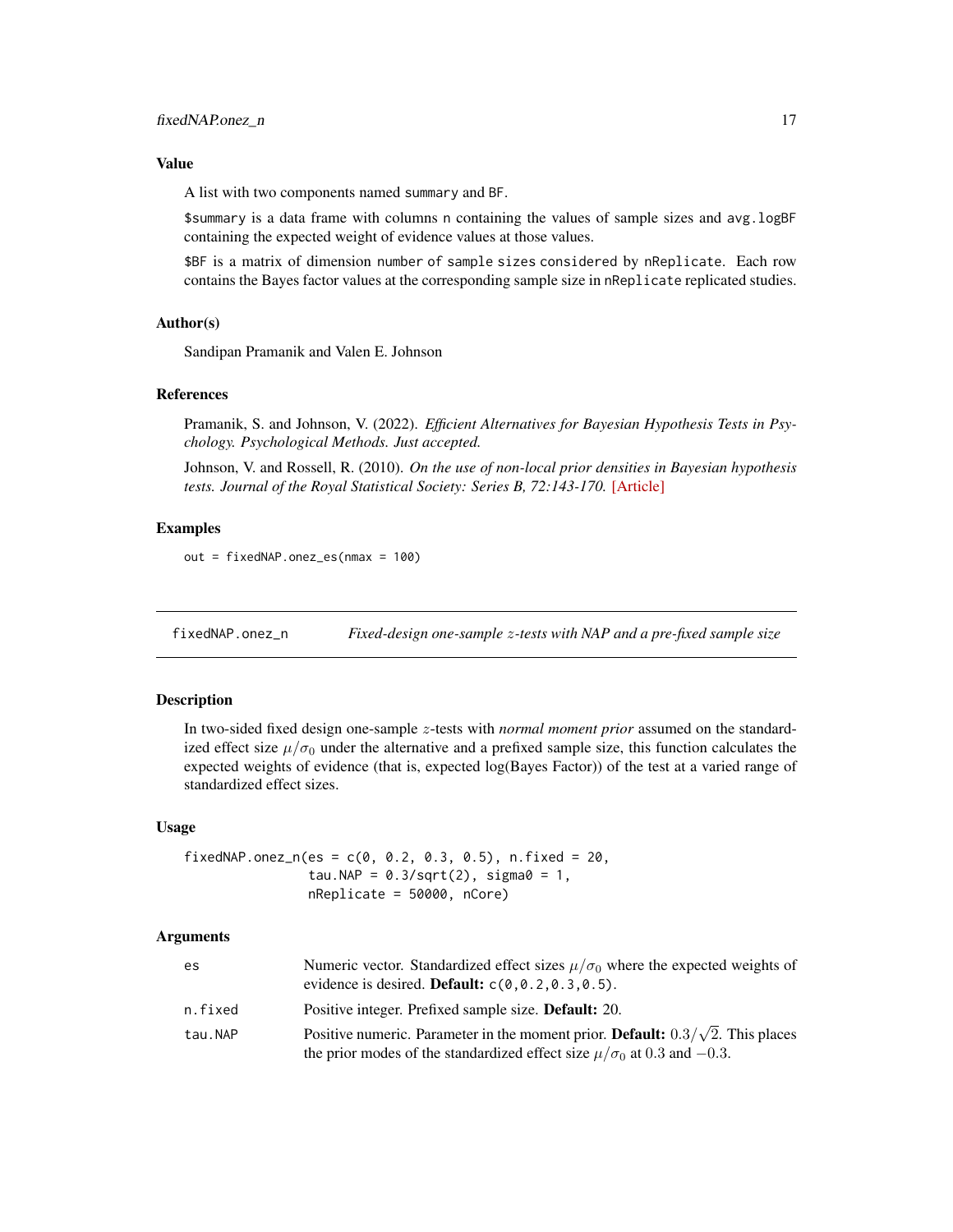<span id="page-17-0"></span>

| sigma0     | Positive numeric. Known standard deviation in the population. <b>Default:</b> 1.                                                        |
|------------|-----------------------------------------------------------------------------------------------------------------------------------------|
| nReplicate | Positve integer. Number of replicated studies based on which the expected<br>weights of evidence is calculated. <b>Default:</b> 50,000. |
| nCore      | Positive integer. Default: One less than the total number of available cores.                                                           |

A list with two components named summary and BF.

\$summary is a data frame with columns effect.size containing the values in es and avg.logBF containing the expected weight of evidence values at those values.

\$BF is a matrix of dimension length(es) by nReplicate. Each row contains the Bayes factor values at the corresponding standardized effec size in nReplicate replicated studies.

#### Author(s)

Sandipan Pramanik and Valen E. Johnson

## References

Pramanik, S. and Johnson, V. (2022). *Efficient Alternatives for Bayesian Hypothesis Tests in Psychology. Psychological Methods. Just accepted.*

Johnson, V. and Rossell, R. (2010). *On the use of non-local prior densities in Bayesian hypothesis tests. Journal of the Royal Statistical Society: Series B, 72:143-170.* [\[Article\]](https://rss.onlinelibrary.wiley.com/doi/pdf/10.1111/j.1467-9868.2009.00730.x)

#### Examples

out = fixedNAP.onez\_n(n.fixed =  $20$ , es =  $c(0, 0.3)$ , nCore = 1)

fixedNAP.twot\_es *Fixed-design two-sample* t*-tests with NAP for varied sample sizes*

#### Description

In two-sided fixed design two-sample t-tests with *normal moment prior* assumed on the difference between standardized effect sizes  $(\mu_2 - \mu_1)/\sigma$  under the alternative, this function calculates the expected weights of evidence (that is, expected log(Bayes Factor)) of the test at a prefixed differences between standardized effect size for a varied range of sample sizes.

## Usage

```
fixedNAP.twot_es(es = 0, n1min = 20, n2min = 20,
                 n1max = 5000, n2max = 5000,
                 tau.NAP = 0.3/\sqrt{(2)},
                 batch1.size.increment, batch2.size.increment,
                 nReplicate = 50000)
```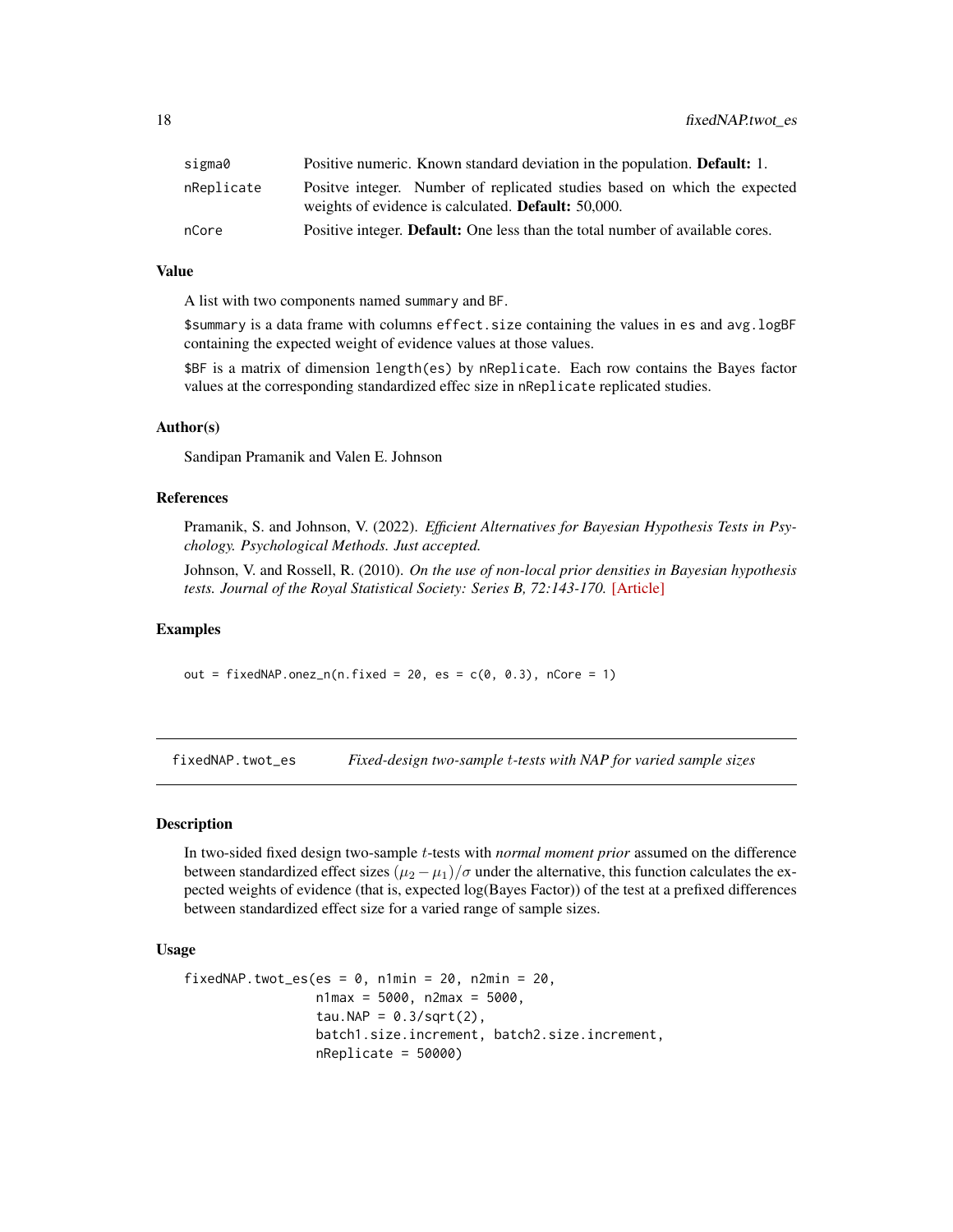## Arguments

| es                    | Numeric. Difference between standardized effect sizes where the expected weights<br>of evidence is desired. <b>Default:</b> 0.                                                                                                                                                                                                     |  |
|-----------------------|------------------------------------------------------------------------------------------------------------------------------------------------------------------------------------------------------------------------------------------------------------------------------------------------------------------------------------|--|
| n1min                 | Positive integer. Minimum sample size from Grpup-1 to be considered. Default:<br>20.                                                                                                                                                                                                                                               |  |
| n2min                 | Positive integer. Minimum sample size from Grpup-2 to be considered. Default:<br>20.                                                                                                                                                                                                                                               |  |
| $n1$ max              | Positive integer. Maximum sample size from Grpup-1 to be considered. De-<br><b>fault:</b> 5000.                                                                                                                                                                                                                                    |  |
| n2max                 | Positive integer. Maximum sample size from Grpup-2 to be considered. De-<br><b>fault:</b> 5000.                                                                                                                                                                                                                                    |  |
| tau.NAP               | Positive numeric. Parameter in the moment prior. <b>Default:</b> $0.3/\sqrt{2}$ . This places<br>the prior modes of $(\mu_2 - \mu_1)/\sigma$ at 0.3 and -0.3.                                                                                                                                                                      |  |
| batch1.size.increment |                                                                                                                                                                                                                                                                                                                                    |  |
|                       | Positive numeric. Increment in sample size from Group-1. The sequence of<br>sample size thus considered from Group-1 for the fixed design test is from n1min<br>to n1max with an increment of batch1.size.increment. Default: function(narg){20}.<br>This means an increment of 20 samples from Group-1 at each step.              |  |
| batch2.size.increment |                                                                                                                                                                                                                                                                                                                                    |  |
|                       | Positive numeric. Increment in sample size from Group-2. The sequence of<br>sample size thus considered from Group-2 for the fixed design test is from n2min<br>to n2max with an increment of batch2.size.increment. <b>Default:</b> function(narg) $\{20\}$ .<br>This means an increment of 20 samples from Group-2 at each step. |  |
| nReplicate            | Positve integer. Number of replicated studies based on which the expected<br>weights of evidence is calculated. Default: 50,000.                                                                                                                                                                                                   |  |

# Details

n1min, n1max, batch1.size.increment, and n2min, n2max, batch2.size.increment should be chosen such that the length of sample sizes considered from Group 1 and 2 are equal.

# Value

A list with two components named summary and BF.

\$summary is a data frame with columns n1 containing the sample sizes from Group-1, n2 containing the sample sizes from Group-2, and avg.logBF containing the expected weight of evidence values at those values.

\$BF is a matrix of dimension number of sample sizes considered by nReplicate. Each row contains the Bayes factor values at the corresponding sample size in nReplicate replicated studies.

## Author(s)

Sandipan Pramanik and Valen E. Johnson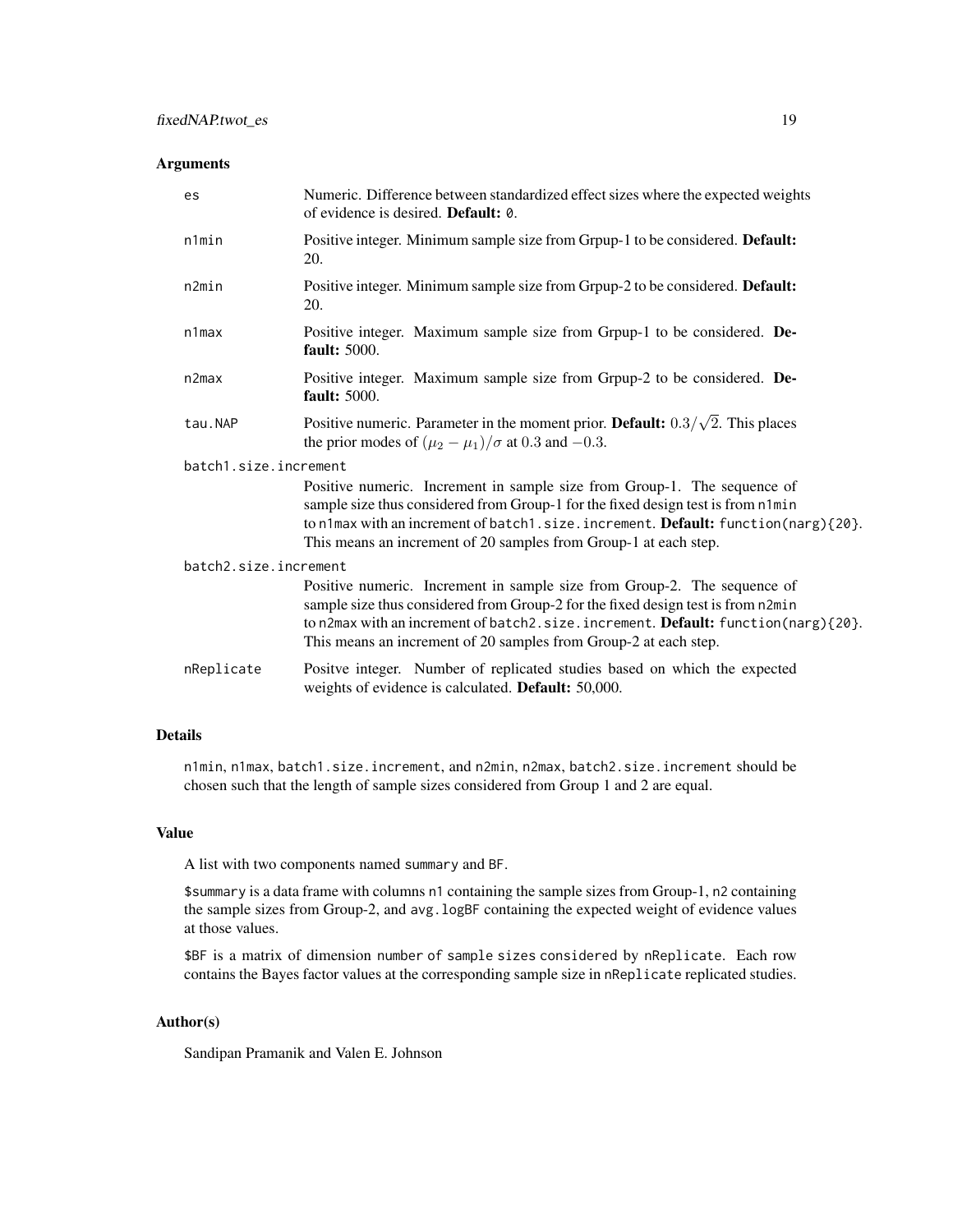#### <span id="page-19-0"></span>References

Pramanik, S. and Johnson, V. (2022). *Efficient Alternatives for Bayesian Hypothesis Tests in Psychology. Psychological Methods. Just accepted.*

Johnson, V. and Rossell, R. (2010). *On the use of non-local prior densities in Bayesian hypothesis tests. Journal of the Royal Statistical Society: Series B, 72:143-170.* [\[Article\]](https://rss.onlinelibrary.wiley.com/doi/pdf/10.1111/j.1467-9868.2009.00730.x)

# Examples

out = fixedNAP.twot\_es( $n1$ max = 100,  $n2$ max = 100)

fixedNAP.twot\_n *Fixed-design two-sample* t*-tests with NAP and a pre-fixed sample size*

#### Description

In two-sided fixed design two-sample t-tests with *normal moment prior* assumed on the difference between standardized effect sizes  $(\mu_2 - \mu_1)/\sigma$  under the alternative and a prefixed sample size, this function calculates the expected weights of evidence (that is, expected log(Bayes Factor)) of the test at a varied range of differences between standardized effect sizes.

#### Usage

$$
fixedNAP.twot_n(es = c(0, 0.2, 0.3, 0.5), n1.fixed = 20, n2.fixed = 20, tau.NAP = 0.3/sqrt(2), nReplace = 50000, nCore)
$$

## Arguments

| es.        | Numeric vector. Standardized effect size differences $(\mu_2 - \mu_1)/\sigma$ where the<br>expected weights of evidence is desired. <b>Default:</b> $c(0, 0.2, 0.3, 0.5)$ . |
|------------|-----------------------------------------------------------------------------------------------------------------------------------------------------------------------------|
| n1.fixed   | Positive integer. Prefixed sample size from Group-1. Default: 20.                                                                                                           |
| n2.fixed   | Positive integer. Prefixed sample size from Group-2. Default: 20.                                                                                                           |
| tau.NAP    | Positive numeric. Parameter in the moment prior. <b>Default:</b> $0.3/\sqrt{2}$ . This places<br>the prior modes of $(\mu_2 - \mu_1)/\sigma$ at 0.3 and -0.3.               |
| nReplicate | Positve integer. Number of replicated studies based on which the expected<br>weights of evidence is calculated. Default: 50,000.                                            |
| nCore      | Positive integer. Default: One less than the total number of available cores.                                                                                               |

#### Value

A list with two components named summary and BF.

\$summary is a data frame with columns effect.size containing the values in es and avg.logBF containing the expected weight of evidence values at those values.

\$BF is a matrix of dimension length(es) by nReplicate. Each row contains the Bayes factor values at the corresponding standardized effec size differences in nReplicate replicated studies.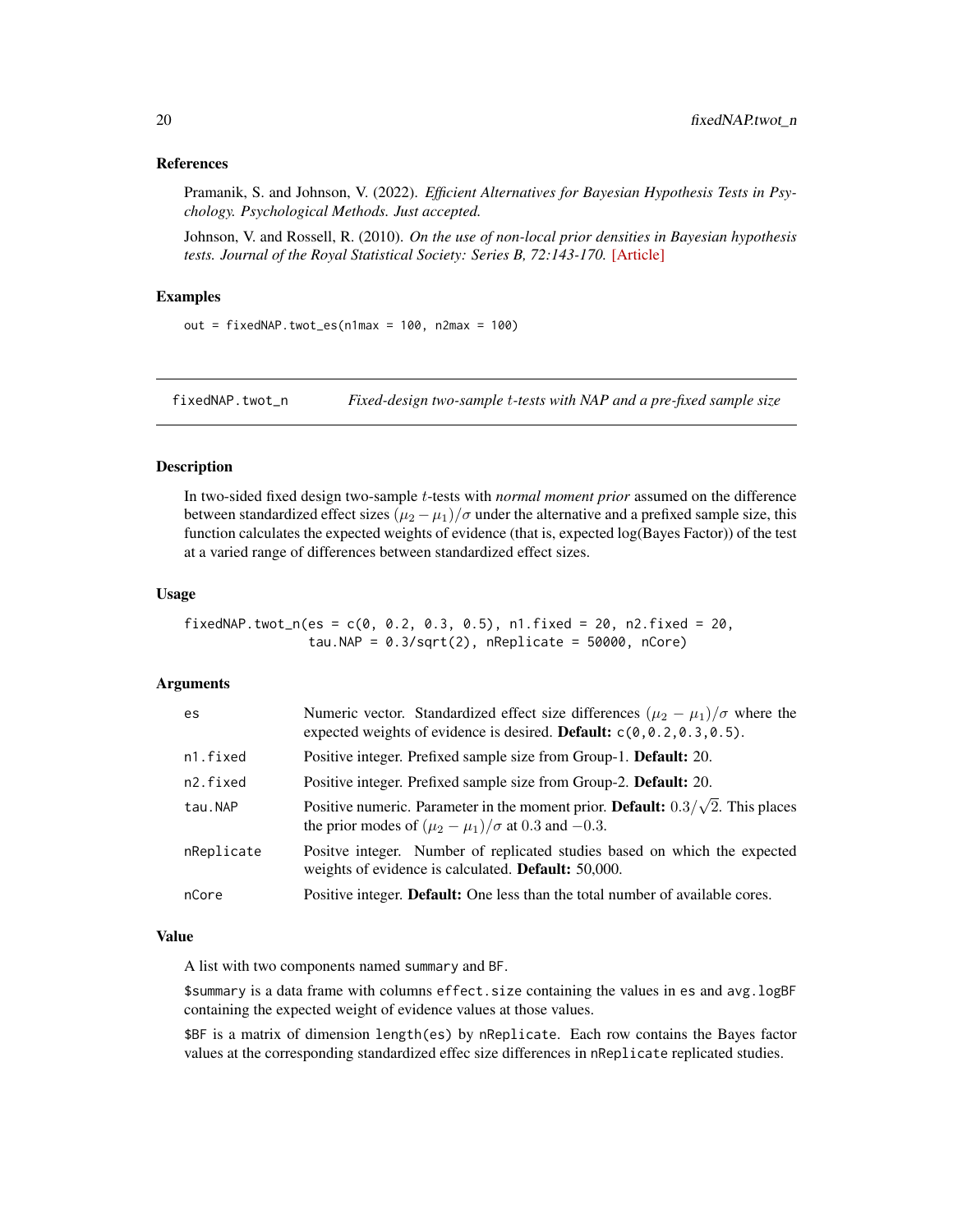## <span id="page-20-0"></span>fixedNAP.twoz\_es 21

#### Author(s)

Sandipan Pramanik and Valen E. Johnson

#### References

Pramanik, S. and Johnson, V. (2022). *Efficient Alternatives for Bayesian Hypothesis Tests in Psychology. Psychological Methods. Just accepted.*

Johnson, V. and Rossell, R. (2010). *On the use of non-local prior densities in Bayesian hypothesis tests. Journal of the Royal Statistical Society: Series B, 72:143-170.* [\[Article\]](https://rss.onlinelibrary.wiley.com/doi/pdf/10.1111/j.1467-9868.2009.00730.x)

## Examples

```
out = fixedNAP.twot_n(n1.fixed = 20, n2.fixed = 20, es = c(0, 0.3), nCore = 1)
```
fixedNAP.twoz\_es *Fixed-design two-sample* z*-tests with NAP for varied sample sizes*

# Description

In two-sided fixed design two-sample z-tests with *normal moment prior* assumed on the difference between standardized effect sizes  $(\mu_2-\mu_1)/\sigma_0$  under the alternative, this function calculates the expected weights of evidence (that is, expected log(Bayes Factor)) of the test at a prefixed differences between standardized effect size for a varied range of sample sizes.

## Usage

```
fixedNAP.twoz_es(es = 0, n1min = 20, n2min = 20,
                 n1max = 5000, n2max = 5000,
                 tau.NAP = 0.3/sqrt(2), sigma0 = 1,
                 batch1.size.increment, batch2.size.increment,
                 nReplicate = 50000)
```

| es    | Numeric. Difference between standardized effect sizes where the expected weights<br>of evidence is desired. <b>Default:</b> 0. |
|-------|--------------------------------------------------------------------------------------------------------------------------------|
| n1min | Positive integer. Minimum sample size from Grpup-1 to be considered. Default:<br>20.                                           |
| n2min | Positive integer. Minimum sample size from Grpup-2 to be considered. <b>Default:</b><br>20.                                    |
| n1max | Positive integer. Maximum sample size from Grpup-1 to be considered. De-<br><b>fault:</b> 5000.                                |
| n2max | Positive integer. Maximum sample size from Grpup-2 to be considered. De-<br>fault: $5000$ .                                    |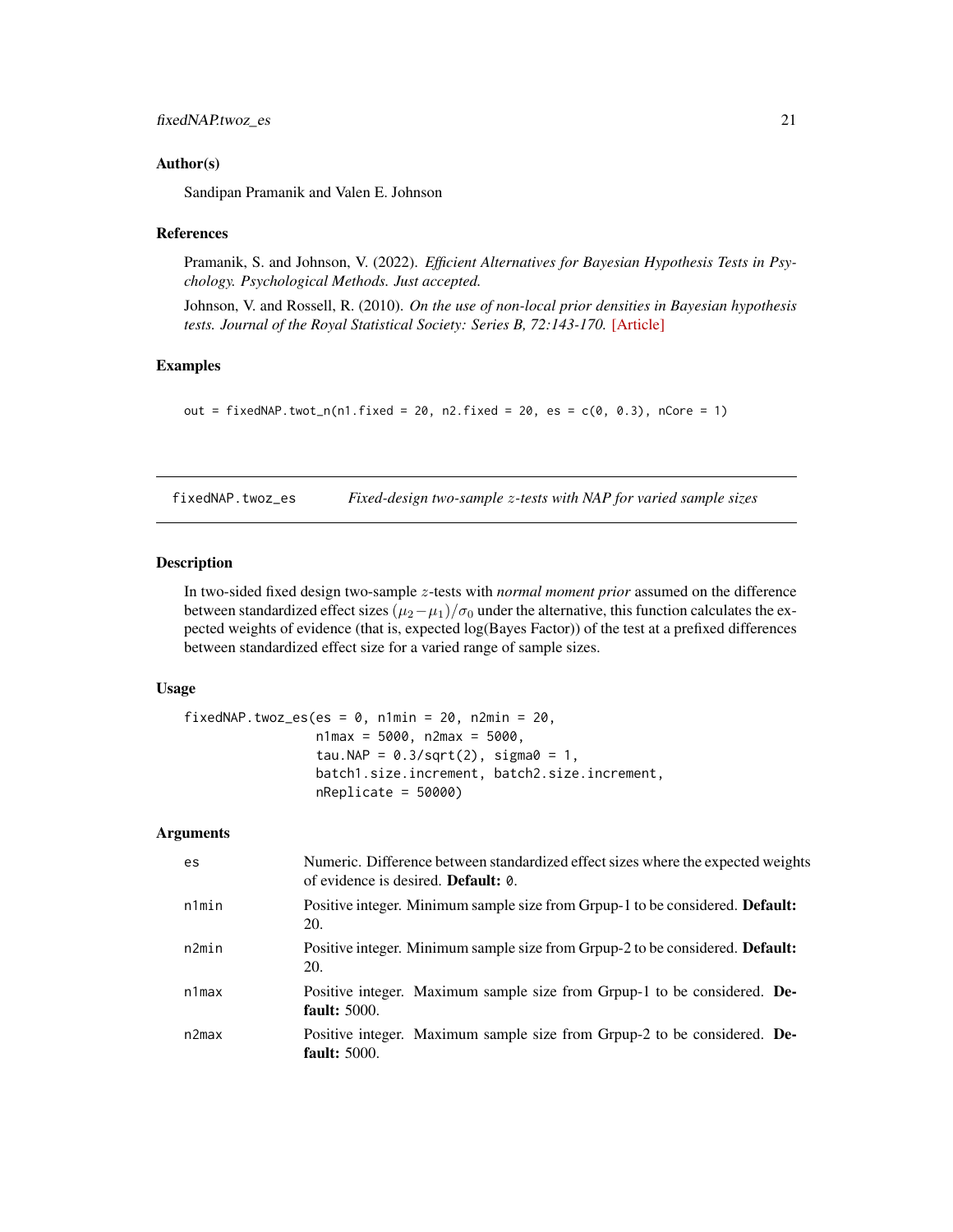| nη<br>∠∠ | fixedNAP.twoz es |
|----------|------------------|
|----------|------------------|

| tau.NAP               | Positive numeric. Parameter in the moment prior. Default: $0.3/\sqrt{2}$ . This places<br>the prior modes of $(\mu_2 - \mu_1)/\sigma_0$ at 0.3 and -0.3.                                                                                                                                                                    |  |
|-----------------------|-----------------------------------------------------------------------------------------------------------------------------------------------------------------------------------------------------------------------------------------------------------------------------------------------------------------------------|--|
| sigma0                | Positive numeric. Known common standard deviation of the populations. De-<br>fault: $1$ .                                                                                                                                                                                                                                   |  |
| batch1.size.increment |                                                                                                                                                                                                                                                                                                                             |  |
|                       | Positive numeric. Increment in sample size from Group-1. The sequence of<br>sample size thus considered from Group-1 for the fixed design test is from n1min<br>to n1max with an increment of batch1.size.increment. Default: function(narg) $\{20\}$ .<br>This means an increment of 20 samples from Group-1 at each step. |  |
| batch2.size.increment |                                                                                                                                                                                                                                                                                                                             |  |
|                       | Positive numeric. Increment in sample size from Group-2. The sequence of<br>sample size thus considered from Group-2 for the fixed design test is from n2min<br>to n2max with an increment of batch2.size.increment. Default: function(narg) $\{20\}$ .<br>This means an increment of 20 samples from Group-2 at each step. |  |
| nReplicate            | Positve integer. Number of replicated studies based on which the expected<br>weights of evidence is calculated. Default: 50,000.                                                                                                                                                                                            |  |

# Details

n1min, n1max, batch1.size.increment, and n2min, n2max, batch2.size.increment should be chosen such that the length of sample sizes considered from Group 1 and 2 are equal.

## Value

A list with two components named summary and BF.

\$summary is a data frame with columns n1 containing the sample sizes from Group-1, n2 containing the sample sizes from Group-2, and avg. logBF containing the expected weight of evidence values at those values.

\$BF is a matrix of dimension number of sample sizes considered by nReplicate. Each row contains the Bayes factor values at the corresponding sample size in nReplicate replicated studies.

#### Author(s)

Sandipan Pramanik and Valen E. Johnson

# References

Pramanik, S. and Johnson, V. (2022). *Efficient Alternatives for Bayesian Hypothesis Tests in Psychology. Psychological Methods. Just accepted.*

Johnson, V. and Rossell, R. (2010). *On the use of non-local prior densities in Bayesian hypothesis tests. Journal of the Royal Statistical Society: Series B, 72:143-170.* [\[Article\]](https://rss.onlinelibrary.wiley.com/doi/pdf/10.1111/j.1467-9868.2009.00730.x)

#### Examples

out =  $fixedNAP.twoz-es(n1max = 100, n2max = 100)$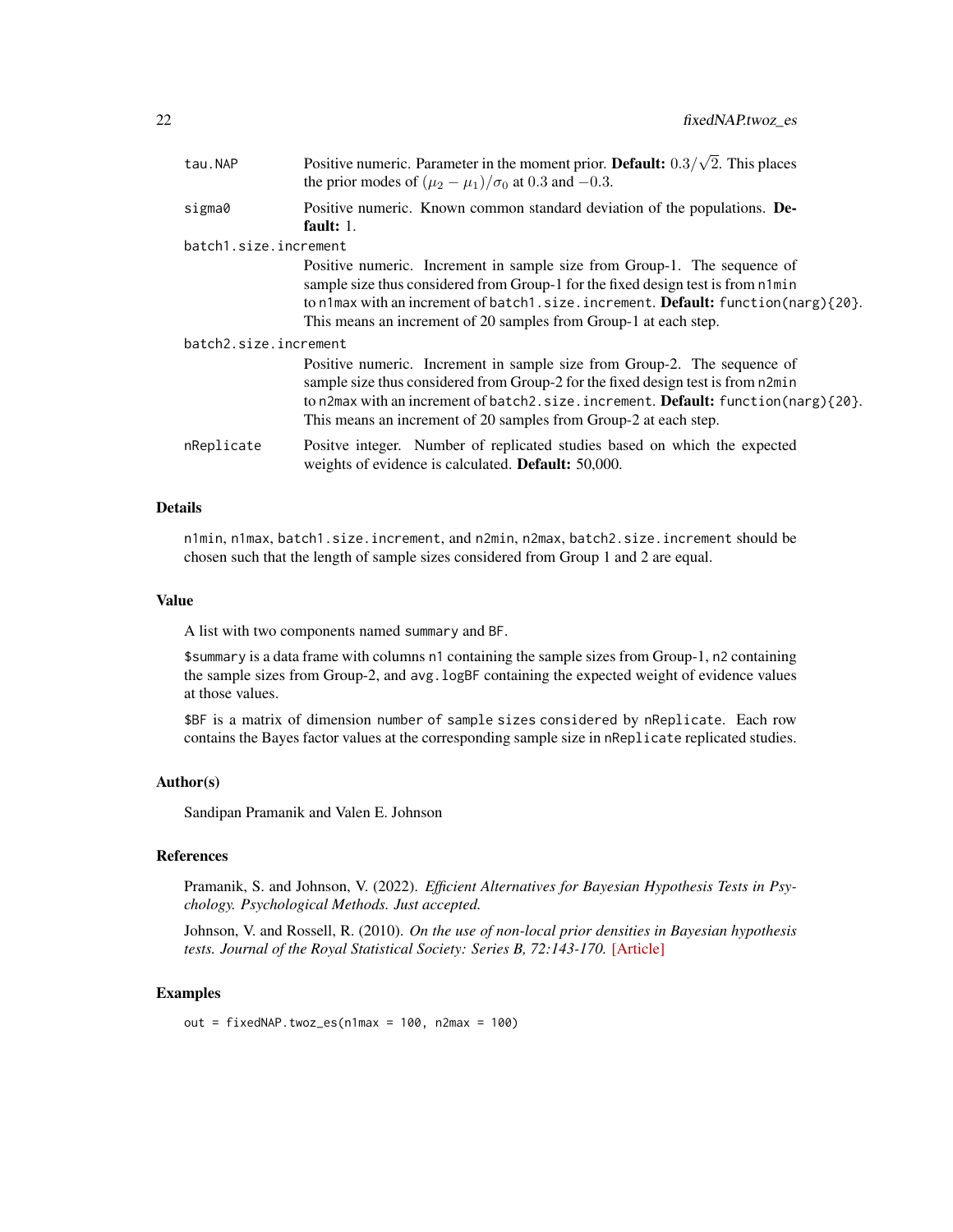# <span id="page-22-0"></span>Description

In two-sided fixed design two-sample z-tests with *normal moment prior* assumed on the difference between standardized effect sizes  $(\mu_2 - \mu_1)/\sigma_0$  under the alternative and a prefixed sample size, this function calculates the expected weights of evidence (that is, expected log(Bayes Factor)) of the test at a varied range of differences between standardized effect sizes.

#### Usage

fixedNAP.twoz\_n(es =  $c(0, 0.2, 0.3, 0.5)$ , n1.fixed = 20, n2.fixed = 20, tau.NAP =  $0.3/\sqrt{2}$ , sigma $0 = 1$ , nReplicate = 50000, nCore)

## Arguments

| es         | Numeric vector. Standardized effect size differences $(\mu_2 - \mu_1)/\sigma_0$ where the<br>expected weights of evidence is desired. Default: $c(0, 0.2, 0.3, 0.5)$ . |
|------------|------------------------------------------------------------------------------------------------------------------------------------------------------------------------|
| n1.fixed   | Positive integer. Prefixed sample size from Group-1. Default: 20.                                                                                                      |
| n2.fixed   | Positive integer. Prefixed sample size from Group-2. <b>Default:</b> 20.                                                                                               |
| tau.NAP    | Positive numeric. Parameter in the moment prior. <b>Default:</b> $0.3/\sqrt{2}$ . This places<br>the prior modes of $(\mu_2 - \mu_1)/\sigma_0$ at 0.3 and -0.3.        |
| sigma0     | Positive numeric. Known common standard deviation of the populations. De-<br>fault: $1.$                                                                               |
| nReplicate | Positve integer. Number of replicated studies based on which the expected<br>weights of evidence is calculated. <b>Default:</b> 50,000.                                |
| nCore      | Positive integer. Default: One less than the total number of available cores.                                                                                          |

## Value

A list with two components named summary and BF.

\$summary is a data frame with columns effect.size containing the values in es and avg.logBF containing the expected weight of evidence values at those values.

\$BF is a matrix of dimension length(es) by nReplicate. Each row contains the Bayes factor values at the corresponding standardized effec size differences in nReplicate replicated studies.

#### Author(s)

Sandipan Pramanik and Valen E. Johnson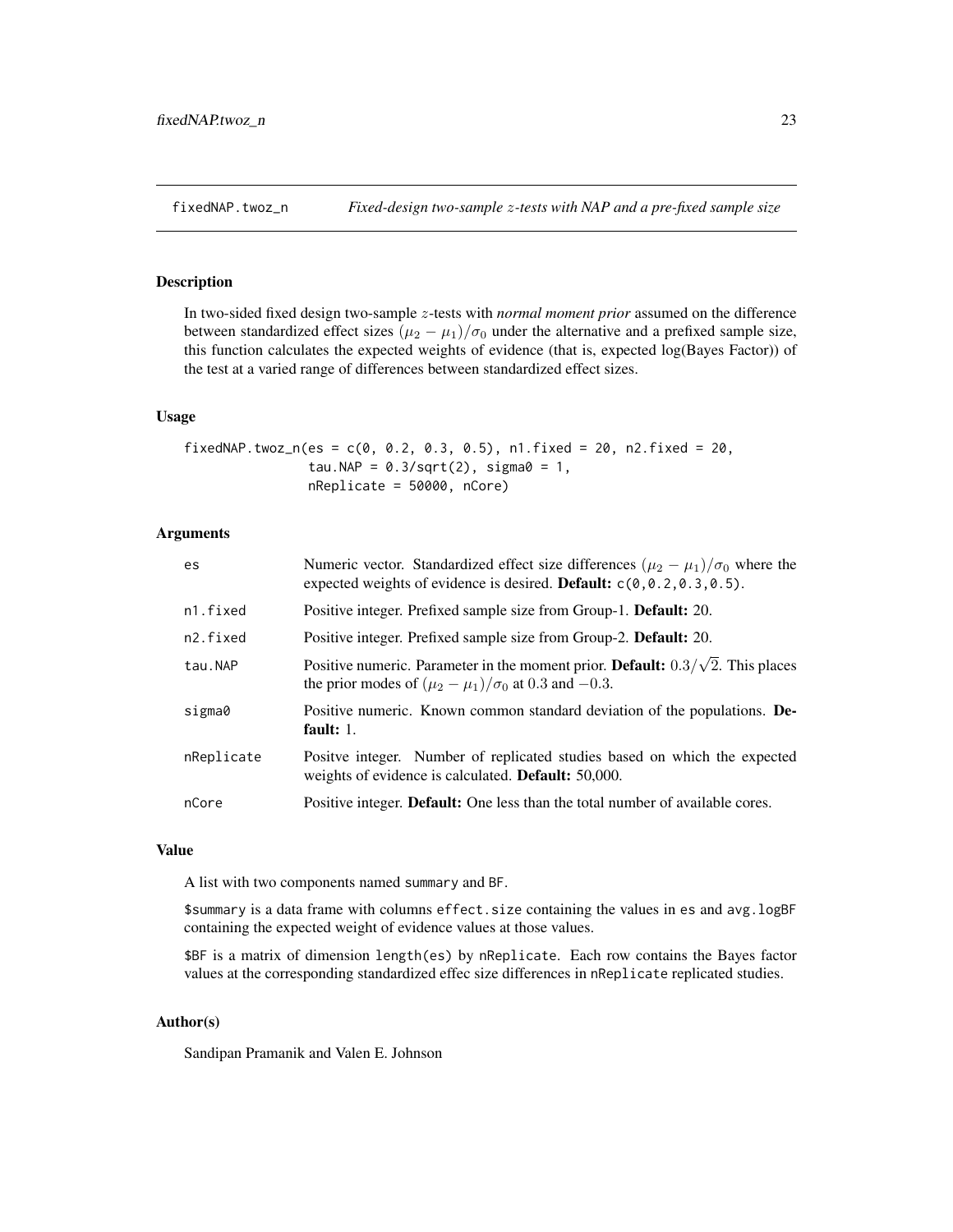#### <span id="page-23-0"></span>References

Pramanik, S. and Johnson, V. (2022). *Efficient Alternatives for Bayesian Hypothesis Tests in Psychology. Psychological Methods. Just accepted.*

Johnson, V. and Rossell, R. (2010). *On the use of non-local prior densities in Bayesian hypothesis tests. Journal of the Royal Statistical Society: Series B, 72:143-170.* [\[Article\]](https://rss.onlinelibrary.wiley.com/doi/pdf/10.1111/j.1467-9868.2009.00730.x)

## Examples

out = fixedNAP.twoz\_n(n1.fixed = 20, n2.fixed = 20, es =  $c(0, 0.3)$ , nCore = 1)

HajnalBF\_onet *Hajnal's ratio in one-sample* t *tests*

## Description

In a  $N(\mu, \sigma^2)$  population with unknown variance  $\sigma^2$ , consider the two-sided one-sample z-test for testing the point null hypothesis  $H_0$ :  $\mu = 0$  against  $H_1$ :  $\mu \neq 0$ . Based on an observed data, this function calculates the Hajnal's ratio in favor of  $H_1$  when the prior assumed on the standardized effect size  $\mu/\sigma$  under the alternative places equal probability at  $+\delta$  and  $-\delta$  ( $\delta > 0$  prefixed).

# Usage

```
HajnalBF_onet(obs, nObs, mean.obs, sd.obs, test.statistic, es1 = 0.3)
```

| obs      | Numeric vector. Observed vector of data.                                                                                                                                                        |
|----------|-------------------------------------------------------------------------------------------------------------------------------------------------------------------------------------------------|
| n0bs     | Numeric or numeric vector. Sample size(s). Same as length(obs) when nu-<br>meric.                                                                                                               |
| mean.obs | Numeric or numeric vector. Sample mean(s). Same as mean(obs) when nu-<br>meric.                                                                                                                 |
| sd.obs   | Positive numeric or numeric vector. Sample standard deviation(s). Same as<br>sd(obs) when numeric.                                                                                              |
|          | test.statistic Numeric or numeric vector. Test-statistic value(s).                                                                                                                              |
| es1      | Positive numeric. $\delta$ as above. <b>Default:</b> 0.3. For this, the prior on the stan-<br>dardized effect size $\mu/\sigma$ takes values 0.3 and $-0.3$ each with equal probability<br>1/2. |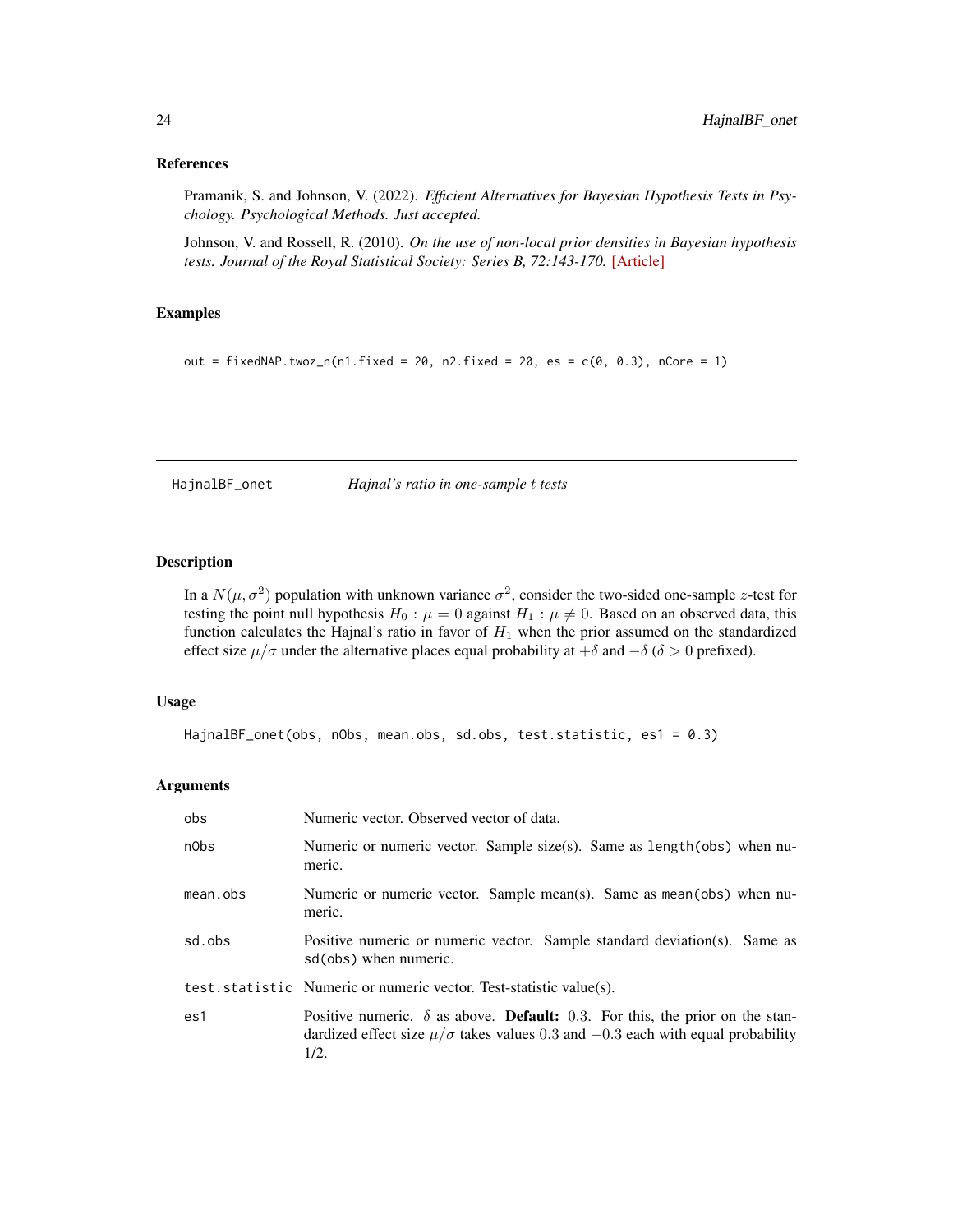## <span id="page-24-0"></span>HajnalBF\_onez 25

## Details

- Users can either specify obs, or nObs, mean.obs and sd.obs, or nObs and test.statistic.
- If obs is provided, it returns the corresponding Bayes factor value.
- If nObs, mean.obs and sd.obs are provided, the function is vectorized over the arguments. Bayes factor values corresponding to the values therein are returned.
- If nObs and test.statistic are provided, the function is vectorized over the arguments. Bayes factor values corresponding to the values therein are returned.

#### Value

Positive numeric or numeric vector. The Hajnal's ratio(s).

#### Author(s)

Sandipan Pramanik and Valen E. Johnson

#### References

Hajnal, J. (1961). *A two-sample sequential t-test.Biometrika, 48:65-75*, [\[Article\].](https://academic.oup.com/biomet/article-abstract/48/1-2/65/227215)

Schnuerch, M. and Erdfelder, E. (2020). *A two-sample sequential t-test.Biometrika, 48:65-75*, [\[Ar](https://martinschnuerch.com/wp-content/uploads/2020/08/Schnuerch_Erdfelder_2020.pdf)[ticle\].](https://martinschnuerch.com/wp-content/uploads/2020/08/Schnuerch_Erdfelder_2020.pdf)

## Examples

HajnalBF\_onet(obs = rnorm(100))

HajnalBF\_onez *Hajnal's ratio in one-sample* z *tests*

# Description

In a  $N(\mu, \sigma_0^2)$  population with known variance  $\sigma_0^2$ , consider the two-sided one-sample z-test for testing the point null hypothesis  $H_0$ :  $\mu = 0$  against  $H_1$ :  $\mu \neq 0$ . Based on an observed data, this function calculates the Hajnal's ratio in favor of  $H_1$  when the prior assumed on the standardized effect size  $\mu/\sigma_0$  under the alternative places equal probability at  $+\delta$  and  $-\delta$  ( $\delta > 0$  prefixed).

#### Usage

```
HajnalBF_onez(obs, nObs, mean.obs, test.statistic,
              es1 = 0.3, sigma0 = 1)
```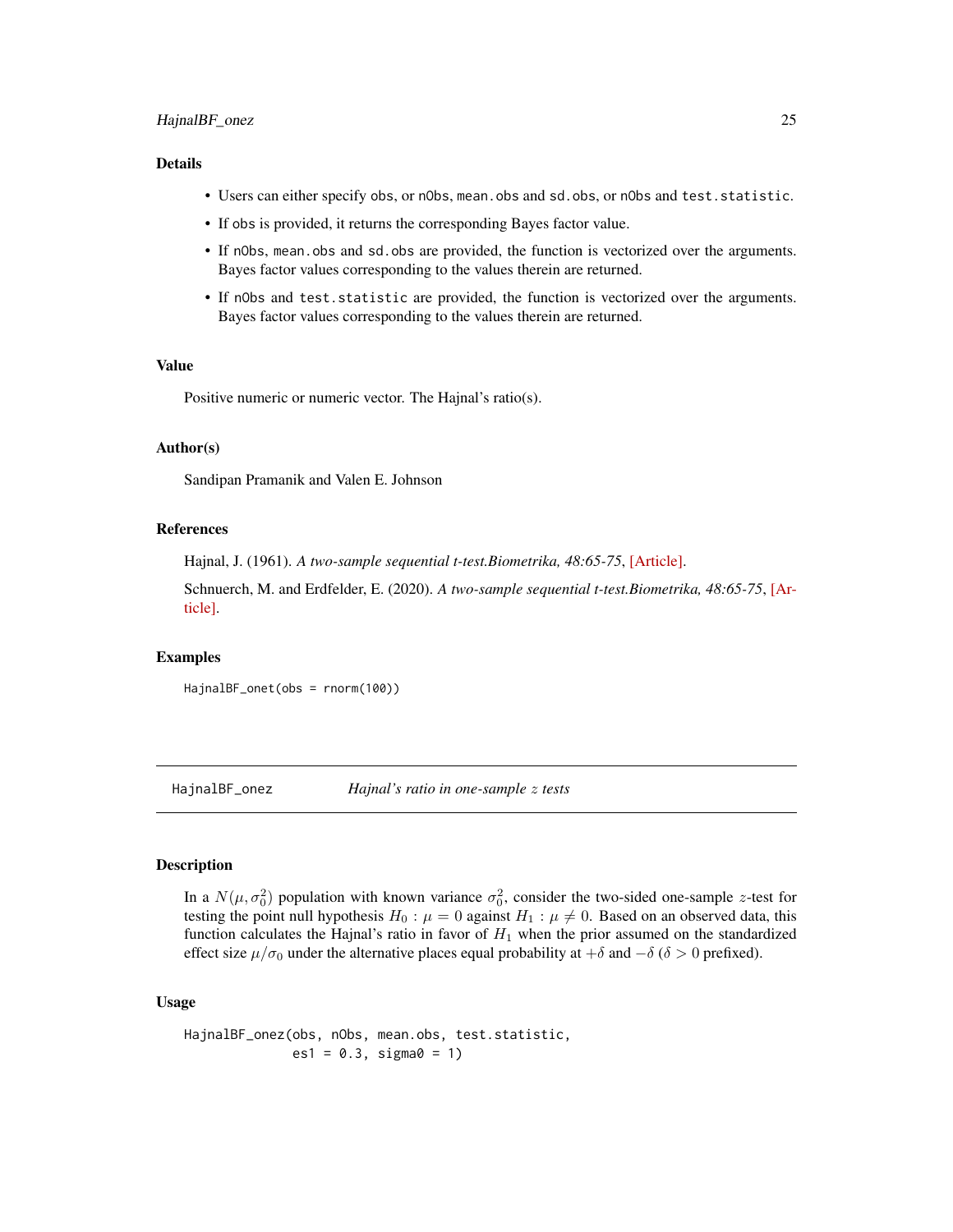# Arguments

| obs      | Numeric vector. Observed vector of data.                                                                                                                                                          |
|----------|---------------------------------------------------------------------------------------------------------------------------------------------------------------------------------------------------|
| n0bs     | Numeric or numeric vector. Sample size(s). Same as length(obs) when nu-<br>meric.                                                                                                                 |
| mean.obs | Numeric or numeric vector. Sample mean(s). Same as mean(obs) when nu-<br>meric.                                                                                                                   |
|          | test. statistic Numeric or numeric vector. Test-statistic value(s).                                                                                                                               |
| es1      | Positive numeric. $\delta$ as above. <b>Default:</b> 0.3. For this, the prior on the stan-<br>dardized effect size $\mu/\sigma_0$ takes values 0.3 and $-0.3$ each with equal probability<br>1/2. |
| sigma0   | Positive numeric. Known standard deviation in the population. <b>Default:</b> 1.                                                                                                                  |

## Details

- Users can either specify obs, or nObs and mean.obs, or nObs and test.statistic.
- If obs is provided, it returns the corresponding Bayes factor value.
- If nObs and mean.obs are provided, the function is vectorized over both arguments. Bayes factor values corresponding to the values therein are returned.
- If nObs and test.statistic are provided, the function is vectorized over both arguments. Bayes factor values corresponding to the values therein are returned.

#### Value

Positive numeric or numeric vector. The Hajnal's ratio(s).

# Author(s)

Sandipan Pramanik and Valen E. Johnson

## References

Hajnal, J. (1961). *A two-sample sequential t-test.Biometrika, 48:65-75*, [\[Article\].](https://academic.oup.com/biomet/article-abstract/48/1-2/65/227215)

Schnuerch, M. and Erdfelder, E. (2020). *A two-sample sequential t-test.Biometrika, 48:65-75*, [\[Ar](https://martinschnuerch.com/wp-content/uploads/2020/08/Schnuerch_Erdfelder_2020.pdf)[ticle\].](https://martinschnuerch.com/wp-content/uploads/2020/08/Schnuerch_Erdfelder_2020.pdf)

## Examples

HajnalBF\_onez(obs = rnorm(100))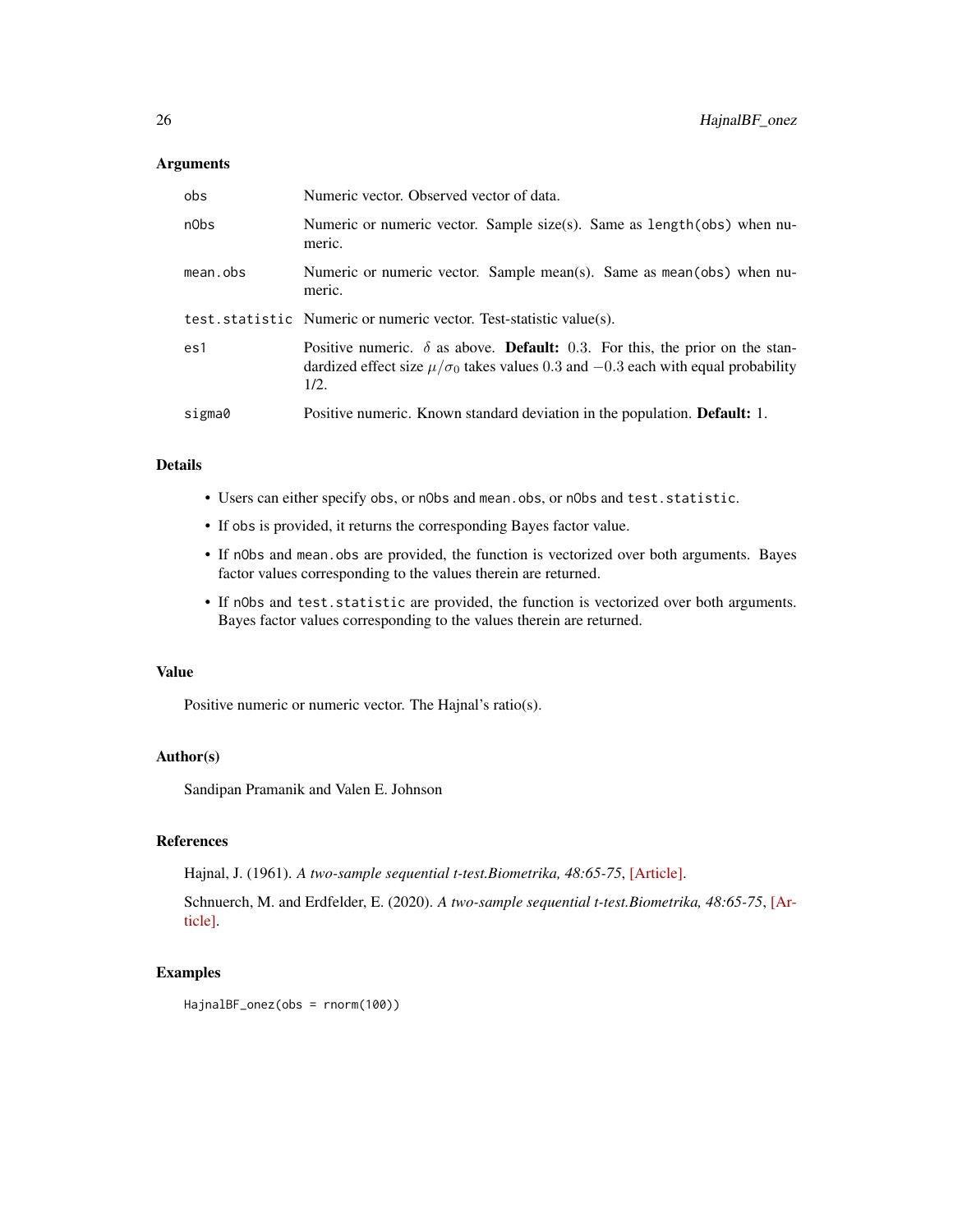<span id="page-26-0"></span>

## **Description**

In case of two independent populations  $N(\mu_1, \sigma^2)$  and  $N(\mu_2, \sigma^2)$  with unknown common variance  $\sigma^2$ , consider the two-sample t-test for testing the point null hypothesis of difference in their means  $H_0: \mu_2 - \mu_1 = 0$  against  $H_1: \mu_2 - \mu_1 \neq 0$ . Based on an observed data, this function calculates the Hajnal's ratio in favor of  $H_1$  when the prior assumed under the alternative on the difference between standardized effect sizes  $(\mu_2 - \mu_1)/\sigma$  places equal probability at  $+\delta$  and  $-\delta$  ( $\delta > 0$  prefixed).

#### Usage

HajnalBF\_twot(obs1, obs2, n1Obs, n2Obs, mean.obs1, mean.obs2, sd.obs1, sd.obs2, test.statistic,  $es1 = 0.3$ )

# Arguments

| obs1               | Numeric vector. Observed vector of data from Group-1.                                                                                                                          |
|--------------------|--------------------------------------------------------------------------------------------------------------------------------------------------------------------------------|
| obs2               | Numeric vector. Observed vector of data from Group-2.                                                                                                                          |
| n10bs              | Numeric or numeric vector. Sample size(s) from Group-1. Same as length (obs1)<br>when numeric.                                                                                 |
| n <sub>20</sub> bs | Numeric or numeric vector. Sample size(s) from Group-2. Same as length (obs2)<br>when numeric.                                                                                 |
| mean.obs1          | Numeric or numeric vector. Sample mean(s) from Group-1. Same as mean(obs1)<br>when numeric.                                                                                    |
| mean. obs2         | Numeric or numeric vector. Sample mean(s) from Group-2. Same as mean (obs2)<br>when numeric.                                                                                   |
| sd.obs1            | Numeric or numeric vector. Sample standard deviations(s) from Group-1. Same<br>as sd(obs1) when numeric.                                                                       |
| sd.obs2            | Numeric or numeric vector. Sample standard deviations(s) from Group-2. Same<br>as sd(obs2) when numeric.                                                                       |
|                    | test.statistic Numeric or numeric vector. Test-statistic value(s).                                                                                                             |
| es1                | Positive numeric. $\delta$ as above. <b>Default:</b> 0.3. For this, the prior on $(\mu_2 - \mu_1)/\sigma$<br>takes values $0.3$ and $-0.3$ each with equal probability $1/2$ . |

## Details

- A user can either specify obs1 and obs2, or n1Obs, n2Obs, mean.obs1, mean.obs2, sd.obs1 and sd.obs2, or n1Obs, n2Obs, and test.statistic.
- If obs1 and obs2 are provided, it returns the corresponding Bayes factor value.
- If n1Obs, n2Obs, mean.obs1, mean.obs2, sd.obs1 and sd.obs2 are provided, the function is vectorized over the arguments. Bayes factor values corresponding to the values therein are returned.
- If n1Obs, n2Obs, and test.statistic are provided, the function is vectorized over each of the arguments. Bayes factor values corresponding to the values therein are returned.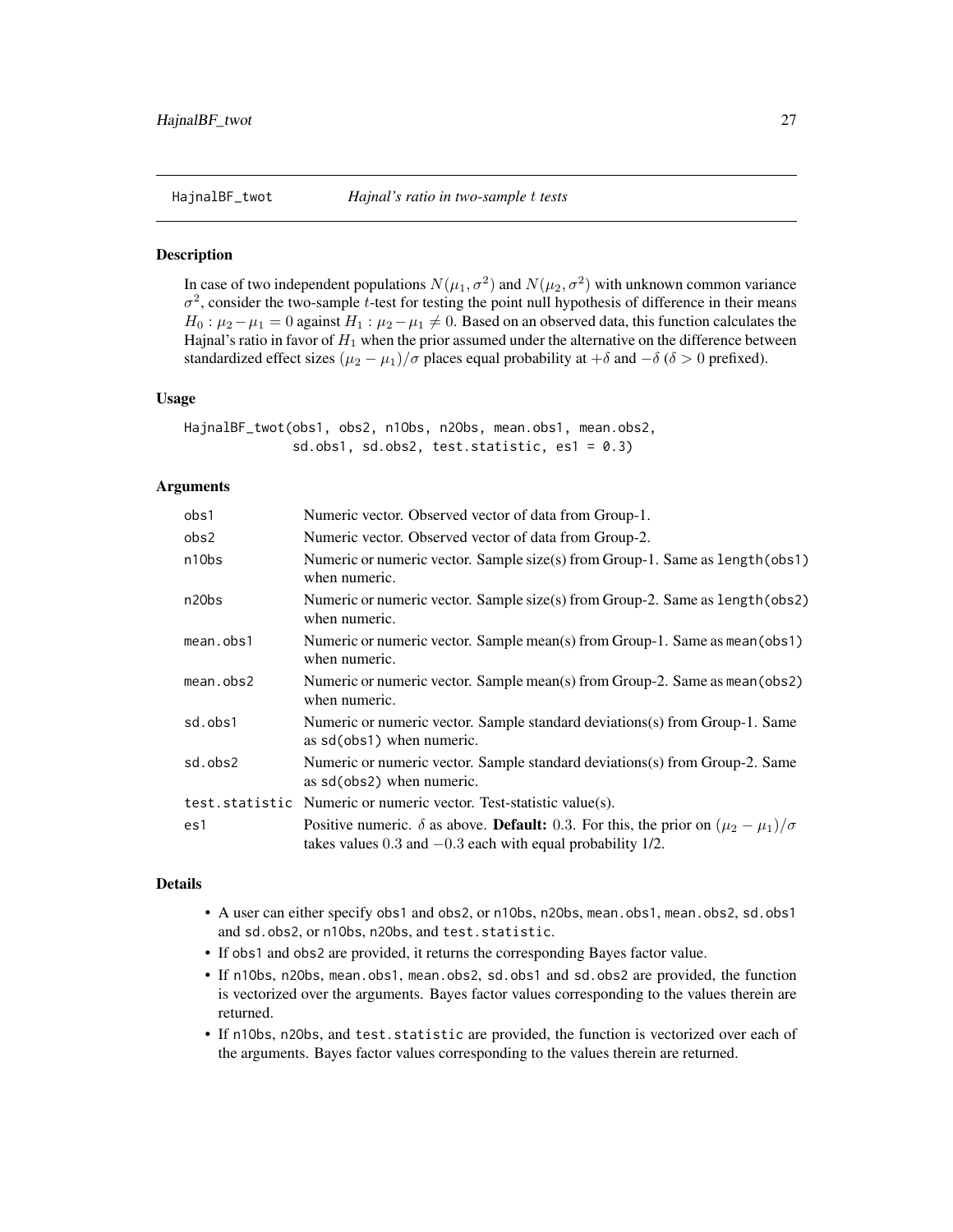<span id="page-27-0"></span>Positive numeric or numeric vector. The Hajnal's ratio(s).

# Author(s)

Sandipan Pramanik and Valen E. Johnson

# References

Hajnal, J. (1961). *A two-sample sequential t-test.Biometrika, 48:65-75*, [\[Article\].](https://academic.oup.com/biomet/article-abstract/48/1-2/65/227215) Schnuerch, M. and Erdfelder, E. (2020). *A two-sample sequential t-test.Biometrika, 48:65-75*, [\[Ar](https://martinschnuerch.com/wp-content/uploads/2020/08/Schnuerch_Erdfelder_2020.pdf)[ticle\].](https://martinschnuerch.com/wp-content/uploads/2020/08/Schnuerch_Erdfelder_2020.pdf)

# Examples

HajnalBF\_twot(obs1 = rnorm(100), obs2 = rnorm(100))

HajnalBF\_twoz *Hajnal's ratio in two-sample* z *tests*

# Description

In case of two independent populations  $N(\mu_1, \sigma_0^2)$  and  $N(\mu_2, \sigma_0^2)$  with known common variance  $\sigma_0^2$ , consider the two-sample z-test for testing the point null hypothesis of difference in their means  $H_0: \mu_2 - \mu_1 = 0$  against  $H_1: \mu_2 - \mu_1 \neq 0$ . Based on an observed data, this function calculates the Hajnal's ratio in favor of  $H_1$  when the prior assumed under the alternative on the difference between standardized effect sizes  $(\mu_2 - \mu_1)/\sigma_0$  places equal probability at  $+\delta$  and  $-\delta$  ( $\delta > 0$  prefixed).

#### Usage

```
HajnalBF_twoz(obs1, obs2, n1Obs, n2Obs, mean.obs1, mean.obs2,
              test.statistic, es1 = 0.3, sigma0 = 1)
```

| obs1               | Numeric vector. Observed vector of data from Group-1.                                          |
|--------------------|------------------------------------------------------------------------------------------------|
| obs2               | Numeric vector. Observed vector of data from Group-2.                                          |
| n10bs              | Numeric or numeric vector. Sample size(s) from Group-1. Same as length (obs1)<br>when numeric. |
| n <sub>20</sub> bs | Numeric or numeric vector. Sample size(s) from Group-2. Same as length (obs2)<br>when numeric. |
| mean.obs1          | Numeric or numeric vector. Sample mean(s) from Group-1. Same as mean (obs1)<br>when numeric.   |
| mean. obs2         | Numeric or numeric vector. Sample mean(s) from Group-2. Same as mean(obs2)<br>when numeric.    |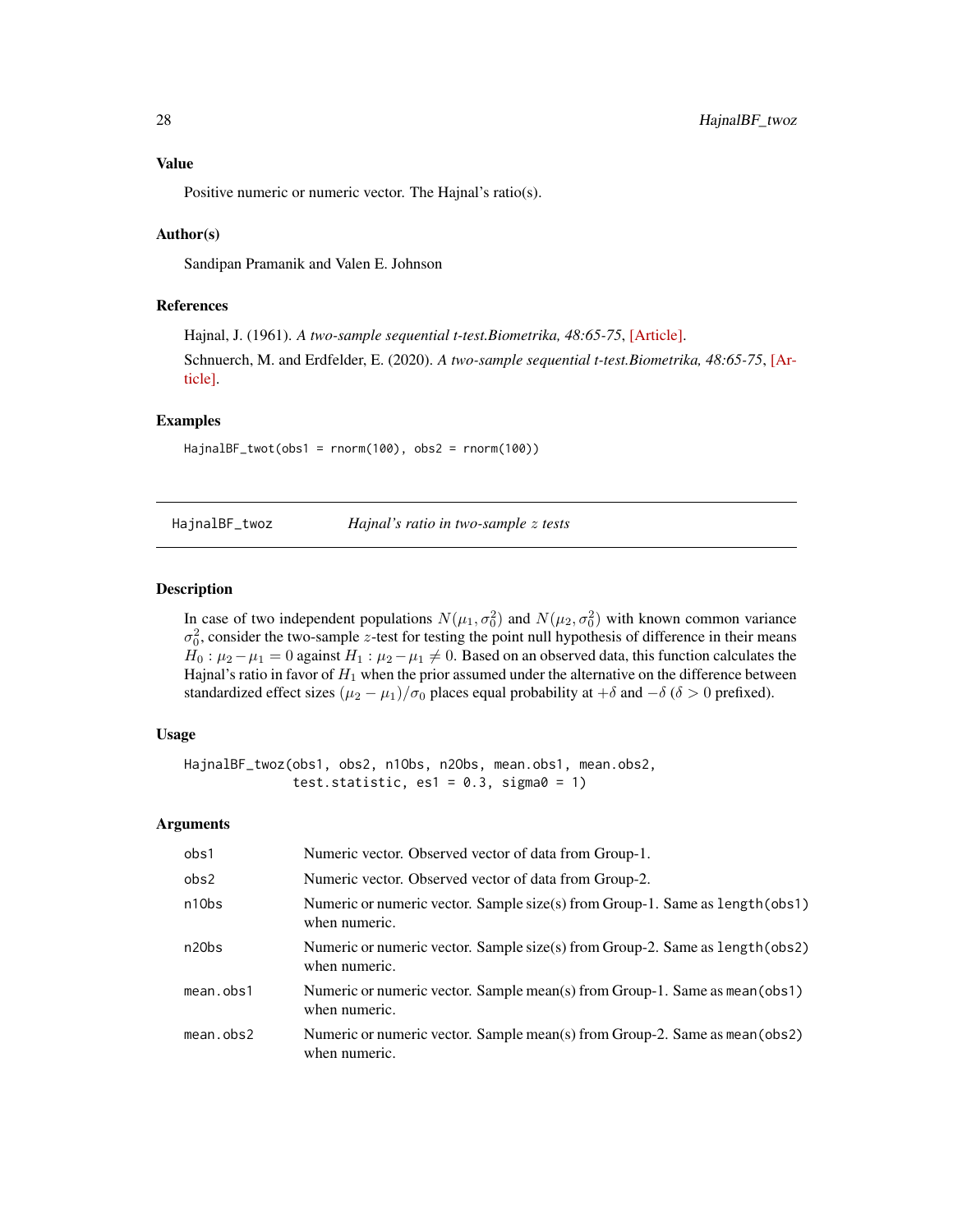<span id="page-28-0"></span>

|        | test.statistic Numeric or numeric vector. Test-statistic value(s).                                                                                                               |
|--------|----------------------------------------------------------------------------------------------------------------------------------------------------------------------------------|
| es1    | Positive numeric. $\delta$ as above. <b>Default:</b> 0.3. For this, the prior on $(\mu_2 - \mu_1)/\sigma_0$<br>takes values $0.3$ and $-0.3$ each with equal probability $1/2$ . |
| sigma0 | Positive numeric. Known common standard deviation of the populations. De-<br>fault: $1.$                                                                                         |

## Details

- A user can either specify obs1 and obs2, or n1Obs, n2Obs, mean.obs1 and mean.obs2, or n1Obs, n2Obs, and test.statistic.
- If obs1 and obs2 are provided, it returns the corresponding Bayes factor value.
- If n1Obs, n2Obs, mean.obs1 and mean.obs2 are provided, the function is vectorized over the arguments. Bayes factor values corresponding to the values therein are returned.
- If n1Obs, n2Obs, and test.statistic are provided, the function is vectorized over each of the arguments. Bayes factor values corresponding to the values therein are returned.

#### Value

Positive numeric or numeric vector. The Hajnal's ratio(s).

#### Author(s)

Sandipan Pramanik and Valen E. Johnson

#### References

Hajnal, J. (1961). *A two-sample sequential t-test.Biometrika, 48:65-75*, [\[Article\].](https://academic.oup.com/biomet/article-abstract/48/1-2/65/227215)

Schnuerch, M. and Erdfelder, E. (2020). *A two-sample sequential t-test.Biometrika, 48:65-75*, [\[Ar](https://martinschnuerch.com/wp-content/uploads/2020/08/Schnuerch_Erdfelder_2020.pdf)[ticle\].](https://martinschnuerch.com/wp-content/uploads/2020/08/Schnuerch_Erdfelder_2020.pdf)

## Examples

 $HajnalBF_twoz(obs1 = rnorm(100), obs2 = rnorm(100))$ 

implement.SBFHajnal\_onet

*Implement Sequential Bayes Factor using the Hajnal's ratio for onesample* t*-tests*

# Description

In a  $N(\mu, \sigma^2)$  population with unknown variance  $\sigma^2$ , consider the two-sided one-sample t-test for testing the point null hypothesis  $H_0$ :  $\mu = 0$  against  $H_1$ :  $\mu \neq 0$ . For a sequentially observed data, this function implements the Sequential Bayes Factor design when the prior assumed on the standardized effect size  $\mu/\sigma$  under the alternative places equal probability at + $\delta$  and  $-\delta$  ( $\delta > 0$ ) prefixed).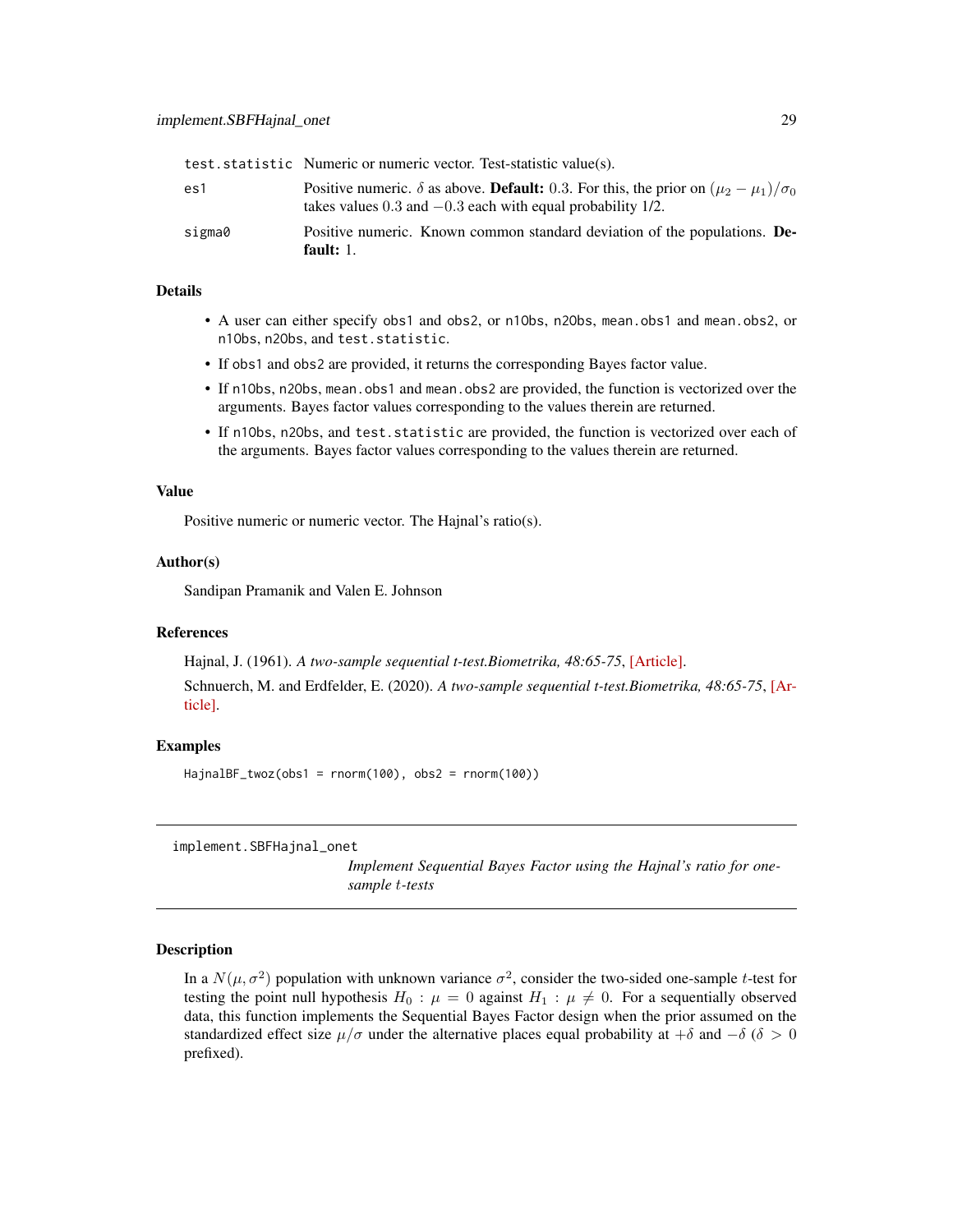#### Usage

```
implement.SBFHajnal_onet(obs, es1 = 0.3,
                      RejectH1.threshold = exp(-3), RejectH0.threshold = exp(3),
                  batch.size, return.plot = TRUE, until.decision.reached = TRUE)
```
## Arguments

| obs                                   | Numeric vector. The vector of sequentially observed data.                                                                                                                                                          |
|---------------------------------------|--------------------------------------------------------------------------------------------------------------------------------------------------------------------------------------------------------------------|
| es1                                   | Positive numeric. $\delta$ as above. <b>Default:</b> 0.3. For this, the prior on the stan-<br>dardized effect size $\mu/\sigma$ takes values 0.3 and $-0.3$ each with equal probability<br>1/2.                    |
| RejectH1.threshold                    |                                                                                                                                                                                                                    |
|                                       | Positive numeric. $H_0$ is accepted if $BF \leq$ RejectH1.threshold. <b>Default:</b><br>$exp(-3)$ .                                                                                                                |
| RejectH0.threshold                    |                                                                                                                                                                                                                    |
|                                       | Positive numeric. $H_0$ is rejected if $BF \geq$ RejectH0.threshold. Default:<br>$exp(3)$ .                                                                                                                        |
| batch.size                            | Integer vector. The vector of batch sizes at each sequential comparison. Default:<br>$c(2, rep(1, length(obs)-2)).$                                                                                                |
| return.plot<br>until.decision.reached | Logical. Whether a sequential comparison plot to be returned. Default: TRUE.                                                                                                                                       |
|                                       | Logical. Whether the sequential comparison is performed until a decision is<br>reached or until the data is observed. <b>Default:</b> TRUE. This means the comparison<br>is performed until a decision is reached. |

#### Value

A list with three components named N, BF, and decision.

\$N contains the number of sample size used.

\$BF contains the Bayes factor values at each sequential comparison.

\$decision contains the decision reached. 'A' indicates acceptance of  $H_0$ , 'R' indicates rejection of  $H_0$ , and 'I' indicates inconclusive.

## Author(s)

Sandipan Pramanik and Valen E. Johnson

## References

Hajnal, J. (1961). *A two-sample sequential t-test.Biometrika, 48:65-75*, [\[Article\].](https://academic.oup.com/biomet/article-abstract/48/1-2/65/227215) Schnuerch, M. and Erdfelder, E. (2020). *A two-sample sequential t-test.Biometrika, 48:65-75*, [\[Ar](https://martinschnuerch.com/wp-content/uploads/2020/08/Schnuerch_Erdfelder_2020.pdf)[ticle\].](https://martinschnuerch.com/wp-content/uploads/2020/08/Schnuerch_Erdfelder_2020.pdf)

#### Examples

out = implement.SBFHajnal\_onet(obs = rnorm(100))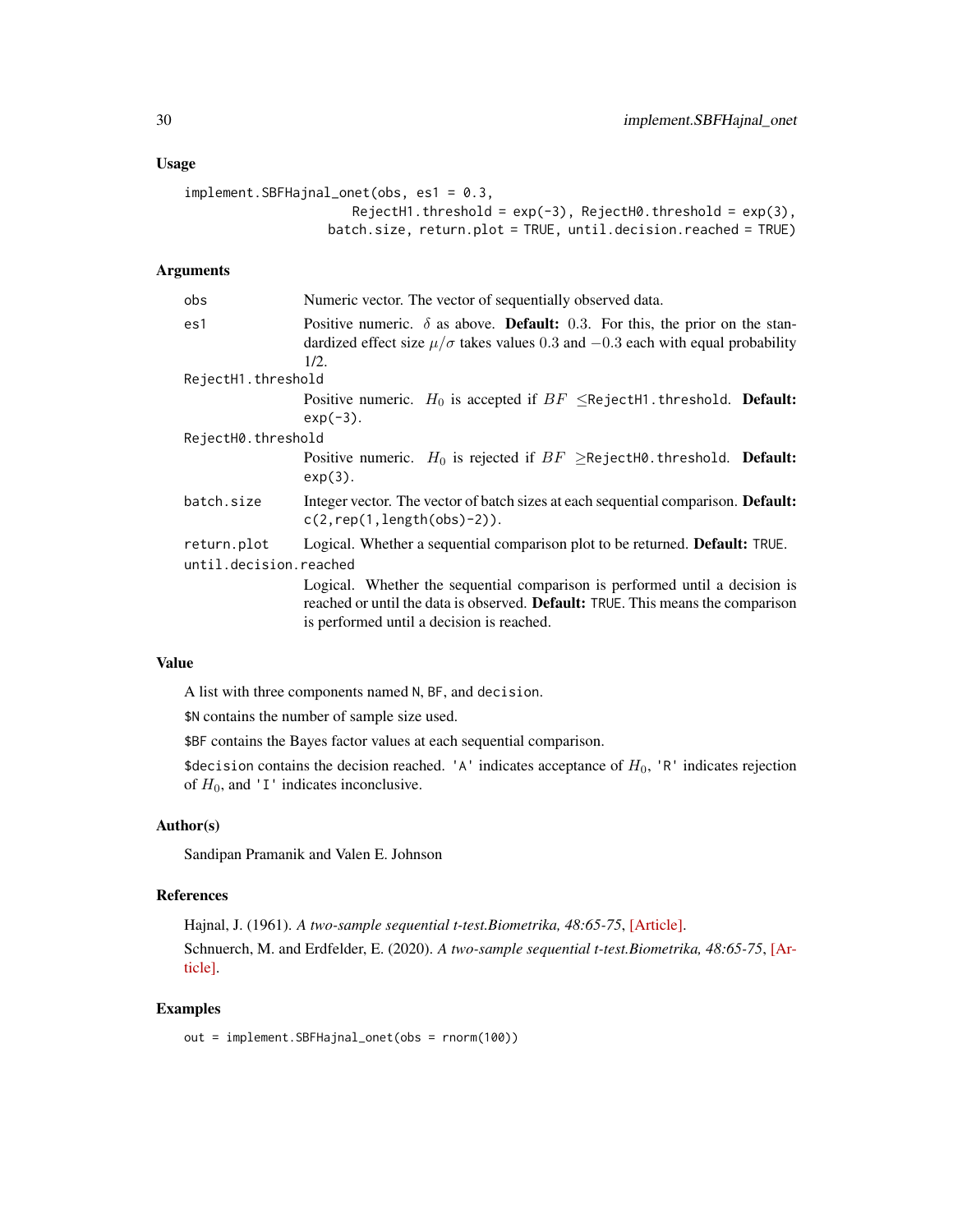*Implement Sequential Bayes Factor using the Hajnal's ratio for onesample* z*-tests*

## <span id="page-30-0"></span>Description

In a  $N(\mu, \sigma_0^2)$  population with known variance  $\sigma_0^2$ , consider the two-sided one-sample z-test for testing the point null hypothesis  $H_0$ :  $\mu = 0$  against  $H_1$ :  $\mu \neq 0$ . For a sequentially observed data, this function implements the Sequential Bayes Factor design when the prior assumed on the standardized effect size  $\mu/\sigma_0$  under the alternative places equal probability at +δ and −δ (δ > 0 prefixed).

#### Usage

```
implement.SBFHajnal_onez(obs, es1 = 0.3, sigma0 = 1,
                      RejectH1.threshold = exp(-3), RejectH0.threshold = exp(3),
                  batch.size, return.plot = TRUE, until.decision.reached = TRUE)
```
## Arguments

| Numeric vector. The vector of sequentially observed data.                                                                                                                                                   |  |
|-------------------------------------------------------------------------------------------------------------------------------------------------------------------------------------------------------------|--|
| Positive numeric. $\delta$ as above. <b>Default:</b> 0.3. For this, the prior on the stan-<br>dardized effect size $\mu/\sigma_0$ takes values 0.3 and $-0.3$ each with equal probability<br>1/2.           |  |
| Positive numeric. Known standard deviation in the population. <b>Default:</b> 1.                                                                                                                            |  |
| RejectH1.threshold                                                                                                                                                                                          |  |
| Positive numeric. $H_0$ is accepted if $BF \leq$ RejectH1.threshold. <b>Default:</b><br>$exp(-3)$ .                                                                                                         |  |
| RejectH0.threshold                                                                                                                                                                                          |  |
| Positive numeric. $H_0$ is rejected if $BF \geq$ RejectH0.threshold. <b>Default:</b><br>$exp(3)$ .                                                                                                          |  |
| Integer vector. The vector of batch sizes at each sequential comparison. <b>Default:</b><br>rep(1, length(obs)).                                                                                            |  |
| Logical. Whether a sequential comparison plot to be returned. Default: TRUE.<br>until.decision.reached                                                                                                      |  |
| Logical. Whether the sequential comparison is performed until a decision is<br>reached or until the data is observed. Default: TRUE. This means the comparison<br>is performed until a decision is reached. |  |
|                                                                                                                                                                                                             |  |

## Value

A list with three components named N, BF, and decision.

\$N contains the number of sample size used.

\$BF contains the Bayes factor values at each sequential comparison.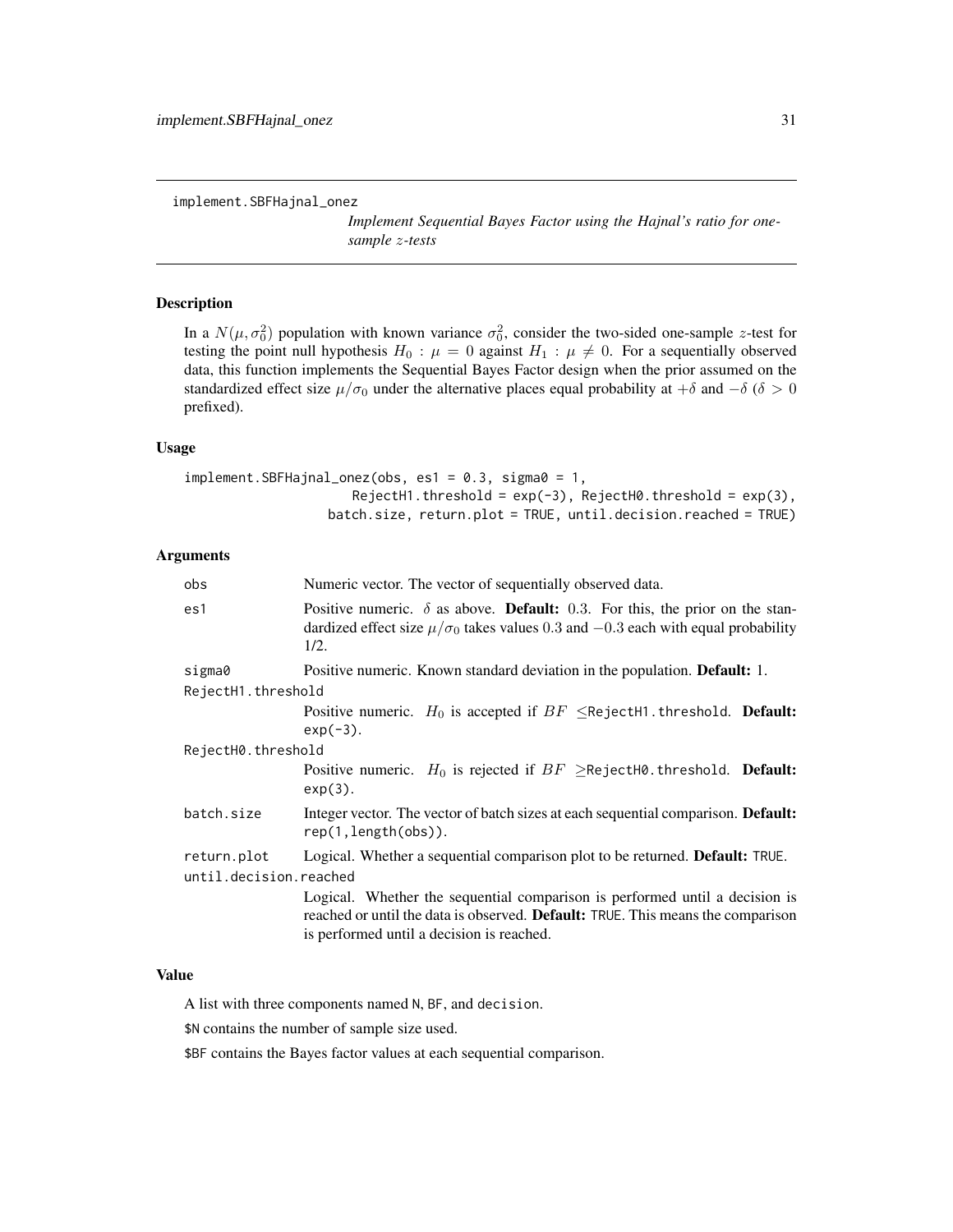<span id="page-31-0"></span>\$decision contains the decision reached. 'A' indicates acceptance of  $H_0$ , 'R' indicates rejection of  $H_0$ , and 'I' indicates inconclusive.

#### Author(s)

Sandipan Pramanik and Valen E. Johnson

#### References

Hajnal, J. (1961). *A two-sample sequential t-test.Biometrika, 48:65-75*, [\[Article\].](https://academic.oup.com/biomet/article-abstract/48/1-2/65/227215)

Schnuerch, M. and Erdfelder, E. (2020). *A two-sample sequential t-test.Biometrika, 48:65-75*, [\[Ar](https://martinschnuerch.com/wp-content/uploads/2020/08/Schnuerch_Erdfelder_2020.pdf)[ticle\].](https://martinschnuerch.com/wp-content/uploads/2020/08/Schnuerch_Erdfelder_2020.pdf)

#### Examples

out = implement.SBFHajnal\_onez(obs = rnorm(100))

implement.SBFHajnal\_twot

*Implement Sequential Bayes Factor using the NAP for two-sample* t*tests*

#### Description

In case of two independent populations  $N(\mu_1, \sigma^2)$  and  $N(\mu_2, \sigma^2)$  with unknown common variance  $\sigma^2$ , consider the two-sample t-test for testing the point null hypothesis of difference in their means  $H_0$ :  $\mu_2 - \mu_1 = 0$  against  $H_1$ :  $\mu_2 - \mu_1 \neq 0$ . For a sequentially observed data, this function implements the Sequential Bayes Factor design when a *normal moment prior* is assumed on the difference between standardized effect sizes  $(\mu_2 - \mu_1)/\sigma$  under the alternative.

#### Usage

```
implement.SBFHajnal_twot(obs1, obs2, es1 = 0.3,
                      RejectH1.threshold = exp(-3), RejectH0.threshold = exp(3),
                         batch1.size, batch2.size, return.plot = TRUE,
                         until.decision.reached = TRUE)
```

| obs1               | Numeric vector. The vector of sequentially observed data from Group-1.                                                                                                         |
|--------------------|--------------------------------------------------------------------------------------------------------------------------------------------------------------------------------|
| obs2               | Numeric vector. The vector of sequentially observed data from Group-2.                                                                                                         |
| es1                | Positive numeric. $\delta$ as above. <b>Default:</b> 0.3. For this, the prior on $(\mu_2 - \mu_1)/\sigma$<br>takes values $0.3$ and $-0.3$ each with equal probability $1/2$ . |
| RejectH1.threshold | Positive numeric. $H_0$ is accepted if $BF \leq$ RejectH1.threshold. <b>Default:</b><br>$exp(-3)$ .                                                                            |
|                    |                                                                                                                                                                                |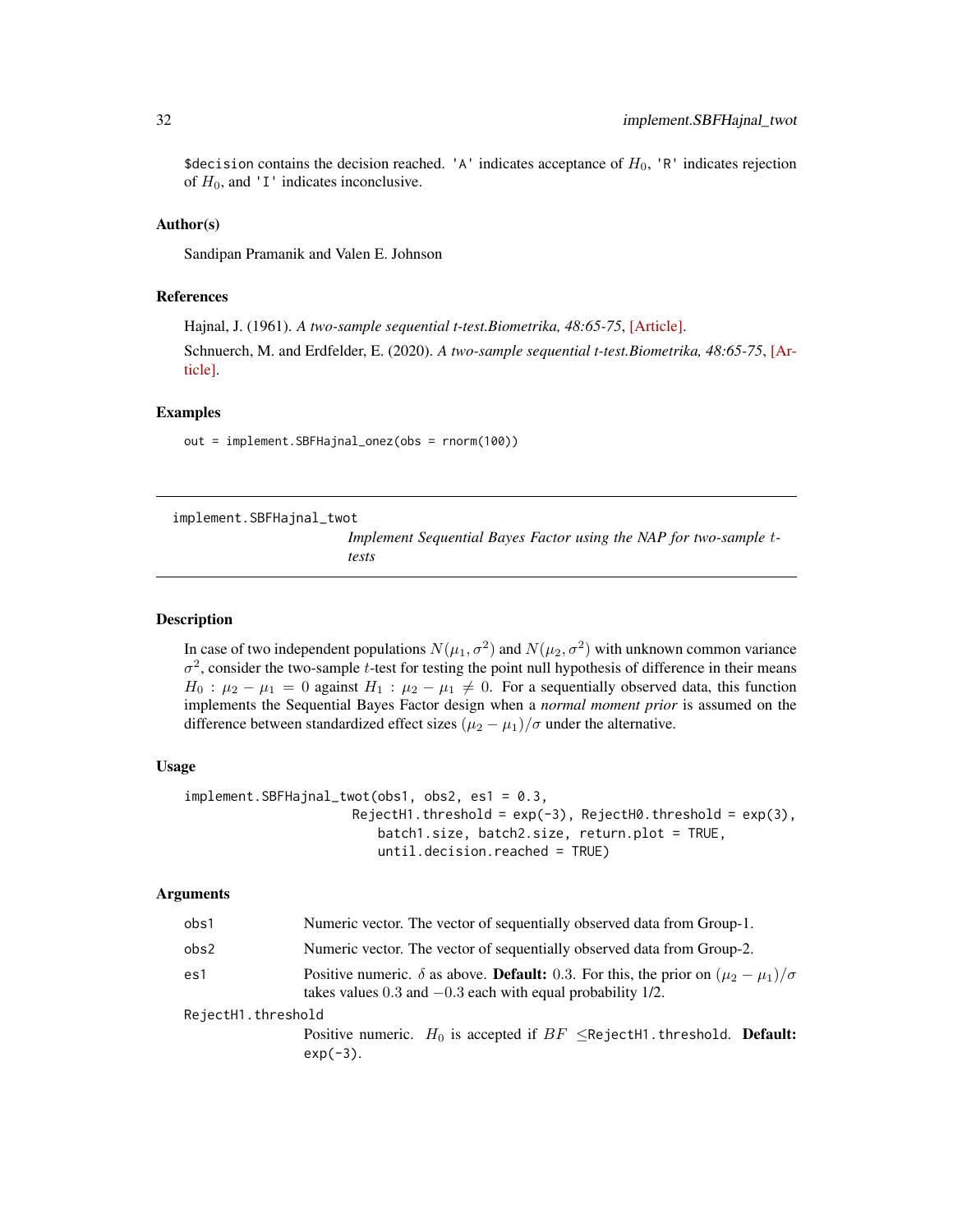<span id="page-32-0"></span>

| RejectH0.threshold     |                                                                                                                                                                                                                    |
|------------------------|--------------------------------------------------------------------------------------------------------------------------------------------------------------------------------------------------------------------|
|                        | Positive numeric. $H_0$ is rejected if $BF \geq$ RejectH0.threshold. <b>Default:</b><br>$exp(3)$ .                                                                                                                 |
| batch1.size            | Integer vector. The vector of batch sizes from Group-1 at each sequential com-<br>parison. The first element (the first batch size) needs to be at least 2. <b>Default:</b><br>$c(2, rep(1, length(obs1)-2)).$     |
| batch2.size            | Integer vector. The vector of batch sizes from Group-2 at each sequential com-<br>parison. The first element (the first batch size) needs to be at least 2. Default:<br>$c(2, rep(1, length(obs2)-2)).$            |
| return.plot            | Logical. Whether a sequential comparison plot to be returned. <b>Default:</b> TRUE.                                                                                                                                |
| until.decision.reached |                                                                                                                                                                                                                    |
|                        | Logical. Whether the sequential comparison is performed until a decision is<br>reached or until the data is observed. <b>Default:</b> TRUE. This means the comparison<br>is performed until a decision is reached. |

A list with three components named N1, N2, BF, and decision.

\$N1 and \$N2 contains the number of sample size used from Group-1 and 2.

\$BF contains the Bayes factor values at each sequential comparison.

\$decision contains the decision reached. 'A' indicates acceptance of  $H_0$ , 'R' indicates rejection of  $H_0$ , and 'I' indicates inconclusive.

# Author(s)

Sandipan Pramanik and Valen E. Johnson

## References

Hajnal, J. (1961). *A two-sample sequential t-test.Biometrika, 48:65-75*, [\[Article\].](https://academic.oup.com/biomet/article-abstract/48/1-2/65/227215)

Schnuerch, M. and Erdfelder, E. (2020). *A two-sample sequential t-test.Biometrika, 48:65-75*, [\[Ar](https://martinschnuerch.com/wp-content/uploads/2020/08/Schnuerch_Erdfelder_2020.pdf)[ticle\].](https://martinschnuerch.com/wp-content/uploads/2020/08/Schnuerch_Erdfelder_2020.pdf)

## Examples

out = implement.SBFHajnal\_twot(obs1 = rnorm(100), obs2 = rnorm(100))

implement.SBFHajnal\_twoz

*Implement Sequential Bayes Factor using the NAP for two-sample* z*tests*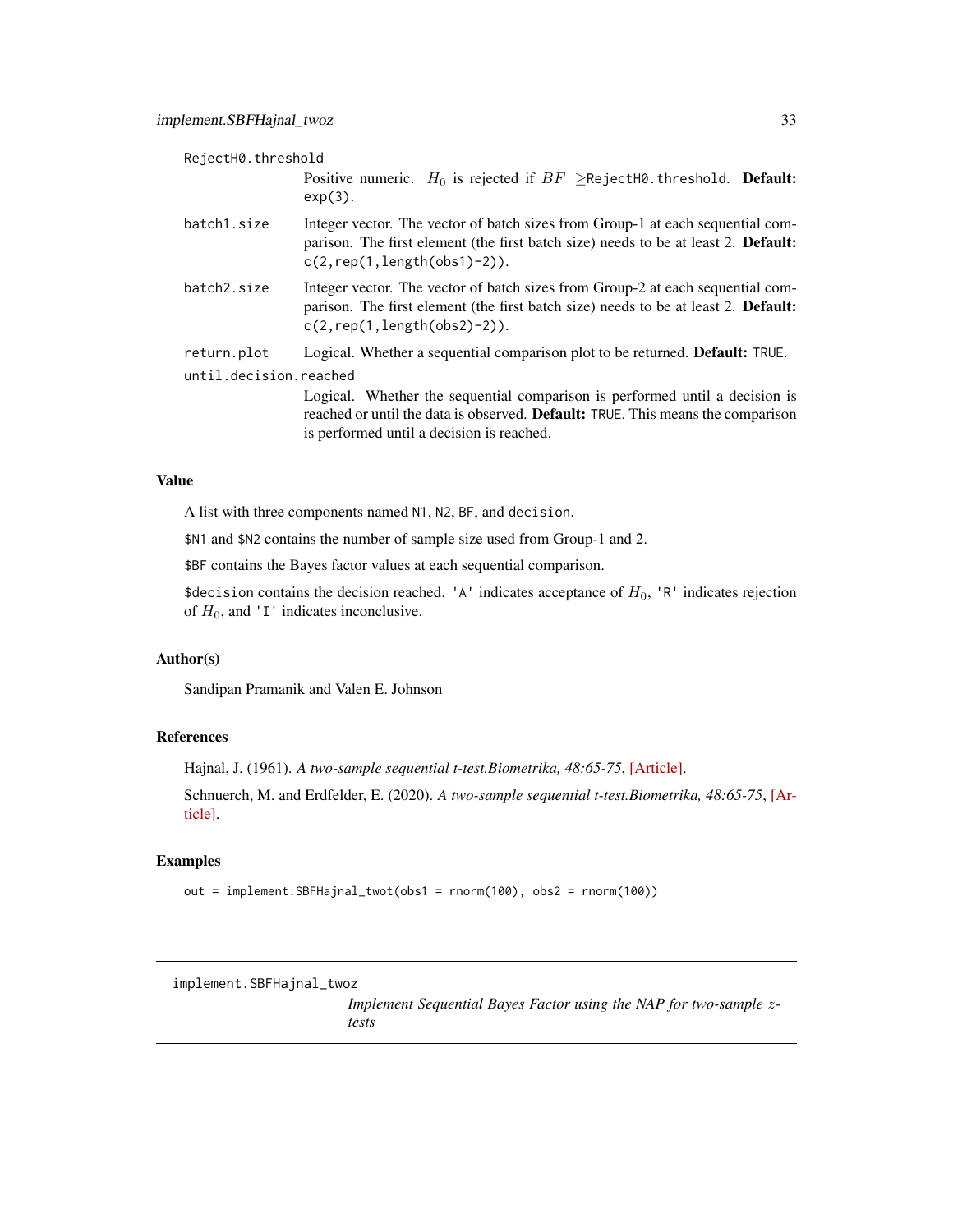#### Description

In case of two independent populations  $N(\mu_1, \sigma_0^2)$  and  $N(\mu_2, \sigma_0^2)$  with known common variance  $\sigma_0^2$ , consider the two-sample z-test for testing the point null hypothesis of difference in their means  $H_0$ :  $\mu_2 - \mu_1 = 0$  against  $H_1$ :  $\mu_2 - \mu_1 \neq 0$ . For a sequentially observed data, this function implements the Sequential Bayes Factor design when a *normal moment prior* is assumed on the difference between standardized effect sizes  $(\mu_2 - \mu_1)/\sigma_0$  under the alternative.

## Usage

```
implement.SBFHajnal_twoz(obs1, obs2, es1 = 0.3, sigma0 = 1,
                     RejectH1.threshold = exp(-3), RejectH0.threshold = exp(3),
                         batch1.size, batch2.size, return.plot = TRUE,
                         until.decision.reached = TRUE)
```
#### Arguments

| obs1                   | Numeric vector. The vector of sequentially observed data from Group-1.                                                                                                                                      |
|------------------------|-------------------------------------------------------------------------------------------------------------------------------------------------------------------------------------------------------------|
| obs2                   | Numeric vector. The vector of sequentially observed data from Group-2.                                                                                                                                      |
| es1                    | Positive numeric. $\delta$ as above. <b>Default:</b> 0.3. For this, the prior on $(\mu_2 - \mu_1)/\sigma_0$<br>takes values $0.3$ and $-0.3$ each with equal probability $1/2$ .                            |
| sigma0                 | Positive numeric. Known standard deviation in the population. Default: 1.                                                                                                                                   |
| RejectH1.threshold     |                                                                                                                                                                                                             |
|                        | Positive numeric. $H_0$ is accepted if $BF \leq$ RejectH1.threshold. <b>Default:</b><br>$exp(-3)$ .                                                                                                         |
| RejectH0.threshold     |                                                                                                                                                                                                             |
|                        | Positive numeric. $H_0$ is rejected if $BF \geq$ RejectH0.threshold. <b>Default:</b><br>$exp(3)$ .                                                                                                          |
| batch1.size            | Integer vector. The vector of batch sizes from Group-1 at each sequential com-<br>parison. Default: rep(1, length(obs1)).                                                                                   |
| batch2.size            | Integer vector. The vector of batch sizes from Group-2 at each sequential com-<br>parison. Default: rep(1, length(obs2)).                                                                                   |
| return.plot            | Logical. Whether a sequential comparison plot to be returned. Default: TRUE.                                                                                                                                |
| until.decision.reached |                                                                                                                                                                                                             |
|                        | Logical. Whether the sequential comparison is performed until a decision is<br>reached or until the data is observed. Default: TRUE. This means the comparison<br>is performed until a decision is reached. |

#### Value

A list with three components named N1, N2, BF, and decision.

\$N1 and \$N2 contains the number of sample size used from Group-1 and 2.

\$BF contains the Bayes factor values at each sequential comparison.

\$decision contains the decision reached. 'A' indicates acceptance of  $H_0$ , 'R' indicates rejection of  $H_0$ , and 'I' indicates inconclusive.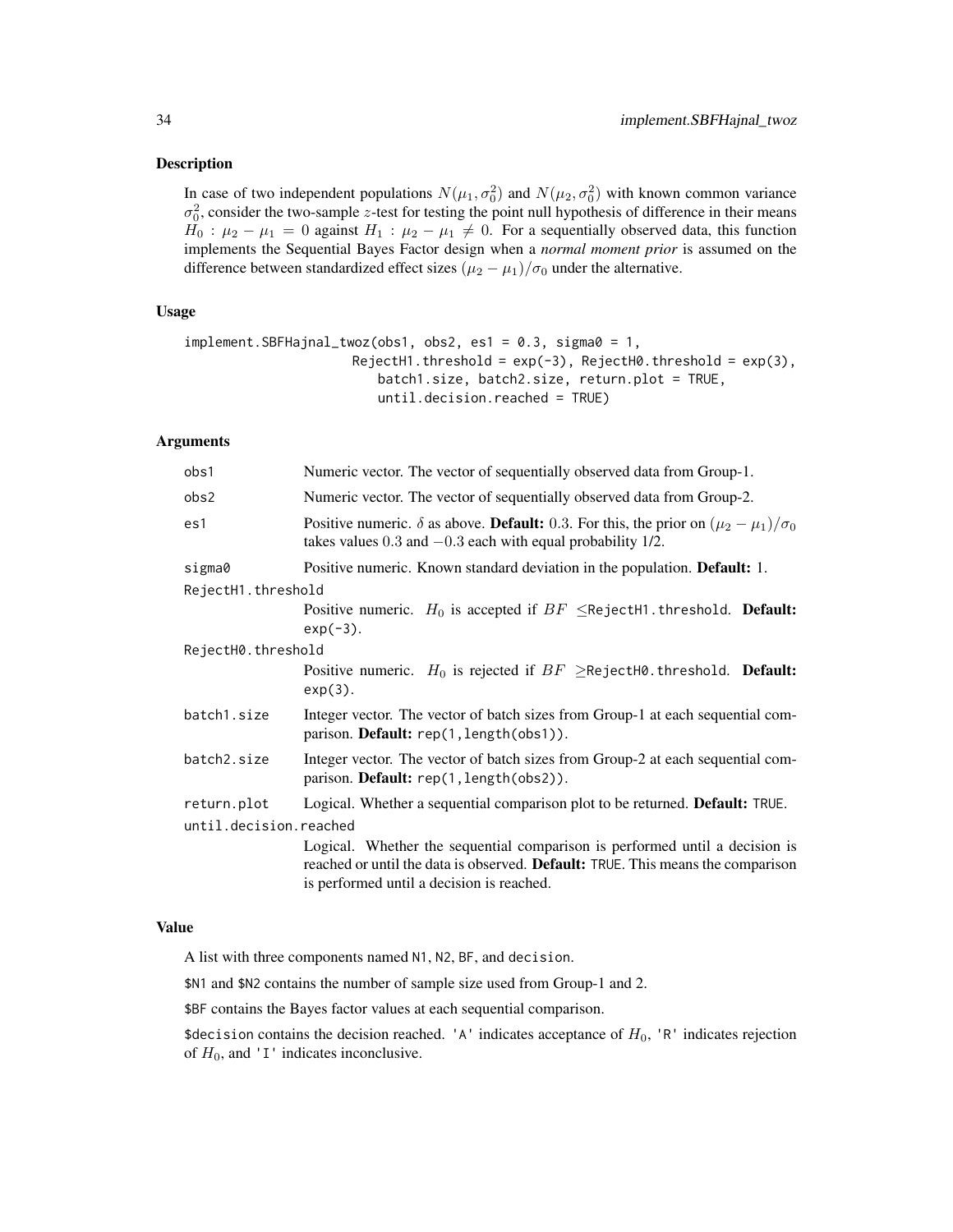#### <span id="page-34-0"></span>Author(s)

Sandipan Pramanik and Valen E. Johnson

#### References

Hajnal, J. (1961). *A two-sample sequential t-test.Biometrika, 48:65-75*, [\[Article\].](https://academic.oup.com/biomet/article-abstract/48/1-2/65/227215) Schnuerch, M. and Erdfelder, E. (2020). *A two-sample sequential t-test.Biometrika, 48:65-75*, [\[Ar](https://martinschnuerch.com/wp-content/uploads/2020/08/Schnuerch_Erdfelder_2020.pdf)[ticle\].](https://martinschnuerch.com/wp-content/uploads/2020/08/Schnuerch_Erdfelder_2020.pdf)

## Examples

```
out = implement.SBFHajnal_twoz(obs1 = rnorm(100), obs2 = rnorm(100))
```
implement.SBFNAP\_onet *Implement Sequential Bayes Factor using the NAP for one-sample* t*tests*

#### Description

In a  $N(\mu, \sigma^2)$  population with unknown variance  $\sigma^2$ , consider the two-sided one-sample t-test for testing the point null hypothesis  $H_0$ :  $\mu = 0$  against  $H_1$ :  $\mu \neq 0$ . For a sequentially observed data, this function implements the Sequential Bayes Factor design when a *normal moment prior* is assumed on the standardized effect size  $\mu/\sigma$  under the alternative.

#### Usage

implement.SBFNAP\_onet(obs, tau.NAP = 0.3/sqrt(2),  $RejectH1.threshold = exp(-3)$ ,  $RejectH0.threshold = exp(3)$ , batch.size, return.plot = TRUE, until.decision.reached = TRUE)

| obs                                   | Numeric vector. The vector of sequentially observed data.                                                                                                                                                   |
|---------------------------------------|-------------------------------------------------------------------------------------------------------------------------------------------------------------------------------------------------------------|
| tau.NAP                               | Positive numeric. Parameter in the moment prior. Default: $0.3/\sqrt{2}$ . This places<br>the prior modes of the standardized effect size $\mu/\sigma$ at 0.3 and -0.3.                                     |
| RejectH1.threshold                    |                                                                                                                                                                                                             |
|                                       | Positive numeric. $H_0$ is accepted if $BF \leq$ RejectH1.threshold. <b>Default:</b><br>$exp(-3)$ .                                                                                                         |
| RejectH0.threshold                    |                                                                                                                                                                                                             |
|                                       | Positive numeric. $H_0$ is rejected if $BF \geq$ RejectH0.threshold. <b>Default:</b><br>$exp(3)$ .                                                                                                          |
| batch.size                            | Integer vector. The vector of batch sizes at each sequential comparison. The first<br>element (the first batch size) needs to be at least 2. <b>Default:</b> $c(2, rep(1, length(obs)-2))$ .                |
| return.plot<br>until.decision.reached | Logical. Whether a sequential comparison plot to be returned. <b>Default:</b> TRUE.                                                                                                                         |
|                                       | Logical. Whether the sequential comparison is performed until a decision is<br>reached or until the data is observed. Default: TRUE. This means the comparison<br>is performed until a decision is reached. |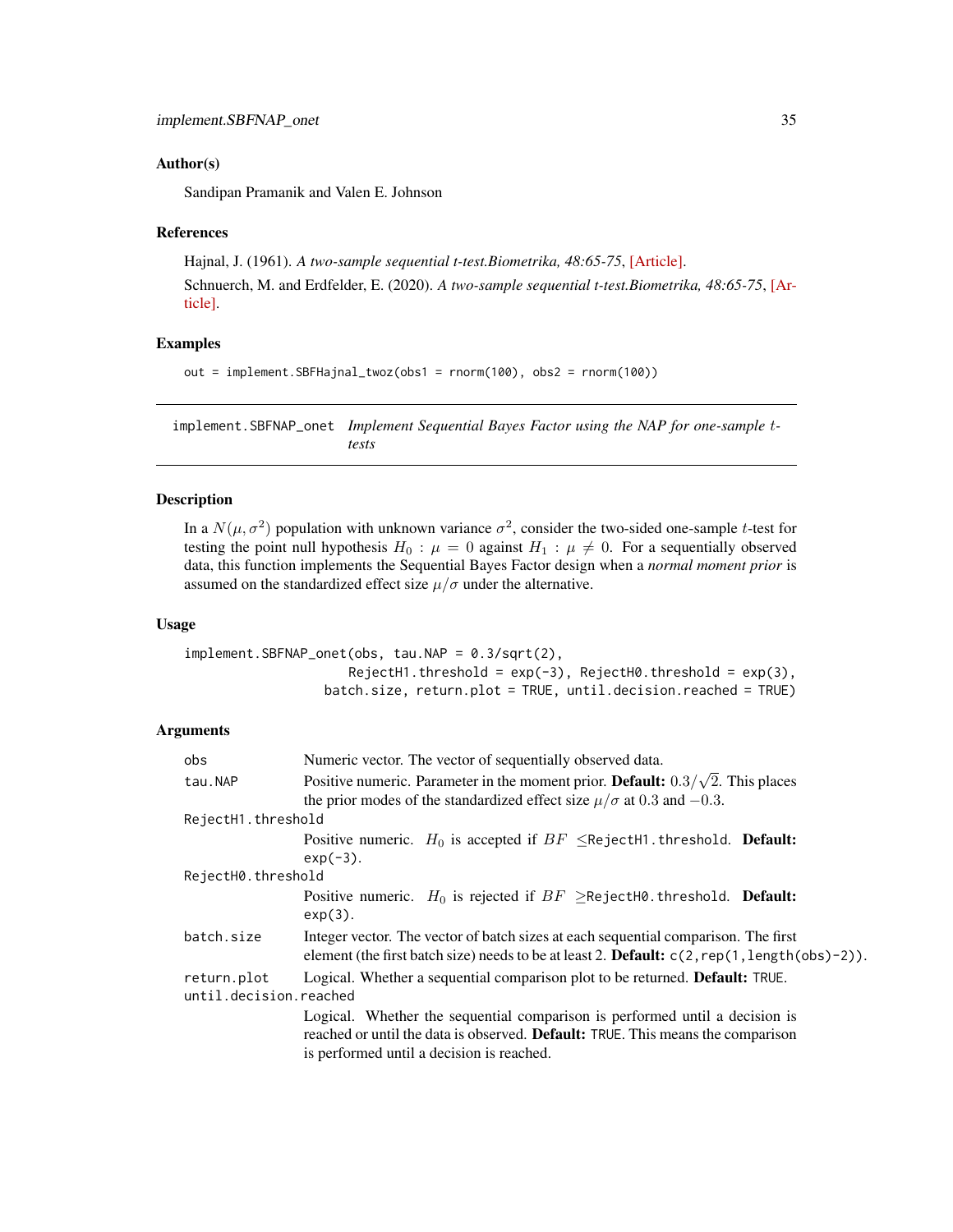<span id="page-35-0"></span>A list with three components named N, BF, and decision.

\$N contains the number of sample size used.

\$BF contains the Bayes factor values at each sequential comparison.

\$decision contains the decision reached. 'A' indicates acceptance of  $H_0$ , 'R' indicates rejection of  $H_0$ , and 'I' indicates inconclusive.

## Author(s)

Sandipan Pramanik and Valen E. Johnson

#### References

Pramanik, S. and Johnson, V. (2022). *Efficient Alternatives for Bayesian Hypothesis Tests in Psychology. Psychological Methods. Just accepted.*

Johnson, V. and Rossell, R. (2010). *On the use of non-local prior densities in Bayesian hypothesis tests. Journal of the Royal Statistical Society: Series B, 72:143-170.* [\[Article\]](https://rss.onlinelibrary.wiley.com/doi/pdf/10.1111/j.1467-9868.2009.00730.x)

## Examples

out = implement.SBFNAP\_onet(obs = rnorm(100))

implement.SBFNAP\_onez *Implement Sequential Bayes Factor using the NAP for one-sample* z*tests*

## Description

In a  $N(\mu, \sigma_0^2)$  population with known variance  $\sigma_0^2$ , consider the two-sided one-sample z-test for testing the point null hypothesis  $H_0$ :  $\mu = 0$  against  $H_1$ :  $\mu \neq 0$ . For a sequentially observed data, this function implements the Sequential Bayes Factor design when a *normal moment prior* is assumed on the standardized effect size  $\mu/\sigma_0$  under the alternative.

#### Usage

 $implement.SBFNAP_onez(obs, sigma0 = 1, tau.NAP = 0.3/sqrt(2),$  $RejectH1.threshold = exp(-3)$ ,  $RejectH0.threshold = exp(3)$ , batch.size, return.plot = TRUE, until.decision.reached = TRUE)

| obs     | Numeric vector. The vector of sequentially observed data.                                                                                                                        |
|---------|----------------------------------------------------------------------------------------------------------------------------------------------------------------------------------|
| tau.NAP | Positive numeric. Parameter in the moment prior. <b>Default:</b> $0.3/\sqrt{2}$ . This places<br>the prior modes of the standardized effect size $\mu/\sigma_0$ at 0.3 and -0.3. |
| sigma0  | Positive numeric. Known standard deviation in the population. <b>Default:</b> 1.                                                                                                 |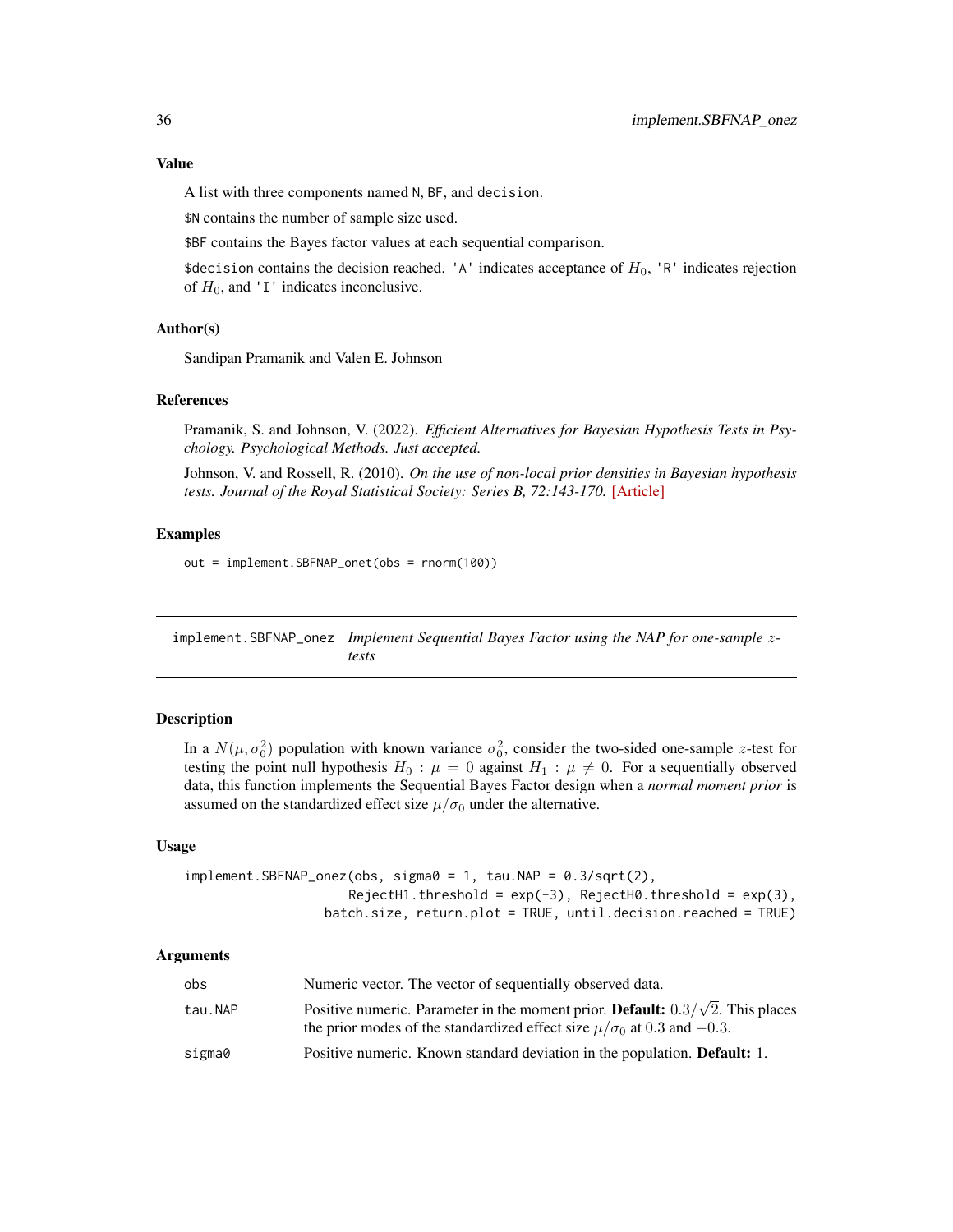<span id="page-36-0"></span>

| RejectH1.threshold     |                                                                                                                                                                                                             |
|------------------------|-------------------------------------------------------------------------------------------------------------------------------------------------------------------------------------------------------------|
|                        | Positive numeric. $H_0$ is accepted if $BF \leq$ RejectH1.threshold. <b>Default:</b>                                                                                                                        |
|                        | $exp(-3)$ .                                                                                                                                                                                                 |
| RejectH0.threshold     |                                                                                                                                                                                                             |
|                        | Positive numeric. $H_0$ is rejected if $BF \geq$ RejectH0.threshold. <b>Default:</b><br>$exp(3)$ .                                                                                                          |
| batch.size             | Integer vector. The vector of batch sizes at each sequential comparison. <b>Default:</b><br>rep(1, length(obs)).                                                                                            |
| return.plot            | Logical. Whether a sequential comparison plot to be returned. <b>Default:</b> TRUE.                                                                                                                         |
| until.decision.reached |                                                                                                                                                                                                             |
|                        | Logical. Whether the sequential comparison is performed until a decision is<br>reached or until the data is observed. Default: TRUE. This means the comparison<br>is performed until a decision is reached. |
|                        |                                                                                                                                                                                                             |

A list with three components named N, BF, and decision.

\$N contains the number of sample size used.

\$BF contains the Bayes factor values at each sequential comparison.

\$decision contains the decision reached. 'A' indicates acceptance of  $H_0$ , 'R' indicates rejection of  $H_0$ , and 'I' indicates inconclusive.

#### Author(s)

Sandipan Pramanik and Valen E. Johnson

#### References

Pramanik, S. and Johnson, V. (2022). *Efficient Alternatives for Bayesian Hypothesis Tests in Psychology. Psychological Methods. Just accepted.*

Johnson, V. and Rossell, R. (2010). *On the use of non-local prior densities in Bayesian hypothesis tests. Journal of the Royal Statistical Society: Series B, 72:143-170.* [\[Article\]](https://rss.onlinelibrary.wiley.com/doi/pdf/10.1111/j.1467-9868.2009.00730.x)

#### Examples

out = implement.SBFNAP\_onez(obs = rnorm(100))

implement.SBFNAP\_twot *Implement Sequential Bayes Factor using the NAP for two-sample* t*tests*

#### Description

In case of two independent populations  $N(\mu_1, \sigma^2)$  and  $N(\mu_2, \sigma^2)$  with unknown common variance  $\sigma^2$ , consider the two-sample t-test for testing the point null hypothesis of difference in their means  $H_0$ :  $\mu_2 - \mu_1 = 0$  against  $H_1$ :  $\mu_2 - \mu_1 \neq 0$ . For a sequentially observed data, this function implements the Sequential Bayes Factor design when a *normal moment prior* is assumed on the difference between standardized effect sizes  $(\mu_2 - \mu_1)/\sigma$  under the alternative.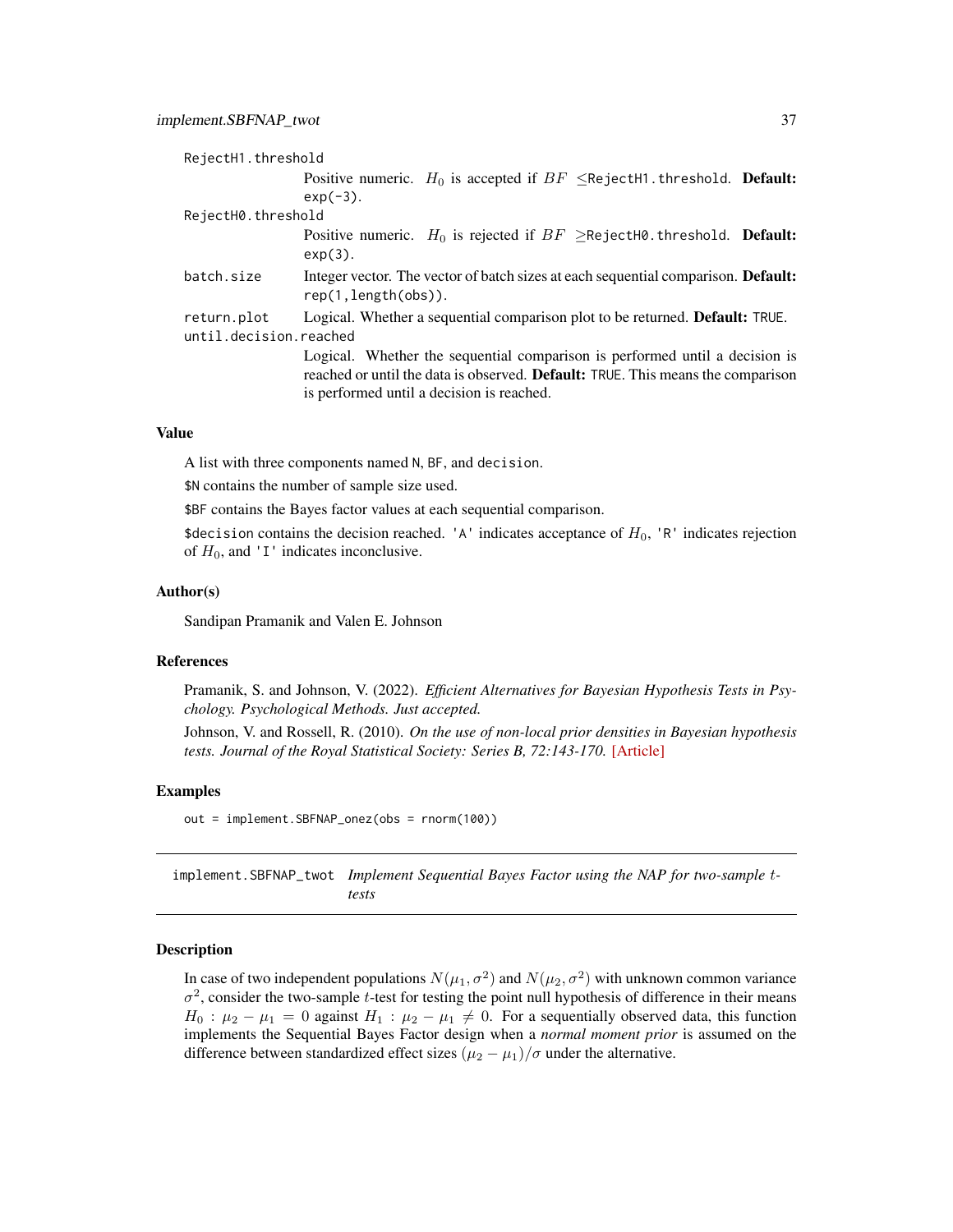# Usage

```
implement.SBFNAP_twot(obs1, obs2, tau.NAP = 0.3/sqrt(2),
                     RejectH1.threshold = exp(-3), RejectH0.threshold = exp(3),
                     batch1.size, batch2.size, return.plot = TRUE,
                      until.decision.reached = TRUE)
```
# Arguments

| obs1                   | Numeric vector. The vector of sequentially observed data from Group-1.                                                                                                                                          |  |
|------------------------|-----------------------------------------------------------------------------------------------------------------------------------------------------------------------------------------------------------------|--|
| obs2                   | Numeric vector. The vector of sequentially observed data from Group-2.                                                                                                                                          |  |
| tau.NAP                | Positive numeric. Parameter in the moment prior. Default: $0.3/\sqrt{2}$ . This places<br>the prior modes of the difference between standardized effect sizes $(\mu_2 - \mu_1)/\sigma$<br>at $0.3$ and $-0.3$ . |  |
| RejectH1.threshold     |                                                                                                                                                                                                                 |  |
|                        | Positive numeric. $H_0$ is accepted if $BF \leq$ RejectH1.threshold. <b>Default:</b><br>$exp(-3)$ .                                                                                                             |  |
| RejectH0.threshold     |                                                                                                                                                                                                                 |  |
|                        | Positive numeric. $H_0$ is rejected if $BF \geq$ RejectH0.threshold. Default:<br>$exp(3)$ .                                                                                                                     |  |
| batch1.size            | Integer vector. The vector of batch sizes from Group-1 at each sequential com-<br>parison. The first element (the first batch size) needs to be at least 2. Default:<br>$c(2, rep(1, length(obs1)-2)).$         |  |
| batch2.size            | Integer vector. The vector of batch sizes from Group-2 at each sequential com-<br>parison. The first element (the first batch size) needs to be at least 2. Default:<br>$c(2, rep(1, length(obs2)-2)).$         |  |
| return.plot            | Logical. Whether a sequential comparison plot to be returned. Default: TRUE.                                                                                                                                    |  |
| until.decision.reached | Logical. Whether the sequential comparison is performed until a decision is<br>reached or until the data is observed. Default: TRUE. This means the comparison<br>is performed until a decision is reached.     |  |

## Value

A list with three components named N1, N2, BF, and decision.

\$N1 and \$N2 contains the number of sample size used from Group-1 and 2.

\$BF contains the Bayes factor values at each sequential comparison.

\$decision contains the decision reached. 'A' indicates acceptance of  $H_0$ , 'R' indicates rejection of  $H_0$ , and 'I' indicates inconclusive.

## Author(s)

Sandipan Pramanik and Valen E. Johnson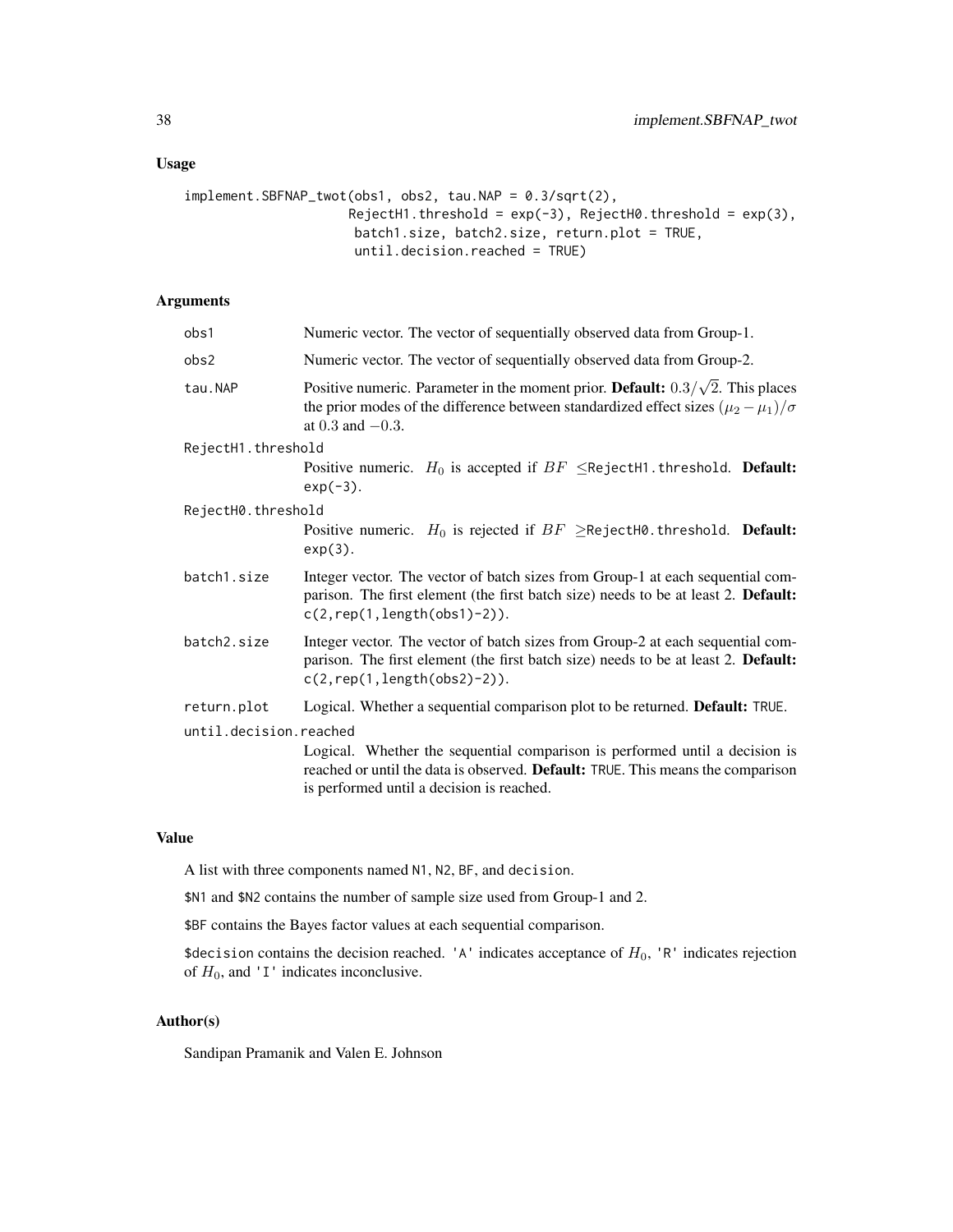#### <span id="page-38-0"></span>References

Pramanik, S. and Johnson, V. (2022). *Efficient Alternatives for Bayesian Hypothesis Tests in Psychology. Psychological Methods. Just accepted.*

Johnson, V. and Rossell, R. (2010). *On the use of non-local prior densities in Bayesian hypothesis tests. Journal of the Royal Statistical Society: Series B, 72:143-170.* [\[Article\]](https://rss.onlinelibrary.wiley.com/doi/pdf/10.1111/j.1467-9868.2009.00730.x)

#### Examples

```
out = implement.SBFNAP_twot(obs1 = rnorm(100), obs2 = rnorm(100))
```
implement.SBFNAP\_twoz *Implement Sequential Bayes Factor using the NAP for two-sample* z*tests*

# Description

In case of two independent populations  $N(\mu_1, \sigma_0^2)$  and  $N(\mu_2, \sigma_0^2)$  with known common variance  $\sigma_0^2$ , consider the two-sample z-test for testing the point null hypothesis of difference in their means  $H_0$ :  $\mu_2 - \mu_1 = 0$  against  $H_1$ :  $\mu_2 - \mu_1 \neq 0$ . For a sequentially observed data, this function implements the Sequential Bayes Factor design when a *normal moment prior* is assumed on the difference between standardized effect sizes  $(\mu_2 - \mu_1)/\sigma_0$  under the alternative.

#### Usage

```
implement.SBFNAP_twoz(obs1, obs2, sigma0 = 1, tau.NAP = 0.3/sqrt(2),RejectH1.threshold = exp(-3), RejectH0.threshold = exp(3),
                     batch1.size, batch2.size, return.plot = TRUE,
                     until.decision.reached = TRUE)
```

| obs1               | Numeric vector. The vector of sequentially observed data from Group-1.                                                                                                                                            |  |
|--------------------|-------------------------------------------------------------------------------------------------------------------------------------------------------------------------------------------------------------------|--|
| obs2               | Numeric vector. The vector of sequentially observed data from Group-2.                                                                                                                                            |  |
| tau.NAP            | Positive numeric. Parameter in the moment prior. Default: $0.3/\sqrt{2}$ . This places<br>the prior modes of the difference between standardized effect sizes $(\mu_2 - \mu_1)/\sigma_0$<br>at $0.3$ and $-0.3$ . |  |
| sigma0             | Positive numeric. Known standard deviation in the population. <b>Default:</b> 1.                                                                                                                                  |  |
| RejectH1.threshold |                                                                                                                                                                                                                   |  |
|                    | Positive numeric. $H_0$ is accepted if $BF \leq$ RejectH1.threshold. <b>Default:</b><br>$exp(-3)$ .                                                                                                               |  |
| RejectH0.threshold |                                                                                                                                                                                                                   |  |
|                    | Positive numeric. $H_0$ is rejected if $BF \geq$ RejectH0.threshold. <b>Default:</b><br>$exp(3)$ .                                                                                                                |  |
| batch1.size        | Integer vector. The vector of batch sizes from Group-1 at each sequential com-<br>parison. Default: rep(1, length(obs1)).                                                                                         |  |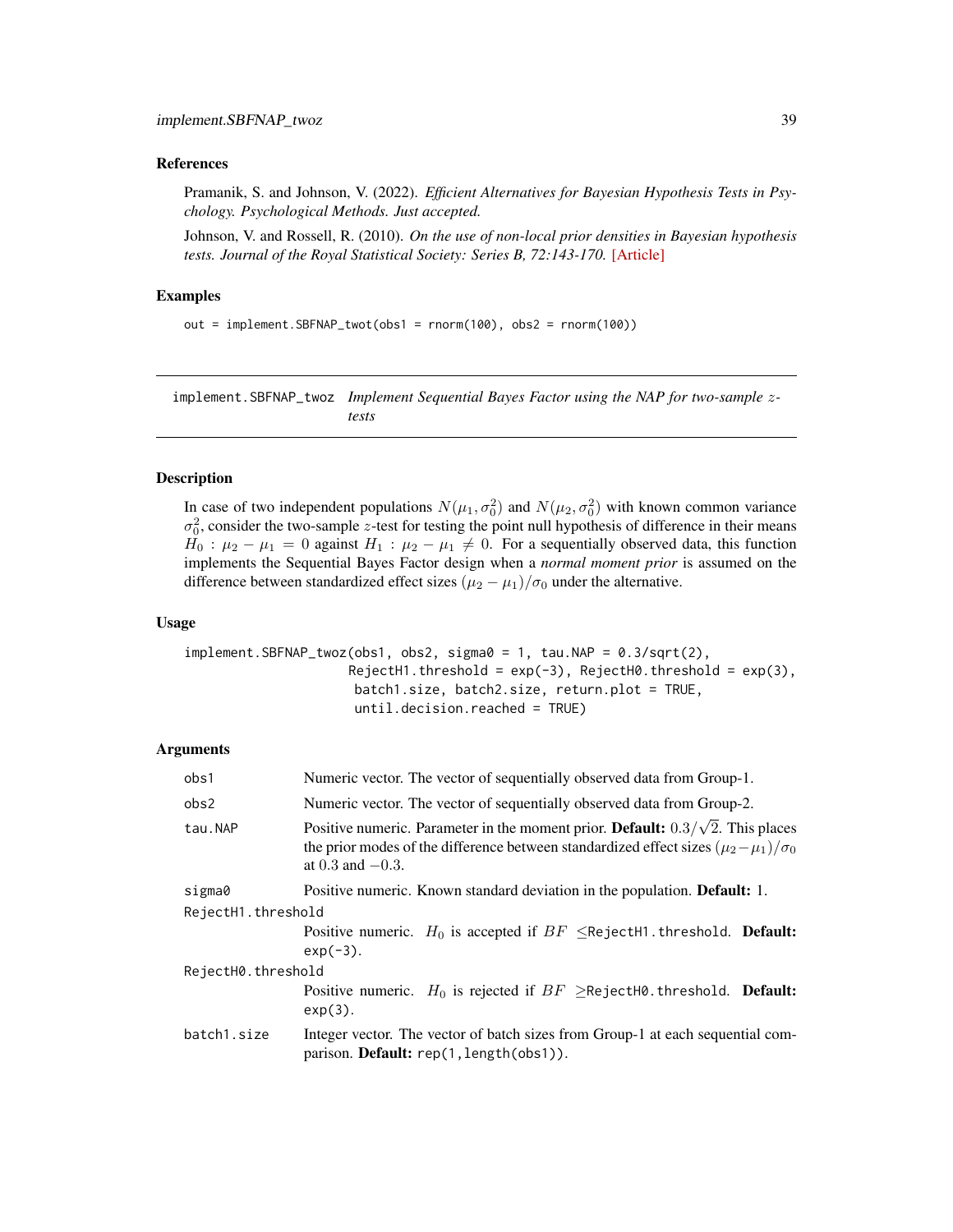<span id="page-39-0"></span>

| batch2.size            | Integer vector. The vector of batch sizes from Group-2 at each sequential com-<br>parison. <b>Default:</b> rep(1, length(obs2)).                                                                                   |
|------------------------|--------------------------------------------------------------------------------------------------------------------------------------------------------------------------------------------------------------------|
| return.plot            | Logical. Whether a sequential comparison plot to be returned. <b>Default:</b> TRUE.                                                                                                                                |
| until.decision.reached |                                                                                                                                                                                                                    |
|                        | Logical. Whether the sequential comparison is performed until a decision is<br>reached or until the data is observed. <b>Default:</b> TRUE. This means the comparison<br>is performed until a decision is reached. |

A list with three components named N1, N2, BF, and decision.

\$N1 and \$N2 contains the number of sample size used from Group-1 and 2.

\$BF contains the Bayes factor values at each sequential comparison.

\$decision contains the decision reached. 'A' indicates acceptance of  $H_0$ , 'R' indicates rejection of  $H_0$ , and 'I' indicates inconclusive.

## Author(s)

Sandipan Pramanik and Valen E. Johnson

## References

Pramanik, S. and Johnson, V. (2022). *Efficient Alternatives for Bayesian Hypothesis Tests in Psychology. Psychological Methods. Just accepted.*

Johnson, V. and Rossell, R. (2010). *On the use of non-local prior densities in Bayesian hypothesis tests. Journal of the Royal Statistical Society: Series B, 72:143-170.* [\[Article\]](https://rss.onlinelibrary.wiley.com/doi/pdf/10.1111/j.1467-9868.2009.00730.x)

# Examples

out = implement.SBFNAP\_twoz(obs1 = rnorm(100), obs2 = rnorm(100))

mycombine.fixed *Helper function*

#### Description

Helper function for combining outputs from replicated studies in fixed design tests.

#### Usage

```
mycombine.fixed(...)
```
#### Arguments

... Lists. Outputs from different replicated studies.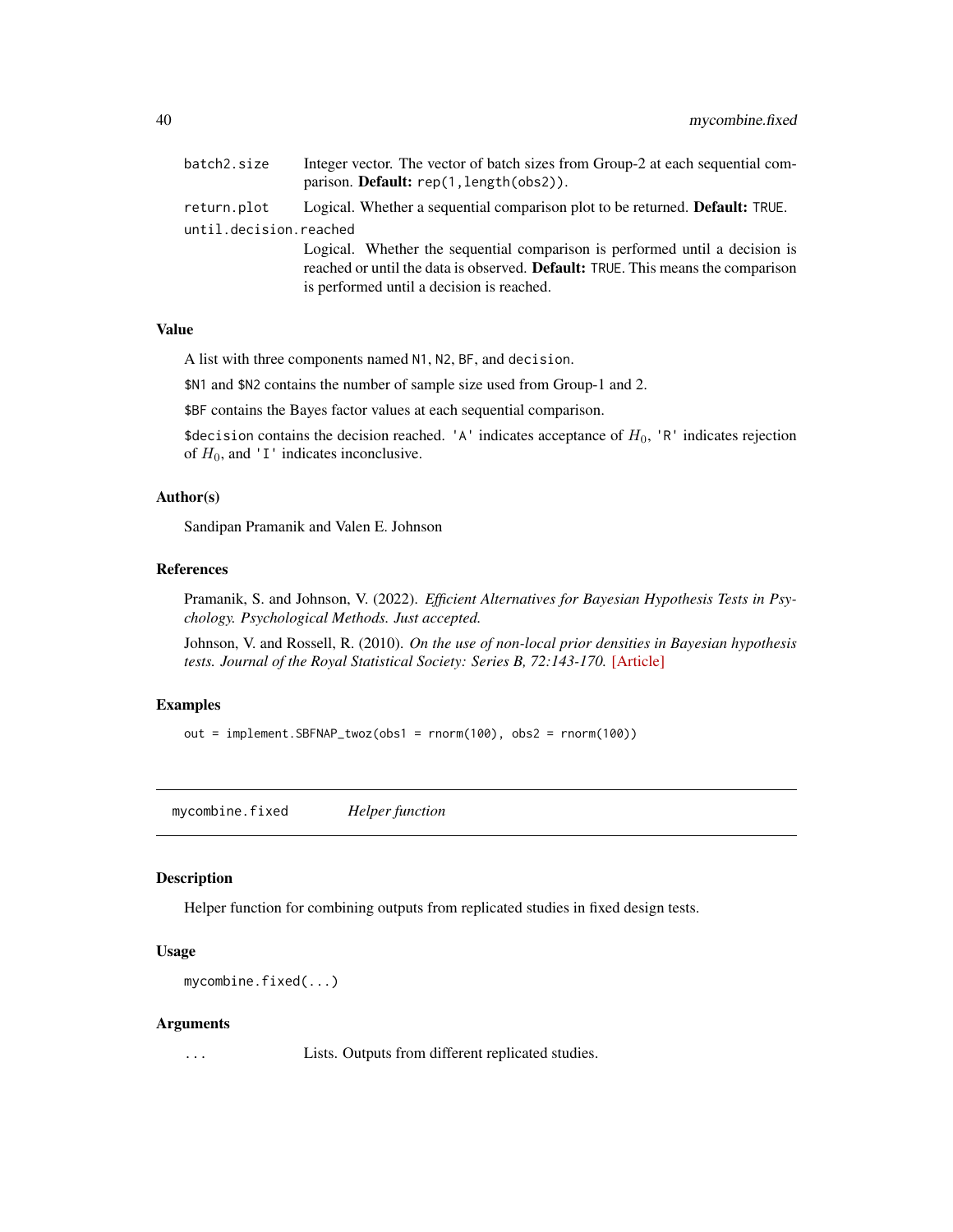<span id="page-40-0"></span>A list with two components combining the outputs from replicated studies.

#### Author(s)

Sandipan Pramanik and Valen E. Johnson

mycombine.seq.onesample

*Helper function*

# Description

Helper function for combining outputs from replicated studies in one-sample tests using Sequential Bayes Factor.

#### Usage

```
mycombine.seq.onesample(...)
```
## Arguments

... Lists. Outputs from different replicated studies.

# Value

A list with three components combining the outputs from replicated studies.

#### Author(s)

Sandipan Pramanik and Valen E. Johnson

mycombine.seq.twosample

*Helper function*

# Description

Helper function for combining results in two-sample tests using Sequential Bayes Factor.

#### Usage

mycombine.seq.twosample(...)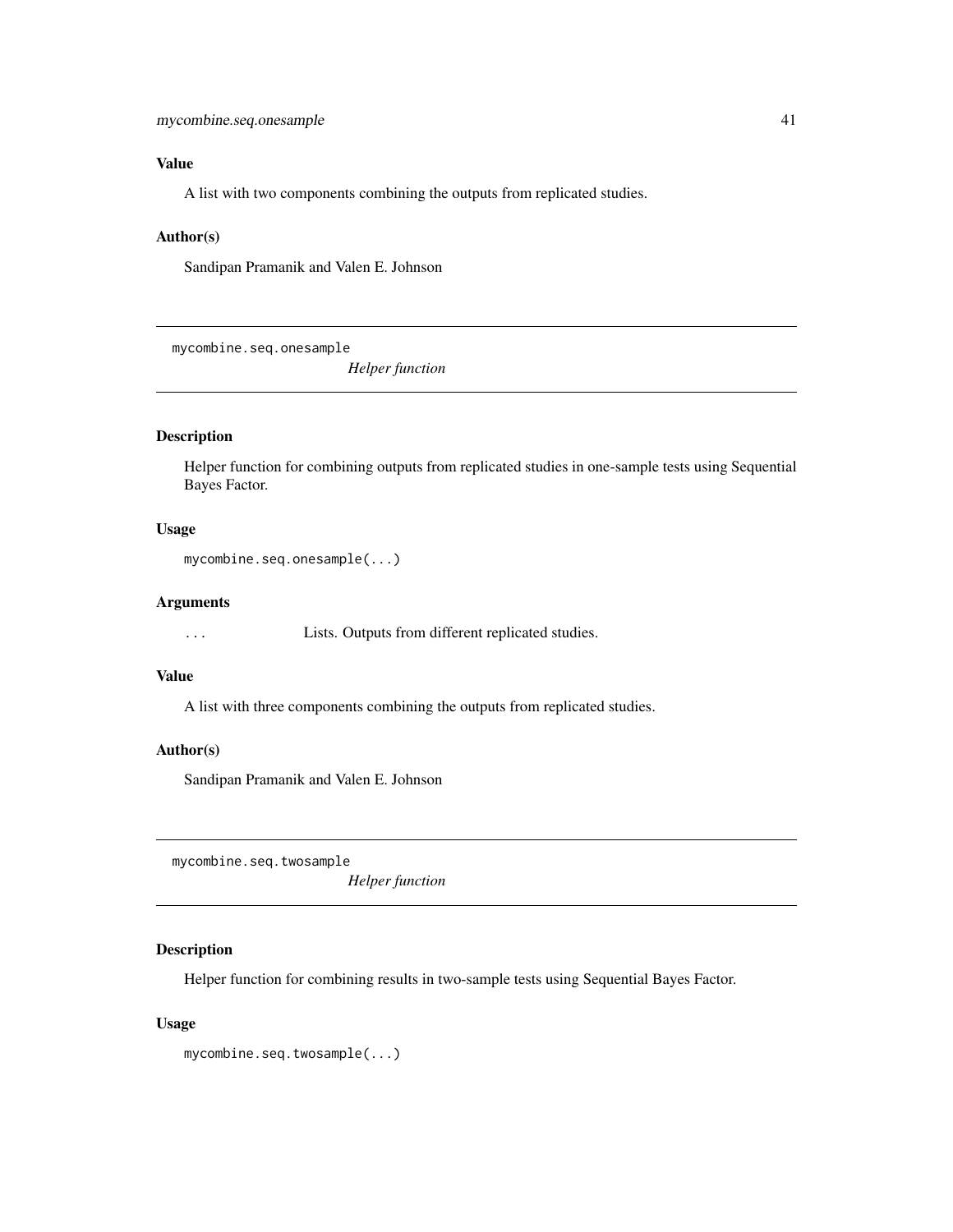#### <span id="page-41-0"></span>Arguments

... Lists. Outputs from different replicated studies.

# Value

A list with four components combining the outputs from replicated studies.

## Author(s)

Sandipan Pramanik and Valen E. Johnson

NAPBF\_onet *Bayes factor in favor of the NAP in one-sample* t *tests*

#### Description

In a  $N(\mu, \sigma^2)$  population with unknown variance  $\sigma^2$ , consider the two-sided one-sample t-test for testing the point null hypothesis  $H_0$ :  $\mu = 0$  against  $H_1$ :  $\mu \neq 0$ . Based on an observed data, this function calculates the Bayes factor in favor of  $H_1$  when a *normal moment prior* is assumed on the standardized effect size  $\mu/\sigma$  under the alternative. Under both hypotheses, the Jeffrey's prior  $\pi(\sigma^2) \propto 1/\sigma^2$  is assumed on  $\sigma^2$ .

# Usage

NAPBF\_onet(obs, nObs, mean.obs, sd.obs, test.statistic, tau.NAP =  $0.3/\sqrt{(2)}$ 

| obs      | Numeric vector. Observed vector of data.                                                                                                                                       |
|----------|--------------------------------------------------------------------------------------------------------------------------------------------------------------------------------|
| n0bs     | Numeric or numeric vector. Sample size(s). Same as length(obs) when nu-<br>meric.                                                                                              |
| mean.obs | Numeric or numeric vector. Sample mean(s). Same as mean(obs) when nu-<br>meric.                                                                                                |
| sd.obs   | Positive numeric or numeric vector. Sample standard deviation(s). Same as<br>sd(obs) when numeric.                                                                             |
|          | test.statistic Numeric or numeric vector. Test-statistic value(s).                                                                                                             |
| tau.NAP  | Positive numeric. Parameter in the moment prior. <b>Default:</b> $0.3/\sqrt{2}$ . This places<br>the prior modes of the standardized effect size $\mu/\sigma$ at 0.3 and -0.3. |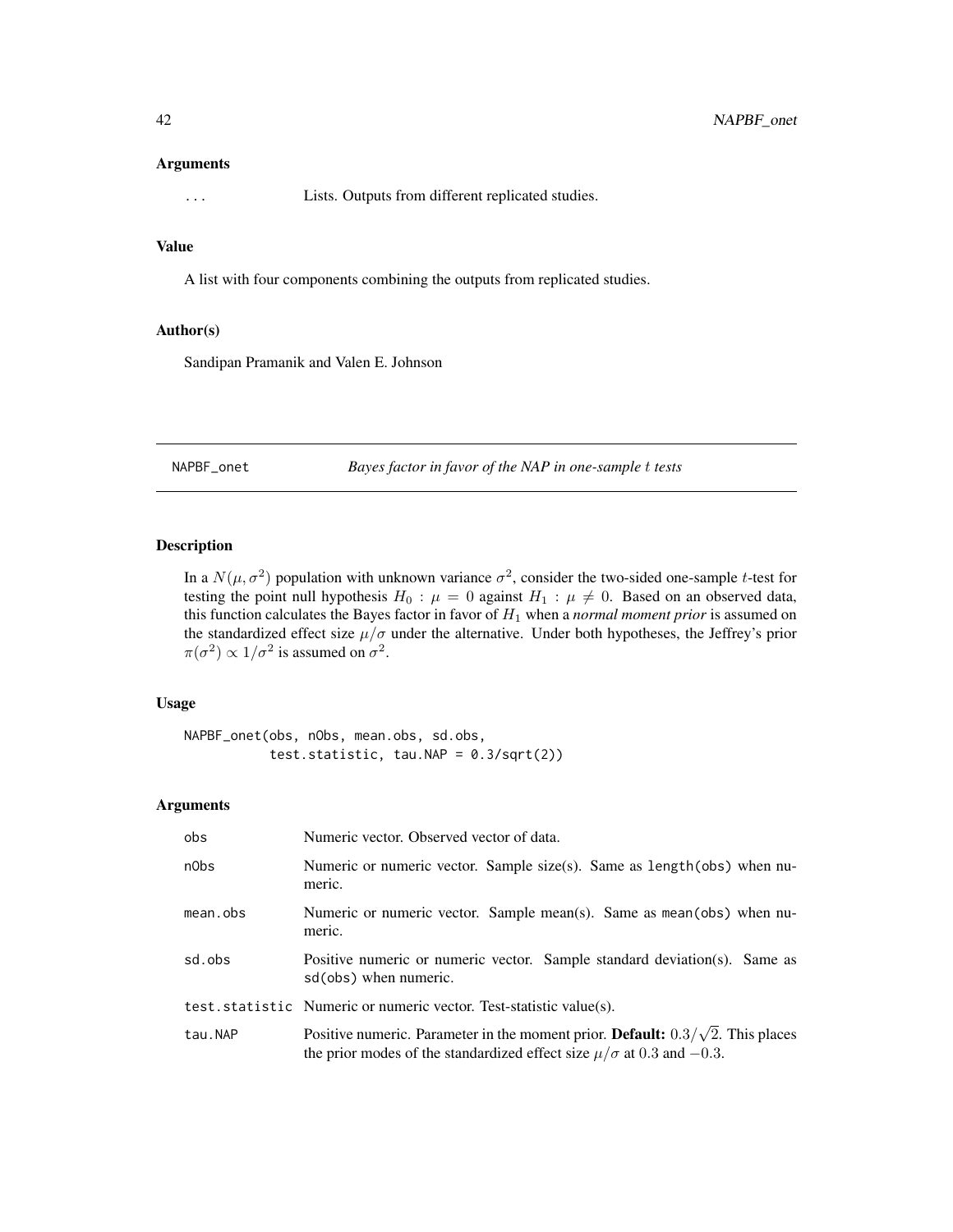## <span id="page-42-0"></span>NAPBF\_onez 43

#### Details

- Users can either specify obs, or nObs, mean.obs and sd.obs, or nObs and test.statistic.
- If obs is provided, it returns the corresponding Bayes factor value.
- If nObs, mean.obs and sd.obs are provided, the function is vectorized over the arguments. Bayes factor values corresponding to the values therein are returned.
- If nObs and test.statistic are provided, the function is vectorized over the arguments. Bayes factor values corresponding to the values therein are returned.

## Value

Positive numeric or numeric vector. The Bayes factor value(s).

#### Author(s)

Sandipan Pramanik and Valen E. Johnson

# References

Pramanik, S. and Johnson, V. (2022). *Efficient Alternatives for Bayesian Hypothesis Tests in Psychology. Psychological Methods. Just accepted.*

Johnson, V. and Rossell, R. (2010). *On the use of non-local prior densities in Bayesian hypothesis tests. Journal of the Royal Statistical Society: Series B, 72:143-170.* [\[Article\]](https://rss.onlinelibrary.wiley.com/doi/pdf/10.1111/j.1467-9868.2009.00730.x)

# Examples

NAPBF\_onet(obs = rnorm(100))

NAPBF\_onez *Bayes factor in favor of the NAP in one-sample* z *tests*

#### **Description**

In a  $N(\mu, \sigma_0^2)$  population with known variance  $\sigma_0^2$ , consider the two-sided one-sample z-test for testing the point null hypothesis  $H_0$ :  $\mu = 0$  against  $H_1$ :  $\mu \neq 0$ . Based on an observed data, this function calculates the Bayes factor in favor of  $H_1$  when a *normal moment prior* is assumed on the standardized effect size  $\mu/\sigma_0$  under the alternative.

## Usage

```
NAPBF_onez(obs, nObs, mean.obs, test.statistic,
           tau.NAP = 0.3/\sqrt{2}, sigma0 = 1)
```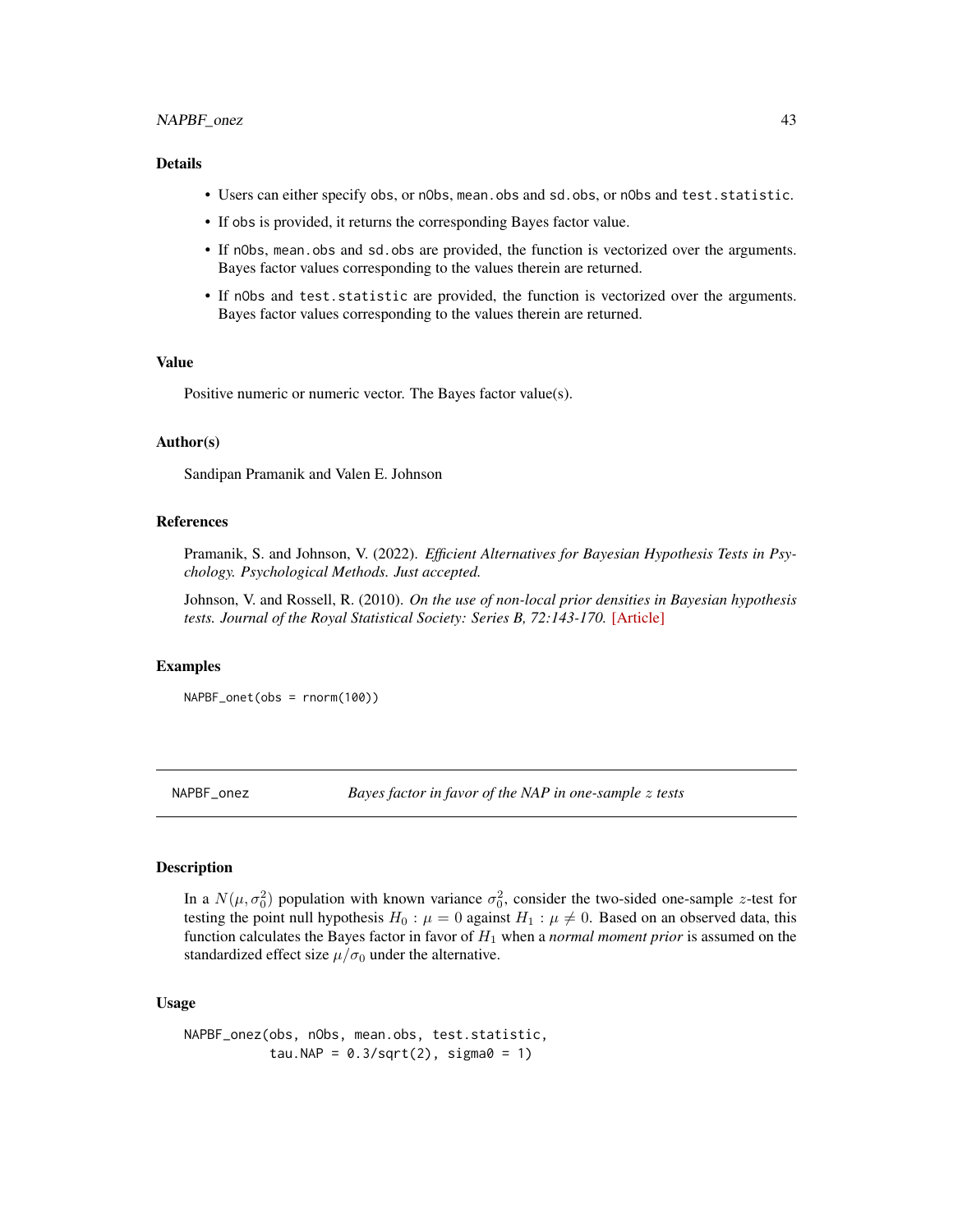#### **Arguments**

| obs      | Numeric vector. Observed vector of data.                                                                                                                                  |
|----------|---------------------------------------------------------------------------------------------------------------------------------------------------------------------------|
| n0bs     | Numeric or numeric vector. Sample size(s). Same as length(obs) when nu-<br>meric.                                                                                         |
| mean.obs | Numeric or numeric vector. Sample mean(s). Same as mean(obs) when nu-<br>meric.                                                                                           |
|          | test.statistic Numeric or numeric vector. Test-statistic value(s).                                                                                                        |
| tau.NAP  | Positive numeric. Parameter in the moment prior. Default: $0.3/\sqrt{2}$ . This places<br>the prior modes of the standardized effect size $\mu/\sigma_0$ at 0.3 and -0.3. |
| sigma0   | Positive numeric. Known standard deviation in the population. <b>Default:</b> 1.                                                                                          |

# Details

- Users can either specify obs, or nObs and mean.obs, or nObs and test.statistic.
- If obs is provided, it returns the corresponding Bayes factor value.
- If nObs and mean.obs are provided, the function is vectorized over both arguments. Bayes factor values corresponding to the values therein are returned.
- If nObs and test.statistic are provided, the function is vectorized over both arguments. Bayes factor values corresponding to the values therein are returned.

## Value

Positive numeric or numeric vector. The Bayes factor value(s).

#### Author(s)

Sandipan Pramanik and Valen E. Johnson

# References

Pramanik, S. and Johnson, V. (2022). *Efficient Alternatives for Bayesian Hypothesis Tests in Psychology. Psychological Methods. Just accepted.*

Johnson, V. and Rossell, R. (2010). *On the use of non-local prior densities in Bayesian hypothesis tests. Journal of the Royal Statistical Society: Series B, 72:143-170.* [\[Article\]](https://rss.onlinelibrary.wiley.com/doi/pdf/10.1111/j.1467-9868.2009.00730.x)

#### Examples

NAPBF\_onez(obs = rnorm(100))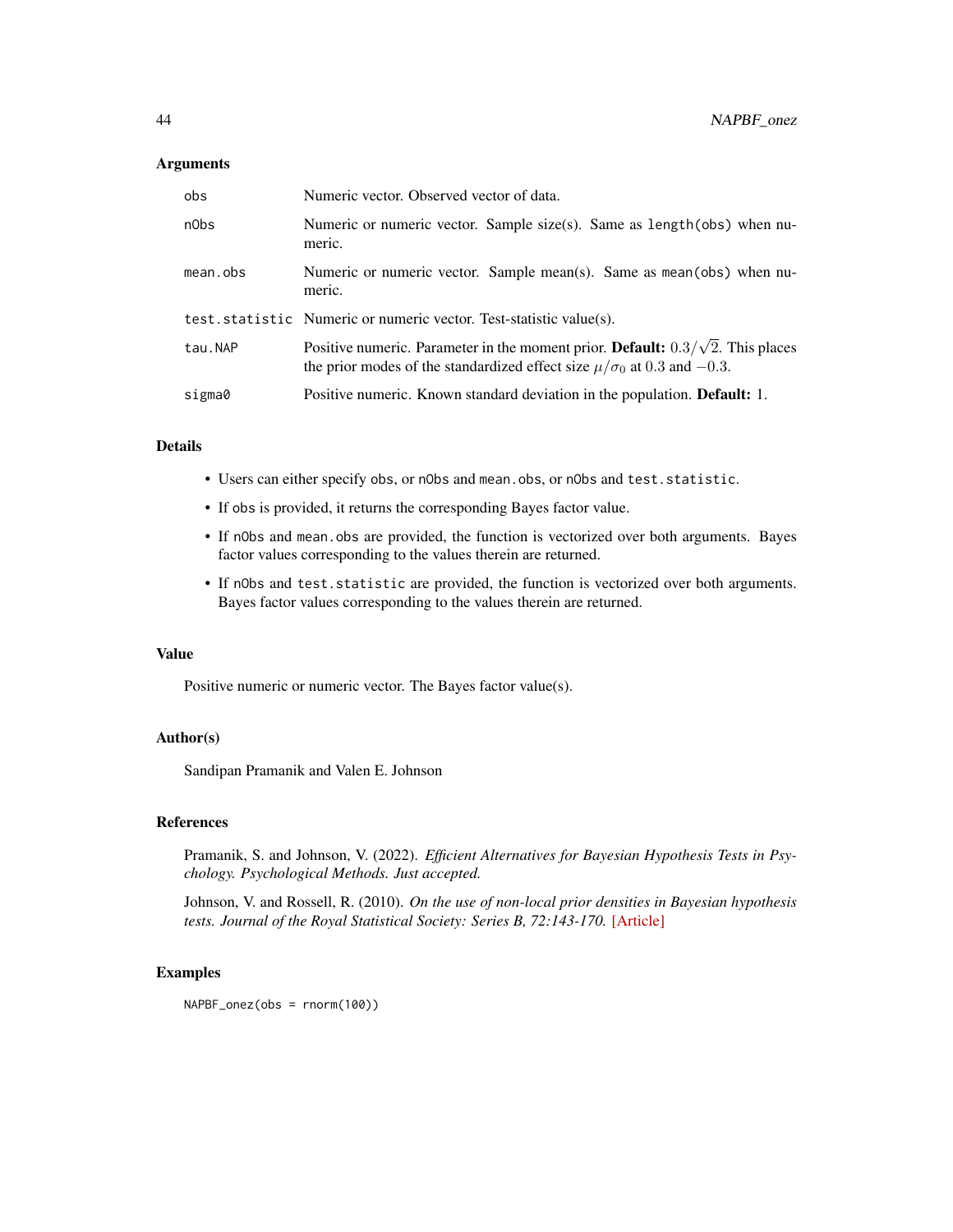<span id="page-44-0"></span>

## Description

In case of two independent populations  $N(\mu_1, \sigma^2)$  and  $N(\mu_2, \sigma^2)$  with unknown common variance  $\sigma^2$ , consider the two-sample t-test for testing the point null hypothesis of difference in their means  $H_0: \mu_2 - \mu_1 = 0$  against  $H_1: \mu_2 - \mu_1 \neq 0$ . Based on an observed data, this function calculates the Bayes factor in favor of  $H_1$  when a *normal moment prior* is assumed on the difference between standardized effect sizes  $(\mu_2 - \mu_1)/\sigma$  under the alternative. Under both hypotheses, the Jeffrey's prior  $\pi(\sigma^2) \propto 1/\sigma^2$  is assumed on  $\sigma^2$ .

# Usage

NAPBF\_twot(obs1, obs2, n1Obs, n2Obs, mean.obs1, mean.obs2, sd.obs1, sd.obs2, test.statistic, tau.NAP =  $0.3/\sqrt{(2)}$ 

# Arguments

| obs1      | Numeric vector. Observed vector of data from Group-1.                                                                                                  |
|-----------|--------------------------------------------------------------------------------------------------------------------------------------------------------|
| obs2      | Numeric vector. Observed vector of data from Group-2.                                                                                                  |
| n10bs     | Numeric or numeric vector. Sample size(s) from Group-1. Same as length (obs1)<br>when numeric.                                                         |
| n20bs     | Numeric or numeric vector. Sample size(s) from Group-2. Same as length (obs2)<br>when numeric.                                                         |
| mean.obs1 | Numeric or numeric vector. Sample mean(s) from Group-1. Same as mean(obs1)<br>when numeric.                                                            |
| mean.obs2 | Numeric or numeric vector. Sample mean(s) from Group-2. Same as mean(obs2)<br>when numeric.                                                            |
| sd.obs1   | Numeric or numeric vector. Sample standard deviations(s) from Group-1. Same<br>as sd(obs1) when numeric.                                               |
| sd.obs2   | Numeric or numeric vector. Sample standard deviations(s) from Group-2. Same<br>as sd(obs2) when numeric.                                               |
|           | test.statistic Numeric or numeric vector. Test-statistic value(s).                                                                                     |
| tau.NAP   | Positive numeric. Parameter in the moment prior. Default: $0.3/\sqrt{2}$ . This places<br>the prior modes of $(\mu_2 - \mu_1)/\sigma$ at 0.3 and -0.3. |

#### Details

- A user can either specify obs1 and obs2, or n10bs, n20bs, mean.obs1, mean.obs2, sd.obs1 and sd.obs2, or n1Obs, n2Obs, and test.statistic.
- If obs1 and obs2 are provided, it returns the corresponding Bayes factor value.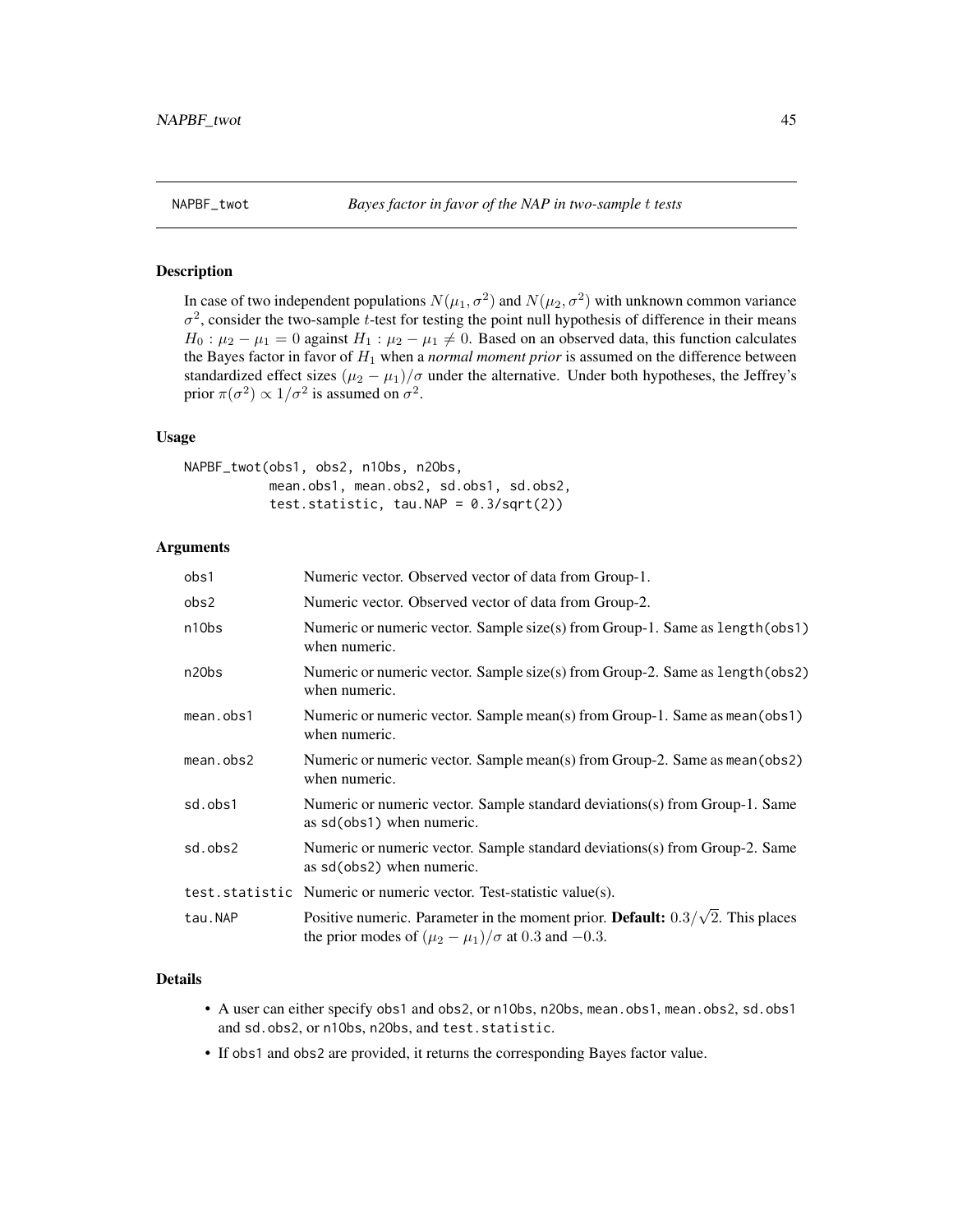- If n1Obs, n2Obs, mean.obs1, mean.obs2, sd.obs1 and sd.obs2 are provided, the function is vectorized over the arguments. Bayes factor values corresponding to the values therein are returned.
- If n1Obs, n2Obs, and test.statistic are provided, the function is vectorized over each of the arguments. Bayes factor values corresponding to the values therein are returned.

Positive numeric or numeric vector. The Bayes factor value(s).

#### Author(s)

Sandipan Pramanik and Valen E. Johnson

#### References

Pramanik, S. and Johnson, V. (2022). *Efficient Alternatives for Bayesian Hypothesis Tests in Psychology. Psychological Methods. Just accepted.*

Johnson, V. and Rossell, R. (2010). *On the use of non-local prior densities in Bayesian hypothesis tests. Journal of the Royal Statistical Society: Series B, 72:143-170.* [\[Article\]](https://rss.onlinelibrary.wiley.com/doi/pdf/10.1111/j.1467-9868.2009.00730.x)

## Examples

 $NAPBF_twot(obs1 = rnorm(100), obs2 = rnorm(100))$ 

NAPBF\_twoz *Bayes factor in favor of the NAP in two-sample* z *tests*

#### **Description**

In case of two independent populations  $N(\mu_1, \sigma_0^2)$  and  $N(\mu_2, \sigma_0^2)$  with known common variance  $\sigma_0^2$ , consider the two-sample z-test for testing the point null hypothesis of difference in their means  $H_0: \mu_2 - \mu_1 = 0$  against  $H_1: \mu_2 - \mu_1 \neq 0$ . Based on an observed data, this function calculates the Bayes factor in favor of  $H_1$  when a *normal moment prior* is assumed on the difference between standardized effect sizes  $(\mu_2 - \mu_1)/\sigma_0$  under the alternative.

## Usage

```
NAPBF_twoz(obs1, obs2, n1Obs, n2Obs,
           mean.obs1, mean.obs2, test.statistic,
           tau.NAP = 0.3/\sqrt{2}, sigma0 = 1)
```
<span id="page-45-0"></span>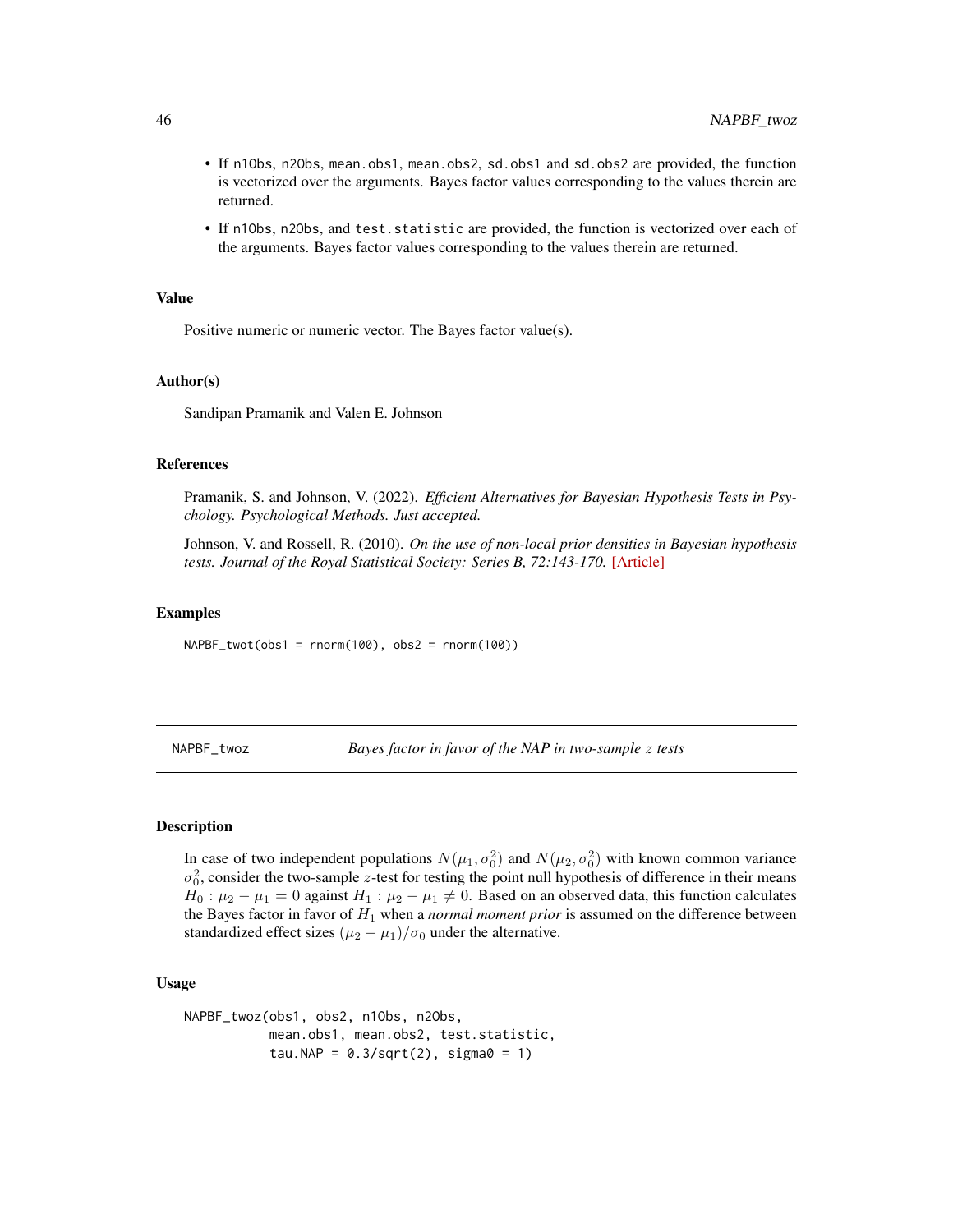# NAPBF\_twoz 47

#### **Arguments**

| obs1               | Numeric vector. Observed vector of data from Group-1.                                                                                                           |
|--------------------|-----------------------------------------------------------------------------------------------------------------------------------------------------------------|
| obs2               | Numeric vector. Observed vector of data from Group-2.                                                                                                           |
| n10bs              | Numeric or numeric vector. Sample $size(s)$ from Group-1. Same as $length(obs1)$<br>when numeric.                                                               |
| n <sub>20</sub> bs | Numeric or numeric vector. Sample size(s) from Group-2. Same as length (obs2)<br>when numeric.                                                                  |
| $mean.$ obs $1$    | Numeric or numeric vector. Sample mean(s) from Group-1. Same as mean(obs1)<br>when numeric.                                                                     |
| mean. obs2         | Numeric or numeric vector. Sample mean(s) from Group-2. Same as mean(obs2)<br>when numeric.                                                                     |
|                    | test.statistic Numeric or numeric vector. Test-statistic value(s).                                                                                              |
| tau.NAP            | Positive numeric. Parameter in the moment prior. <b>Default:</b> $0.3/\sqrt{2}$ . This places<br>the prior modes of $(\mu_2 - \mu_1)/\sigma_0$ at 0.3 and -0.3. |
| sigma0             | Positive numeric. Known common standard deviation of the populations. De-<br>fault: $1$ .                                                                       |

# Details

- A user can either specify obs1 and obs2, or n1Obs, n2Obs, mean.obs1 and mean.obs2, or n1Obs, n2Obs, and test.statistic.
- If obs1 and obs2 are provided, it returns the corresponding Bayes factor value.
- If n1Obs, n2Obs, mean.obs1 and mean.obs2 are provided, the function is vectorized over the arguments. Bayes factor values corresponding to the values therein are returned.
- If n1Obs, n2Obs, and test.statistic are provided, the function is vectorized over each of the arguments. Bayes factor values corresponding to the values therein are returned.

## Value

Positive numeric or numeric vector. The Bayes factor value(s).

#### Author(s)

Sandipan Pramanik and Valen E. Johnson

#### References

Pramanik, S. and Johnson, V. (2022). *Efficient Alternatives for Bayesian Hypothesis Tests in Psychology. Psychological Methods. Just accepted.*

Johnson, V. and Rossell, R. (2010). *On the use of non-local prior densities in Bayesian hypothesis tests. Journal of the Royal Statistical Society: Series B, 72:143-170.* [\[Article\]](https://rss.onlinelibrary.wiley.com/doi/pdf/10.1111/j.1467-9868.2009.00730.x)

## Examples

```
NAPBF_{twoz}(\text{obs1 = norm}(100), \text{obs2 = norm}(100))
```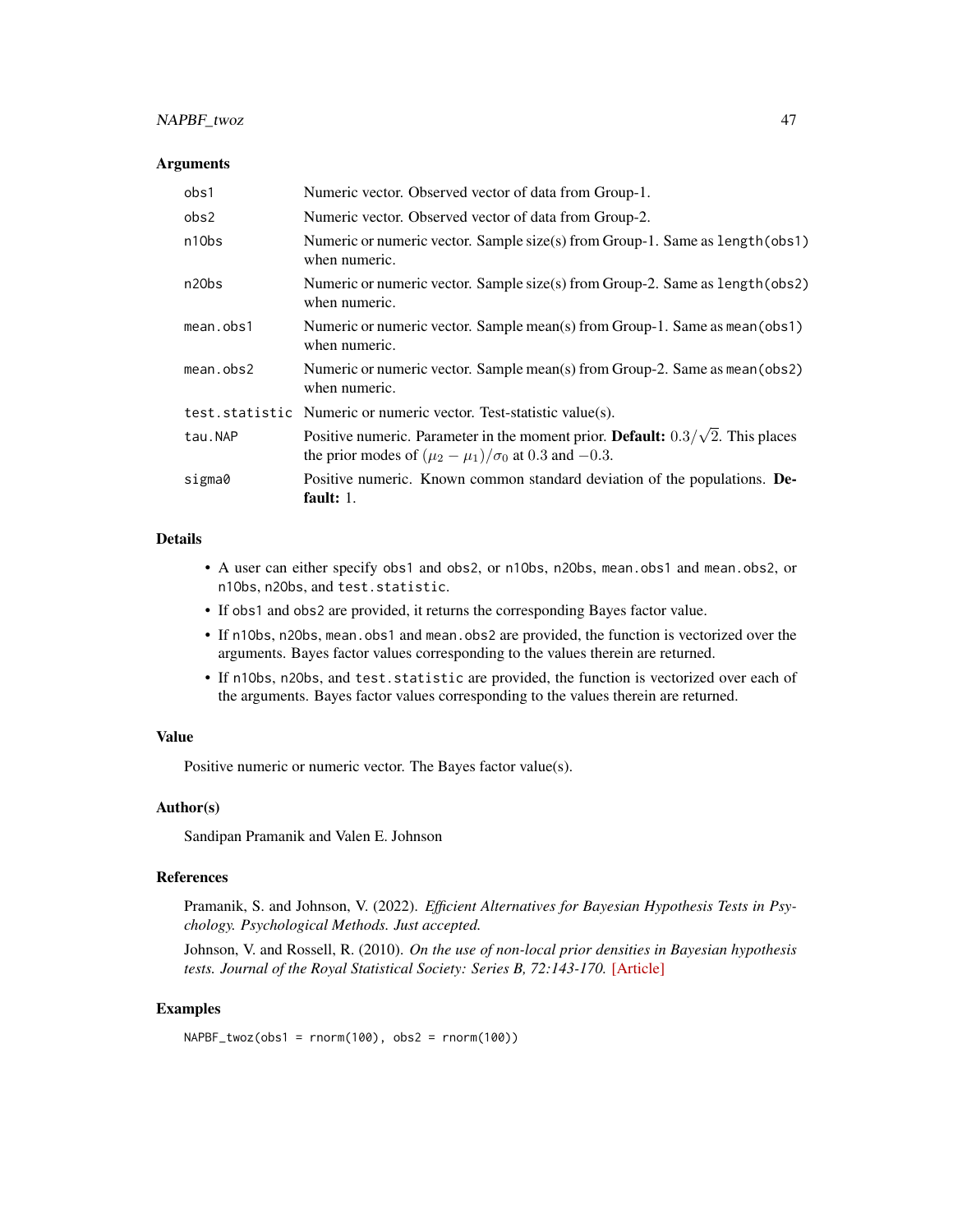<span id="page-47-0"></span>

# Description

In a  $N(\mu, \sigma^2)$  population with unknown variance  $\sigma^2$ , consider the two-sided one-sample t-test for testing the point null hypothesis  $H_0$ :  $\mu = 0$  against  $H_1$ :  $\mu \neq 0$ . This function calculates the operating characteristics (OC) and average sample number (ASN) of the Sequential Bayes Factor design when the prior assumed on the standardized effect size  $\mu/\sigma$  under the alternative places equal probability at  $+\delta$  and  $-\delta$  ( $\delta > 0$  prefixed).

# Usage

```
SBFHajnal_onet(es = c(0, 0.2, 0.3, 0.5), es1 = 0.3,
              nmin = 2, nmax = 5000,
               RejectH1.threshold = exp(-3), RejectH0.threshold = exp(3),
               batch.size.increment, nReplicate = 50000, nCore)
```

| es                   | Numeric vector. Standardized effect sizes $\mu/\sigma$ where OC and ASN are desired.<br><b>Default:</b> $c(0, 0.2, 0.3, 0.5)$ .                                                                 |  |
|----------------------|-------------------------------------------------------------------------------------------------------------------------------------------------------------------------------------------------|--|
| es1                  | Positive numeric. $\delta$ as above. <b>Default:</b> 0.3. For this, the prior on the stan-<br>dardized effect size $\mu/\sigma$ takes values 0.3 and $-0.3$ each with equal probability<br>1/2. |  |
| nmin                 | Positive integer. Minimum sample size in the sequential comparison. Should be<br>at least 2. Default: 1.                                                                                        |  |
| nmax                 | Positive integer. Maximum sample size in the sequential comparison. Default:<br>1.                                                                                                              |  |
| RejectH1.threshold   |                                                                                                                                                                                                 |  |
|                      | Positive numeric. $H_0$ is accepted if $BF \leq$ RejectH1.threshold. Default:<br>$exp(-3)$ .                                                                                                    |  |
| RejectH0.threshold   |                                                                                                                                                                                                 |  |
|                      | Positive numeric. $H_0$ is rejected if $BF \geq$ RejectH0.threshold. Default:<br>$exp(3)$ .                                                                                                     |  |
| batch.size.increment |                                                                                                                                                                                                 |  |
|                      | function. Increment in sample size at each sequential step. Default: function(narg){20}.<br>This means an increment of 20 samples at each step.                                                 |  |
| nReplicate           | Positve integer. Number of replicated studies based on which the OC and ASN<br>are calculated. Default: 50,000.                                                                                 |  |
| nCore                | Positive integer. Default: One less than the total number of available cores.                                                                                                                   |  |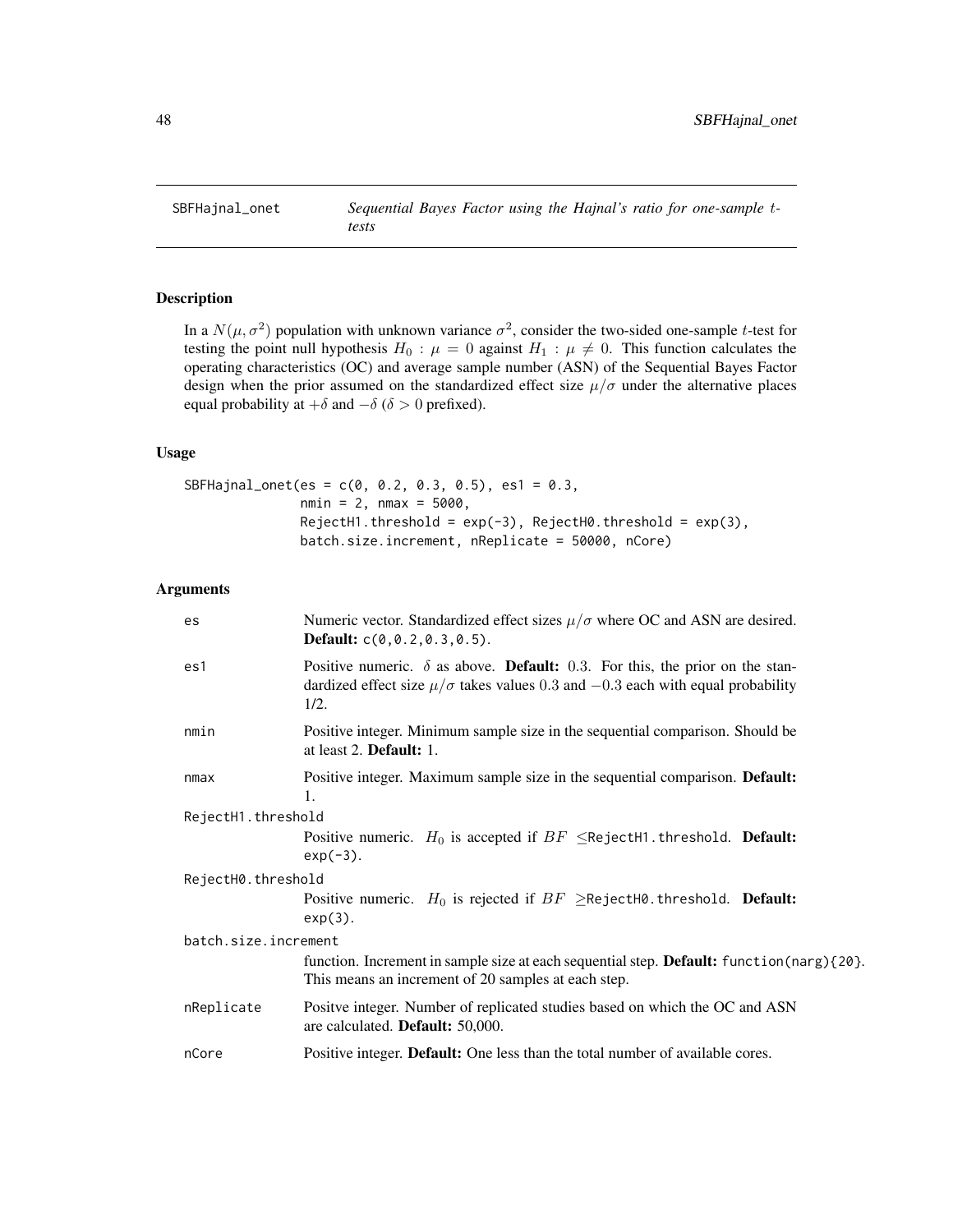<span id="page-48-0"></span>A list with three components named summary, BF, and N.

\$summary is a data frame with columns effect.size containing the values in es. At those values, acceptH0 contains the proportion of times H\_0 is accepted, rejectH0 contains the proportion of times H\_0 is rejected, inconclusive contains the proportion of times the test is inconclusive, ASN contains the ASN, and avg. logBF contains the expected weight of evidence values.

\$BF is a matrix of dimension length(es) by nReplicate. Each row contains the Bayes factor values at the corresponding standardized effec size in nReplicate replicated studies.

\$N is a matrix of the same dimension as \$BF. Each row contains the sample size required to reach a decision at the corresponding standardized effec size in nReplicate replicated studies.

#### Author(s)

Sandipan Pramanik and Valen E. Johnson

#### References

Hajnal, J. (1961). *A two-sample sequential t-test.Biometrika, 48:65-75*, [\[Article\].](https://academic.oup.com/biomet/article-abstract/48/1-2/65/227215)

Schnuerch, M. and Erdfelder, E. (2020). *A two-sample sequential t-test.Biometrika, 48:65-75*, [\[Ar](https://martinschnuerch.com/wp-content/uploads/2020/08/Schnuerch_Erdfelder_2020.pdf)[ticle\].](https://martinschnuerch.com/wp-content/uploads/2020/08/Schnuerch_Erdfelder_2020.pdf)

# Examples

out = SBFHajnal\_onet(nmax =  $50$ , es =  $c(0, 0.3)$ , nCore = 1)

| SBFHajnal_onez | Sequential Bayes Factor using the Hajnal's ratio for one-sample z- |
|----------------|--------------------------------------------------------------------|
|                | tests                                                              |

## Description

In a  $N(\mu, \sigma_0^2)$  population with known variance  $\sigma_0^2$ , consider the two-sided one-sample z-test for testing the point null hypothesis  $H_0$ :  $\mu = 0$  against  $H_1$ :  $\mu \neq 0$ . This function calculates the operating characteristics (OC) and average sample number (ASN) of the Sequential Bayes Factor design when the prior assumed on the standardized effect size  $\mu/\sigma_0$  under the alternative places equal probability at  $+\delta$  and  $-\delta$  ( $\delta > 0$  prefixed).

#### Usage

```
SBFHajnal_onez(es = c(0, 0.2, 0.3, 0.5), es1 = 0.3,
              nmin = 1, nmax = 5000, sigma = 1,
              RejectH1.threshold = exp(-3), RejectH0.threshold = exp(3),
              batch.size.increment, nReplicate = 50000, nCore)
```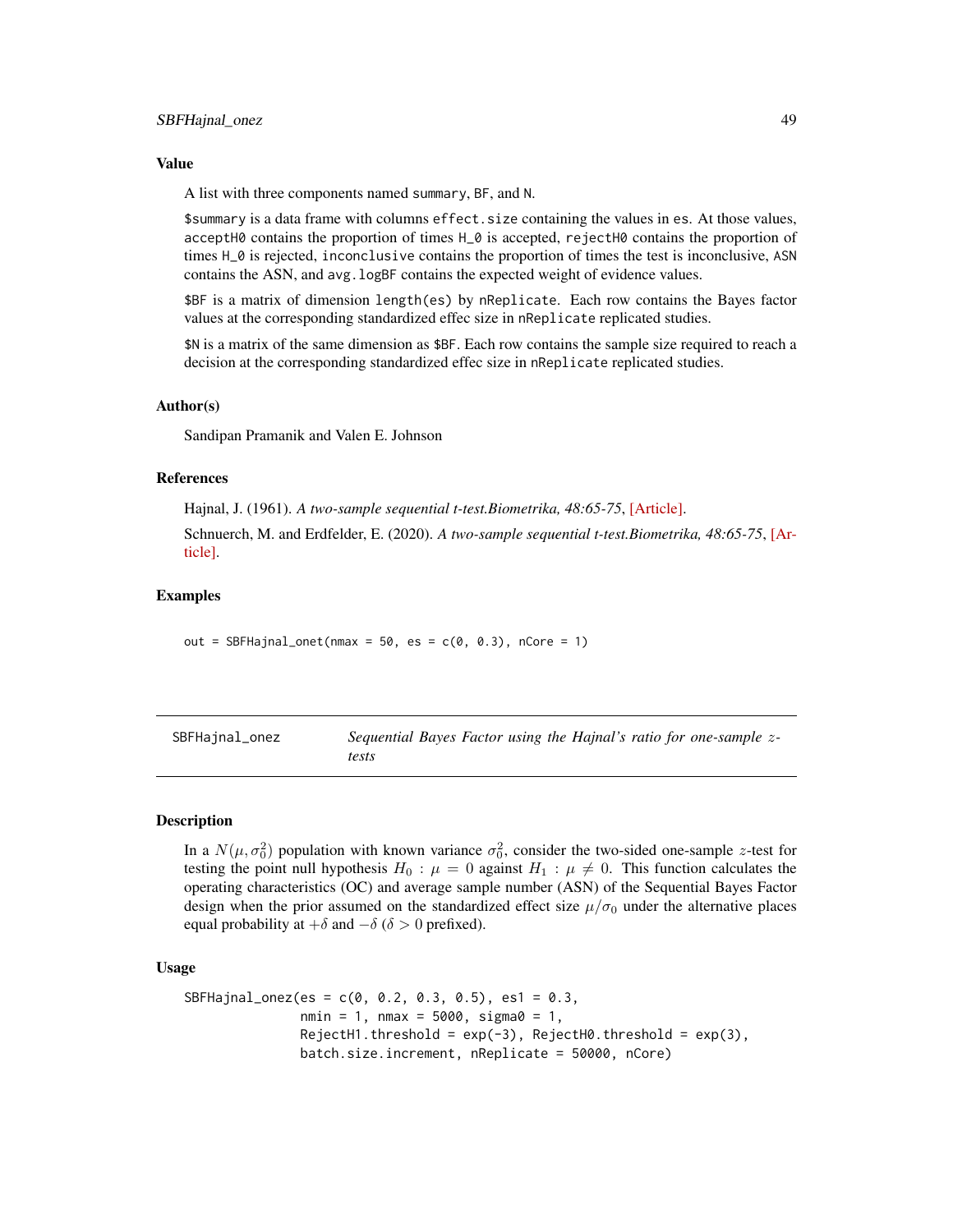## **Arguments**

| es                   | Numeric vector. Standardized effect sizes $\mu/\sigma_0$ where OC and ASN are desired.<br><b>Default:</b> $c(0, 0.2, 0.3, 0.5)$ .                                                                 |  |
|----------------------|---------------------------------------------------------------------------------------------------------------------------------------------------------------------------------------------------|--|
| es1                  | Positive numeric. $\delta$ as above. <b>Default:</b> 0.3. For this, the prior on the stan-<br>dardized effect size $\mu/\sigma_0$ takes values 0.3 and $-0.3$ each with equal probability<br>1/2. |  |
| nmin                 | Positive integer. Minimum sample size in the sequential comparison. Default:<br>1.                                                                                                                |  |
| nmax                 | Positive integer. Maximum sample size in the sequential comparison. Default:<br>1.                                                                                                                |  |
| sigma0               | Positive numeric. Known standard deviation in the population. Default: 1.                                                                                                                         |  |
| RejectH1.threshold   |                                                                                                                                                                                                   |  |
|                      | Positive numeric. $H_0$ is accepted if $BF \leq$ RejectH1.threshold. <b>Default:</b><br>$exp(-3)$ .                                                                                               |  |
| RejectH0.threshold   |                                                                                                                                                                                                   |  |
|                      | Positive numeric. $H_0$ is rejected if $BF \geq$ RejectH0.threshold. <b>Default:</b><br>$exp(3)$ .                                                                                                |  |
| batch.size.increment |                                                                                                                                                                                                   |  |
|                      | function. Increment in sample size at each sequential step. Default: function(narg){20}.<br>This means an increment of 20 samples at each step.                                                   |  |
| nReplicate           | Positve integer. Number of replicated studies based on which the OC and ASN<br>are calculated. Default: 50,000.                                                                                   |  |
| nCore                | Positive integer. Default: One less than the total number of available cores.                                                                                                                     |  |
|                      |                                                                                                                                                                                                   |  |

## Value

A list with three components named summary, BF, and N.

\$summary is a data frame with columns effect.size containing the values in es. At those values, acceptH0 contains the proportion of times H\_0 is accepted, rejectH0 contains the proportion of times H\_0 is rejected, inconclusive contains the proportion of times the test is inconclusive, ASN contains the ASN, and avg.logBF contains the expected weight of evidence values.

\$BF is a matrix of dimension length(es) by nReplicate. Each row contains the Bayes factor values at the corresponding standardized effec size in nReplicate replicated studies.

\$N is a matrix of the same dimension as \$BF. Each row contains the sample size required to reach a decision at the corresponding standardized effec size in nReplicate replicated studies.

#### Author(s)

Sandipan Pramanik and Valen E. Johnson

## References

Hajnal, J. (1961). *A two-sample sequential t-test.Biometrika, 48:65-75*, [\[Article\].](https://academic.oup.com/biomet/article-abstract/48/1-2/65/227215) Schnuerch, M. and Erdfelder, E. (2020). *A two-sample sequential t-test.Biometrika, 48:65-75*, [\[Ar](https://martinschnuerch.com/wp-content/uploads/2020/08/Schnuerch_Erdfelder_2020.pdf)[ticle\].](https://martinschnuerch.com/wp-content/uploads/2020/08/Schnuerch_Erdfelder_2020.pdf)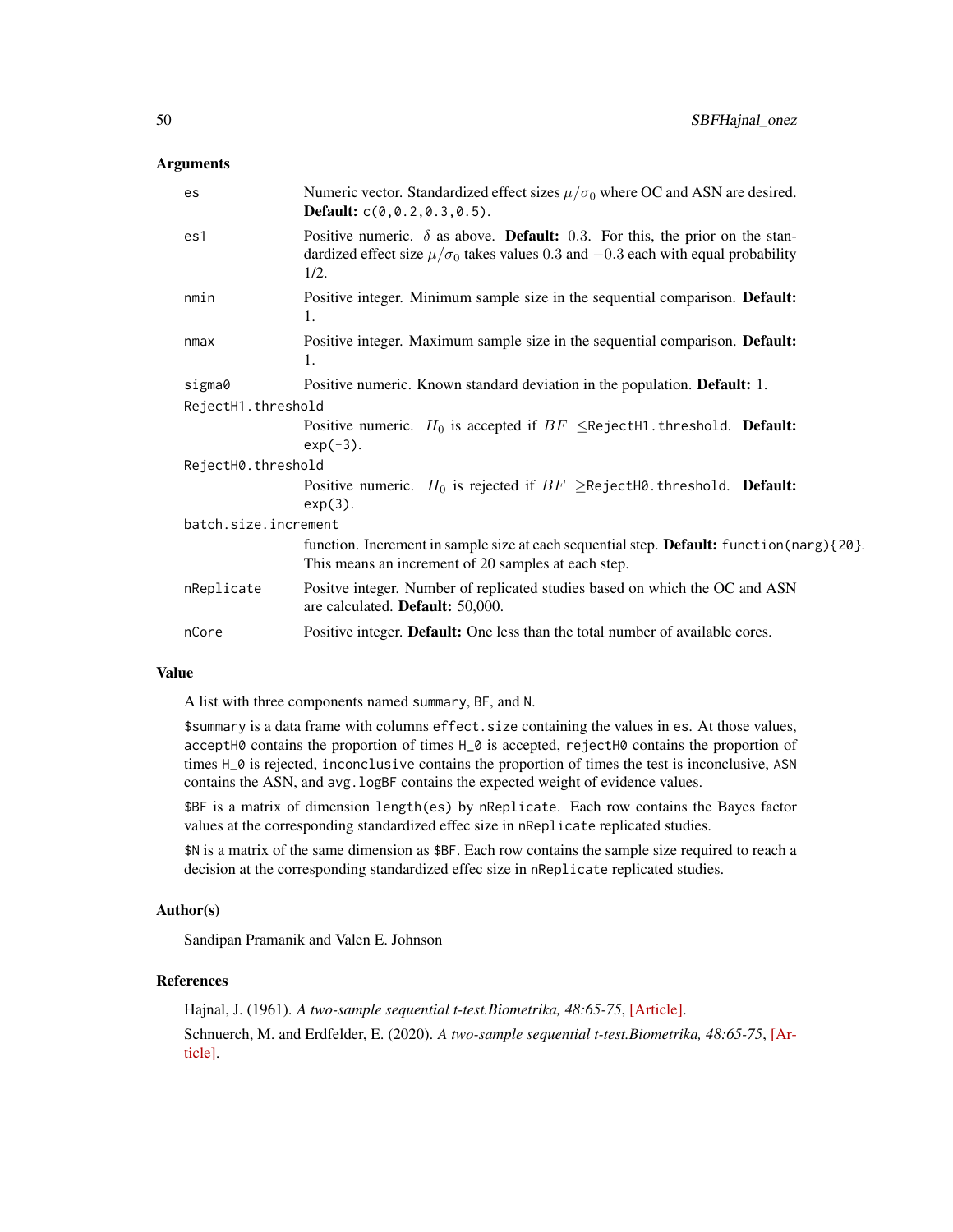# <span id="page-50-0"></span>SBFHajnal\_twot 51

## Examples

```
out = SBFHajnal_onez(nmax = 100, es = c(0, 0.3), nCore = 1)
```
SBFHajnal\_twot *Sequential Bayes Factor using the Hajnal's ratio for two-sample* t*tests*

# Description

In case of two independent populations  $N(\mu_1, \sigma^2)$  and  $N(\mu_2, \sigma^2)$  with unknown common variance  $\sigma^2$ , consider the two-sample t-test for testing the point null hypothesis of difference in their means  $H_0: \mu_2 - \mu_1 = 0$  against  $H_1: \mu_2 - \mu_1 \neq 0$ . This function calculates the operating characteristics (OC) and average sample number (ASN) of the Sequential Bayes Factor design when the prior assumed under the alternative on the difference between standardized effect sizes  $(\mu_2 - \mu_1)/\sigma$ places equal probability at  $+\delta$  and  $-\delta$  ( $\delta > 0$  prefixed).

## Usage

```
SBFHajnal_twot(es = c(0, 0.2, 0.3, 0.5), es1 = 0.3,n1min = 2, n2min = 2, n1max = 5000, n2max = 5000,
              RejectH1.threshold = exp(-3), RejectH0.threshold = exp(3),batch1.size.increment, batch2.size.increment,
              nReplicate = 50000, nCore)
```

| es                 | Numeric vector. Standardized effect size differences $(\mu_2 - \mu_1)/\sigma$ where OC<br>and ASN are desired. Default: $c(0, 0.2, 0.3, 0.5)$ .                                |
|--------------------|--------------------------------------------------------------------------------------------------------------------------------------------------------------------------------|
| es1                | Positive numeric. $\delta$ as above. <b>Default:</b> 0.3. For this, the prior on $(\mu_2 - \mu_1)/\sigma$<br>takes values $0.3$ and $-0.3$ each with equal probability $1/2$ . |
| n1min              | Positive integer. Minimum sample size from Group-1 in the sequential compar-<br>ison. Should be at least 2. Default: 1.                                                        |
| n2min              | Positive integer. Minimum sample size from Group-2 in the sequential compar-<br>ison. Should be at least 2. <b>Default:</b> 1.                                                 |
| $n1$ max           | Positive integer. Maximum sample size from Group-1 in the sequential compar-<br>ison. Default: 1.                                                                              |
| n2max              | Positive integer. Maximum sample size from Group-2 in the sequential compar-<br>ison. Default: 1.                                                                              |
| RejectH1.threshold |                                                                                                                                                                                |
|                    | Positive numeric. $H_0$ is accepted if $BF \leq$ RejectH1.threshold. <b>Default:</b><br>$exp(-3)$ .                                                                            |
| RejectH0.threshold |                                                                                                                                                                                |
|                    | Positive numeric. $H_0$ is rejected if $BF \geq$ RejectH0.threshold. <b>Default:</b><br>$exp(3)$ .                                                                             |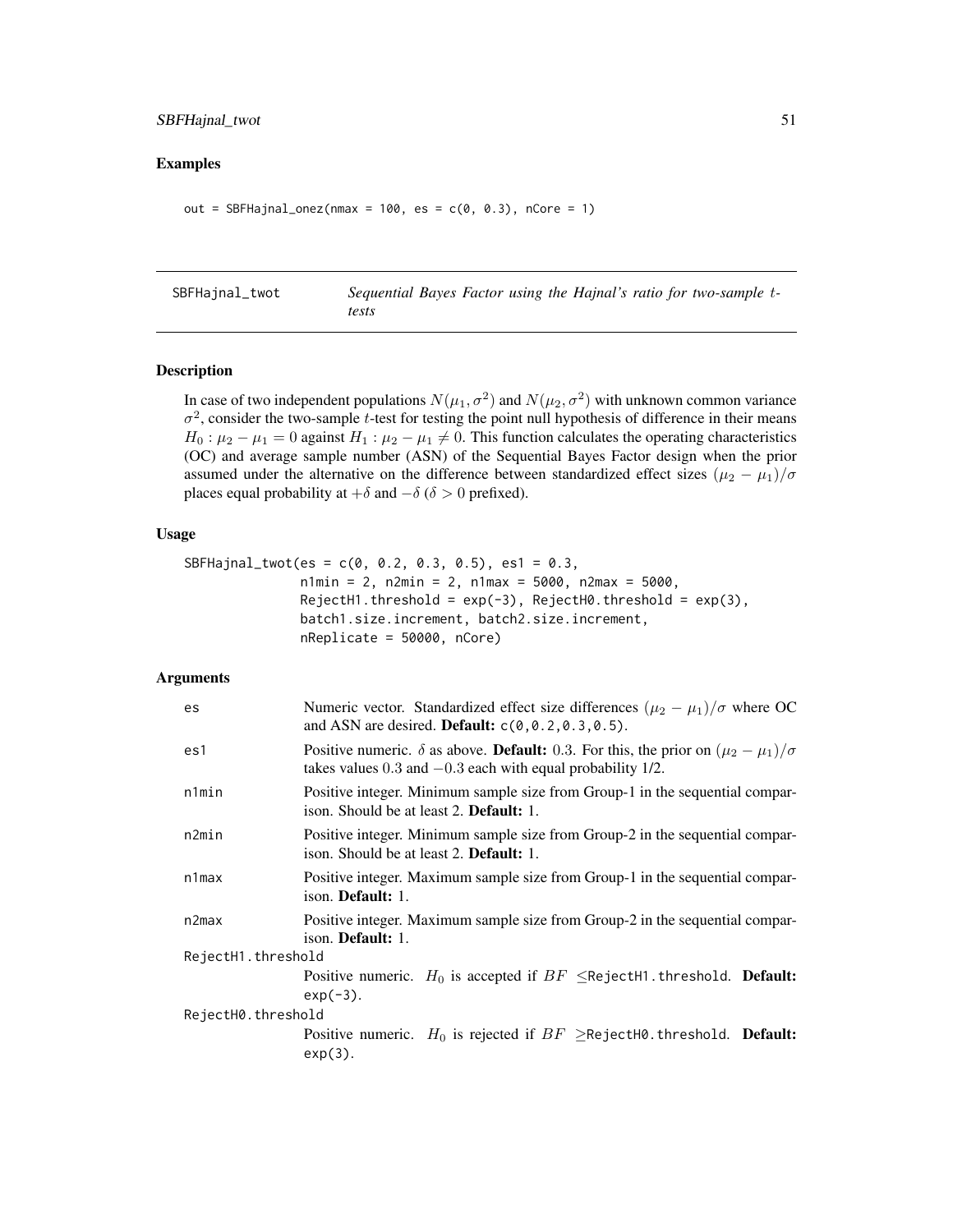| batch1.size.increment |                                                                                                                                                                          |
|-----------------------|--------------------------------------------------------------------------------------------------------------------------------------------------------------------------|
|                       | function. Increment in sample size from Group-1 at each sequential step. De-<br>fault: function(narg){20}. This means an increment of 20 samples at each<br>step.        |
| batch2.size.increment |                                                                                                                                                                          |
|                       | function. Increment in sample size from Group-2 at each sequential step. De-<br><b>fault:</b> function(narg){20}. This means an increment of 20 samples at each<br>step. |
| nReplicate            | Positve integer. Number of replicated studies based on which the OC and ASN<br>are calculated. <b>Default:</b> 50,000.                                                   |
| nCore                 | Positive integer. <b>Default:</b> One less than the total number of available cores.                                                                                     |

A list with three components named summary, BF, and N.

\$summary is a data frame with columns effect.size containing the values in es. At those values, acceptH0 contains the proportion of times H\_0 is accepted, rejectH0 contains the proportion of times H\_0 is rejected, inconclusive contains the proportion of times the test is inconclusive, ASN contains the ASN, and avg. logBF contains the expected weight of evidence values.

\$BF is a matrix of dimension length(es) by nReplicate. Each row contains the Bayes factor values at the corresponding standardized effec size in nReplicate replicated studies.

\$N is a matrix of the same dimension as \$BF. Each row contains the sample size required to reach a decision at the corresponding standardized effec size in nReplicate replicated studies.

## Author(s)

Sandipan Pramanik and Valen E. Johnson

## References

Hajnal, J. (1961). *A two-sample sequential t-test.Biometrika, 48:65-75*, [\[Article\].](https://academic.oup.com/biomet/article-abstract/48/1-2/65/227215)

Schnuerch, M. and Erdfelder, E. (2020). *A two-sample sequential t-test.Biometrika, 48:65-75*, [\[Ar](https://martinschnuerch.com/wp-content/uploads/2020/08/Schnuerch_Erdfelder_2020.pdf)[ticle\].](https://martinschnuerch.com/wp-content/uploads/2020/08/Schnuerch_Erdfelder_2020.pdf)

# Examples

out = SBFHajnal\_twot(n1max = 100, n2max = 100, es =  $c(0, 0.3)$ , nCore = 1)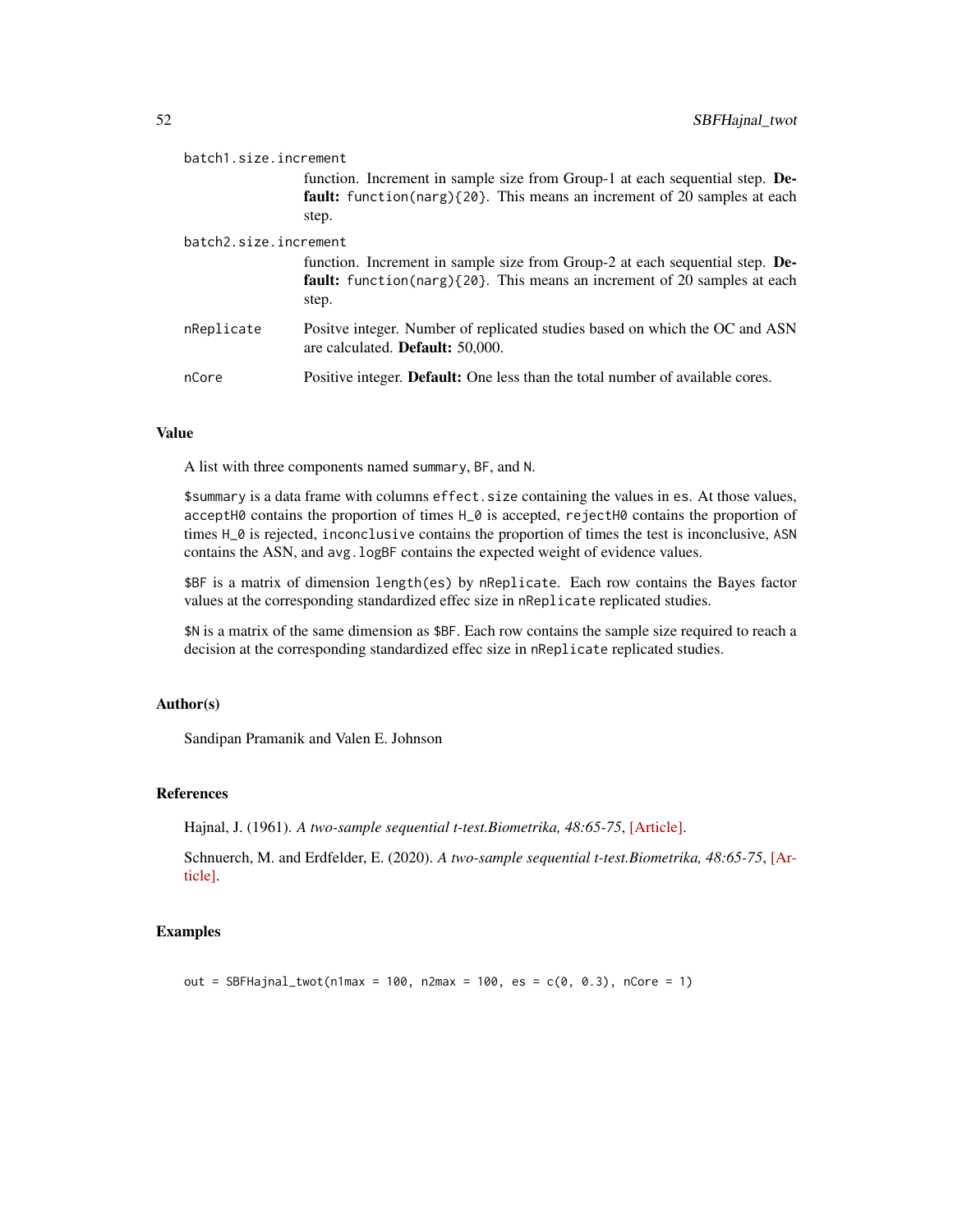<span id="page-52-0"></span>SBFHajnal\_twoz *Sequential Bayes Factor using the Hajnal's ratio for two-sample* z*tests*

# Description

In case of two independent populations  $N(\mu_1, \sigma_0^2)$  and  $N(\mu_2, \sigma_0^2)$  with known common variance  $\sigma_0^2$ , consider the two-sample z-test for testing the point null hypothesis of difference in their means  $H_0: \mu_2 - \mu_1 = 0$  against  $H_1: \mu_2 - \mu_1 \neq 0$ . This function calculates the operating characteristics (OC) and average sample number (ASN) of the Sequential Bayes Factor design when the prior assumed under the alternative on the difference between standardized effect sizes  $(\mu_2 - \mu_1)/\sigma_0$ places equal probability at  $+\delta$  and  $-\delta$  ( $\delta > 0$  prefixed).

#### Usage

```
SBFHajnal_twoz(es = c(0, 0.2, 0.3, 0.5), es1 = 0.3,
               n1min = 1, n2min = 1, n1max = 5000, n2max = 5000, n3sum = 1,
               RejectH1.threshold = exp(-3), RejectH0.threshold = exp(3),
               batch1.size.increment, batch2.size.increment,
               nReplicate = 50000, nCore)
```

| es                 | Numeric vector. Standardized effect size differences $(\mu_2 - \mu_1)/\sigma_0$ where OC<br>and ASN are desired. Default: $c(0, 0.2, 0.3, 0.5)$ .                                |
|--------------------|----------------------------------------------------------------------------------------------------------------------------------------------------------------------------------|
| es1                | Positive numeric. $\delta$ as above. <b>Default:</b> 0.3. For this, the prior on $(\mu_2 - \mu_1)/\sigma_0$<br>takes values $0.3$ and $-0.3$ each with equal probability $1/2$ . |
| n1min              | Positive integer. Minimum sample size from Group-1 in the sequential compar-<br>ison. <b>Default:</b> 1.                                                                         |
| n2min              | Positive integer. Minimum sample size from Group-2 in the sequential compar-<br>ison. Default: 1.                                                                                |
| $n1$ max           | Positive integer. Maximum sample size from Group-1 in the sequential compar-<br>ison. <b>Default:</b> 1.                                                                         |
| n2max              | Positive integer. Maximum sample size from Group-2 in the sequential compar-<br>ison. Default: 1.                                                                                |
| sigma0             | Positive numeric. Known common standard deviation of the populations. De-<br>fault: $1$ .                                                                                        |
| RejectH1.threshold |                                                                                                                                                                                  |
|                    | Positive numeric. $H_0$ is accepted if $BF \leq$ RejectH1.threshold. <b>Default:</b><br>$exp(-3)$ .                                                                              |
| RejectH0.threshold |                                                                                                                                                                                  |
|                    | Positive numeric. $H_0$ is rejected if $BF \geq$ RejectH0.threshold. Default:<br>$exp(3)$ .                                                                                      |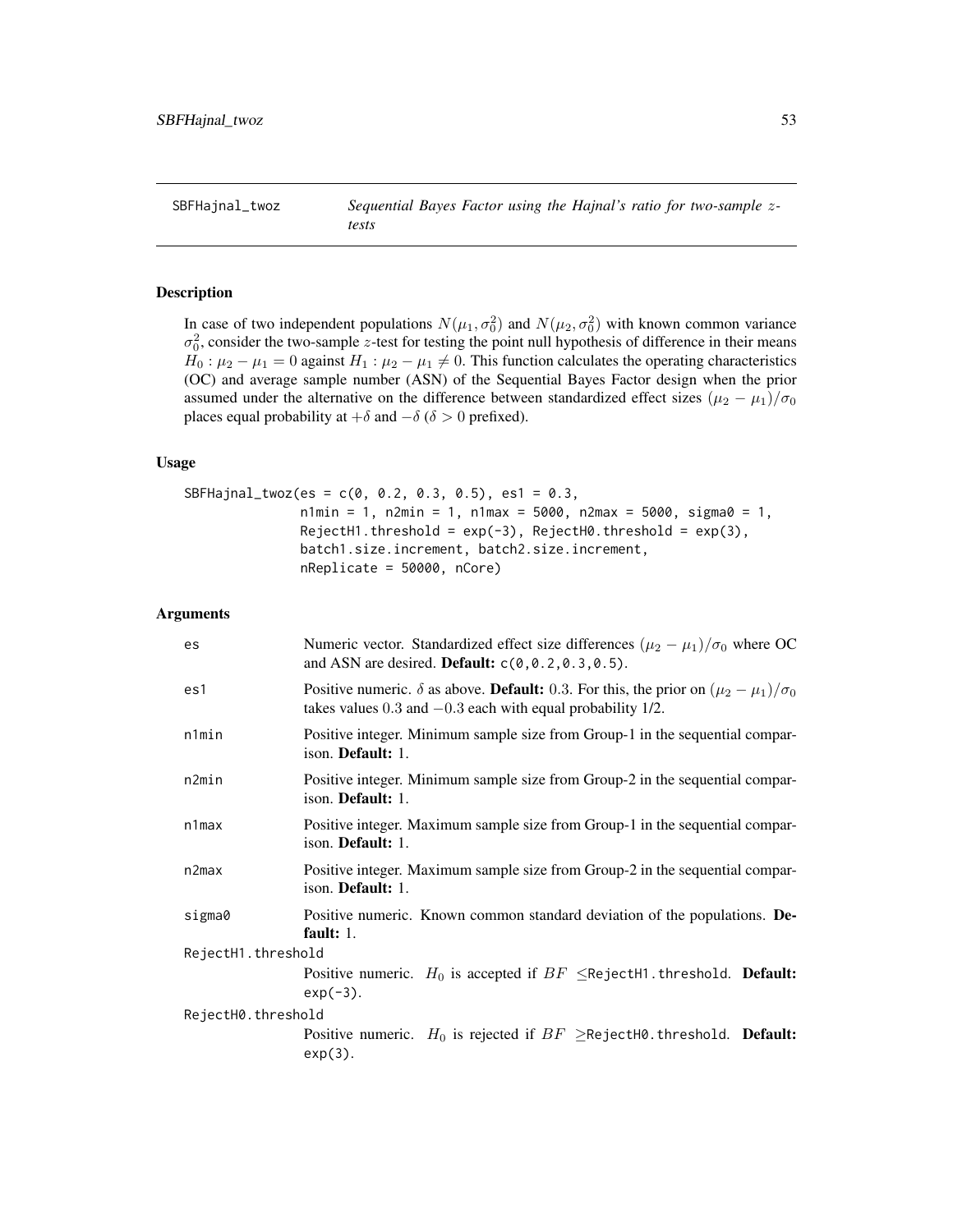| batch1.size.increment |                                                                                                                                                                          |
|-----------------------|--------------------------------------------------------------------------------------------------------------------------------------------------------------------------|
|                       | function. Increment in sample size from Group-1 at each sequential step. De-<br><b>fault:</b> function(narg){20}. This means an increment of 20 samples at each<br>step. |
| batch2.size.increment |                                                                                                                                                                          |
|                       | function. Increment in sample size from Group-2 at each sequential step. De-<br>fault: function(narg){20}. This means an increment of 20 samples at each<br>step.        |
| nReplicate            | Positve integer. Number of replicated studies based on which the OC and ASN<br>are calculated. <b>Default:</b> 50,000.                                                   |
| nCore                 | Positive integer. <b>Default:</b> One less than the total number of available cores.                                                                                     |

A list with three components named summary, BF, and N.

\$summary is a data frame with columns effect.size containing the values in es. At those values, acceptH0 contains the proportion of times H\_0 is accepted, rejectH0 contains the proportion of times H\_0 is rejected, inconclusive contains the proportion of times the test is inconclusive, ASN contains the ASN, and avg. logBF contains the expected weight of evidence values.

\$BF is a matrix of dimension length(es) by nReplicate. Each row contains the Bayes factor values at the corresponding standardized effec size in nReplicate replicated studies.

\$N is a matrix of the same dimension as \$BF. Each row contains the sample size required to reach a decision at the corresponding standardized effec size in nReplicate replicated studies.

## Author(s)

Sandipan Pramanik and Valen E. Johnson

## References

Hajnal, J. (1961). *A two-sample sequential t-test.Biometrika, 48:65-75*, [\[Article\].](https://academic.oup.com/biomet/article-abstract/48/1-2/65/227215)

Schnuerch, M. and Erdfelder, E. (2020). *A two-sample sequential t-test.Biometrika, 48:65-75*, [\[Ar](https://martinschnuerch.com/wp-content/uploads/2020/08/Schnuerch_Erdfelder_2020.pdf)[ticle\].](https://martinschnuerch.com/wp-content/uploads/2020/08/Schnuerch_Erdfelder_2020.pdf)

# Examples

out = SBFHajnal\_twoz(n1max = 100, n2max = 100, es =  $c(0, 0.3)$ , nCore = 1)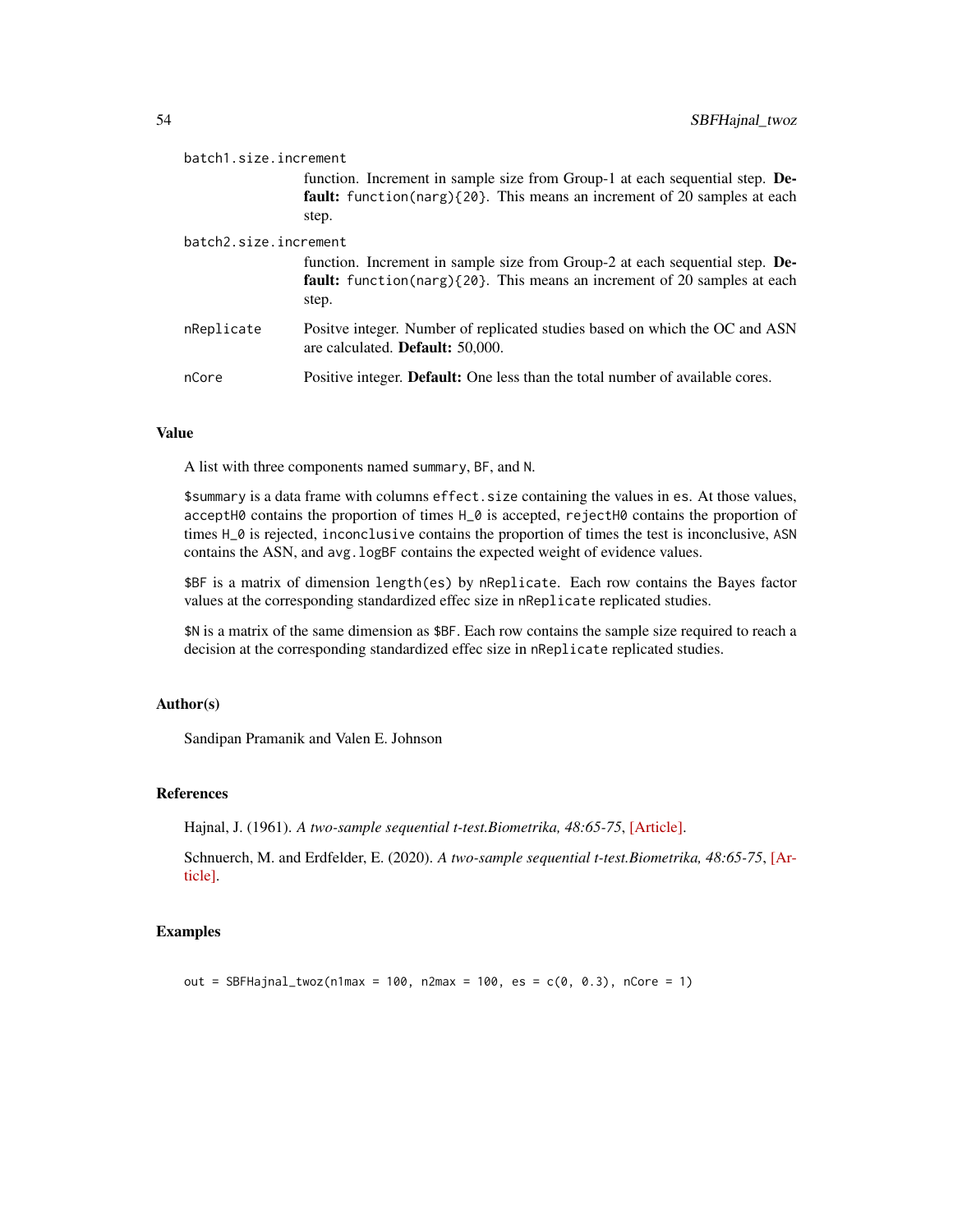# <span id="page-54-0"></span>Description

In a  $N(\mu, \sigma^2)$  population with unknown variance  $\sigma^2$ , consider the two-sided one-sample t-test for testing the point null hypothesis  $H_0$ :  $\mu = 0$  against  $H_1$ :  $\mu \neq 0$ . This function calculates the operating characteristics (OC) and average sample number (ASN) of the Sequential Bayes Factor design when a *normal moment prior* is assumed on the standardized effect size  $\mu/\sigma$  under the alternative.

#### Usage

```
SBFNAP_onet(es = c(0, 0.2, 0.3, 0.5), nmin = 2, nmax = 5000,
            tau.NAP = 0.3/\sqrt{(2)},
            RejectH1.threshold = exp(-3), RejectH0.threshold = exp(3),
            batch.size.increment, nReplicate = 50000, nCore)
```

| es                   | Numeric vector. Standardized effect sizes $\mu/\sigma$ where OC and ASN are desired.<br><b>Default:</b> $c(0, 0.2, 0.3, 0.5)$ .                                                |
|----------------------|--------------------------------------------------------------------------------------------------------------------------------------------------------------------------------|
| nmin                 | Positive integer. Minimum sample size in the sequential comparison. Should be<br>at least $2$ . <b>Default:</b> $1$ .                                                          |
| nmax                 | Positive integer. Maximum sample size in the sequential comparison. Default:<br>1.                                                                                             |
| tau.NAP              | Positive numeric. Parameter in the moment prior. <b>Default:</b> $0.3/\sqrt{2}$ . This places<br>the prior modes of the standardized effect size $\mu/\sigma$ at 0.3 and -0.3. |
| RejectH1.threshold   |                                                                                                                                                                                |
|                      | Positive numeric. $H_0$ is accepted if $BF \leq$ RejectH1.threshold. <b>Default:</b><br>$exp(-3)$ .                                                                            |
| RejectH0.threshold   |                                                                                                                                                                                |
|                      | Positive numeric. $H_0$ is rejected if $BF \geq$ RejectH0.threshold. Default:<br>$exp(3)$ .                                                                                    |
| batch.size.increment |                                                                                                                                                                                |
|                      | function. Increment in sample size at each sequential step. Default: function(narg){20}.<br>This means an increment of 20 samples at each step.                                |
| nReplicate           | Positve integer. Number of replicated studies based on which the OC and ASN<br>are calculated. <b>Default:</b> 50,000.                                                         |
| nCore                | Positive integer. Default: One less than the total number of available cores.                                                                                                  |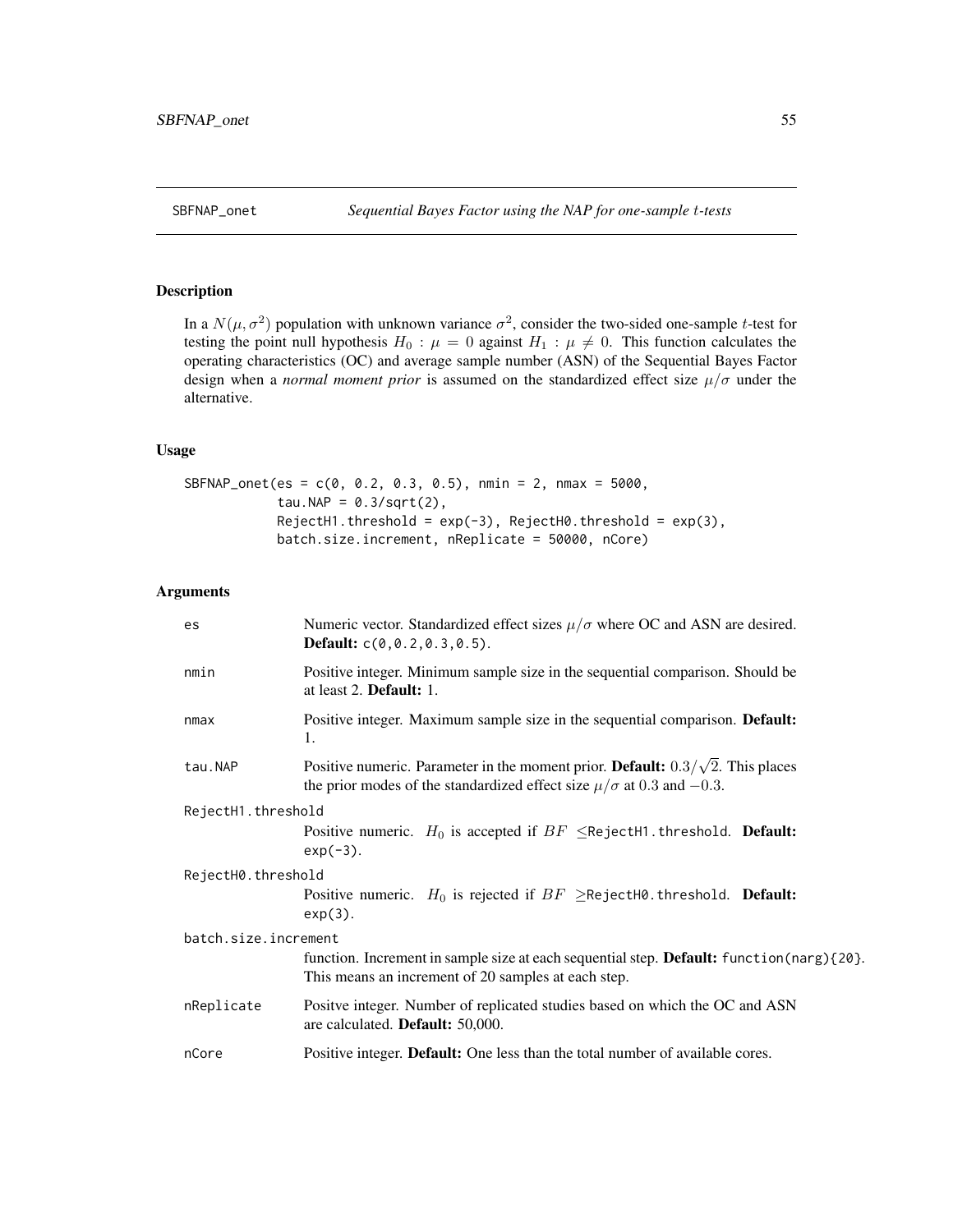<span id="page-55-0"></span>A list with three components named summary, BF, and N.

\$summary is a data frame with columns effect.size containing the values in es. At those values, acceptH0 contains the proportion of times  $H_0$  is accepted, rejectH0 contains the proportion of times H\_0 is rejected, inconclusive contains the proportion of times the test is inconclusive, ASN contains the ASN, and avg.logBF contains the expected weight of evidence values.

\$BF is a matrix of dimension length(es) by nReplicate. Each row contains the Bayes factor values at the corresponding standardized effec size in nReplicate replicated studies.

\$N is a matrix of the same dimension as \$BF. Each row contains the sample size required to reach a decision at the corresponding standardized effec size in nReplicate replicated studies.

#### Author(s)

Sandipan Pramanik and Valen E. Johnson

# References

Pramanik, S. and Johnson, V. (2022). *Efficient Alternatives for Bayesian Hypothesis Tests in Psychology. Psychological Methods. Just accepted.*

Johnson, V. and Rossell, R. (2010). *On the use of non-local prior densities in Bayesian hypothesis tests. Journal of the Royal Statistical Society: Series B, 72:143-170.* [\[Article\]](https://rss.onlinelibrary.wiley.com/doi/pdf/10.1111/j.1467-9868.2009.00730.x)

## Examples

out = SBFNAP\_onet(nmax =  $100$ , es =  $c(0, 0.3)$ , nCore = 1)

SBFNAP\_onez *Sequential Bayes Factor using the NAP for one-sample* z*-tests*

## **Description**

In a  $N(\mu, \sigma_0^2)$  population with known variance  $\sigma_0^2$ , consider the two-sided one-sample z-test for testing the point null hypothesis  $H_0$ :  $\mu = 0$  against  $H_1$ :  $\mu \neq 0$ . This function calculates the operating characteristics (OC) and average sample number (ASN) of the Sequential Bayes Factor design when a *normal moment prior* is assumed on the standardized effect size  $\mu/\sigma_0$  under the alternative.

#### Usage

```
SBFNAP\_onez(es = c(0, 0.2, 0.3, 0.5), nmin = 1, nmax = 5000,
            tau.NAP = 0.3/sqrt(2), sigma0 = 1,
            RejectH1.threshold = exp(-3), RejectH0.threshold = exp(3),
            batch.size.increment, nReplicate = 50000, nCore)
```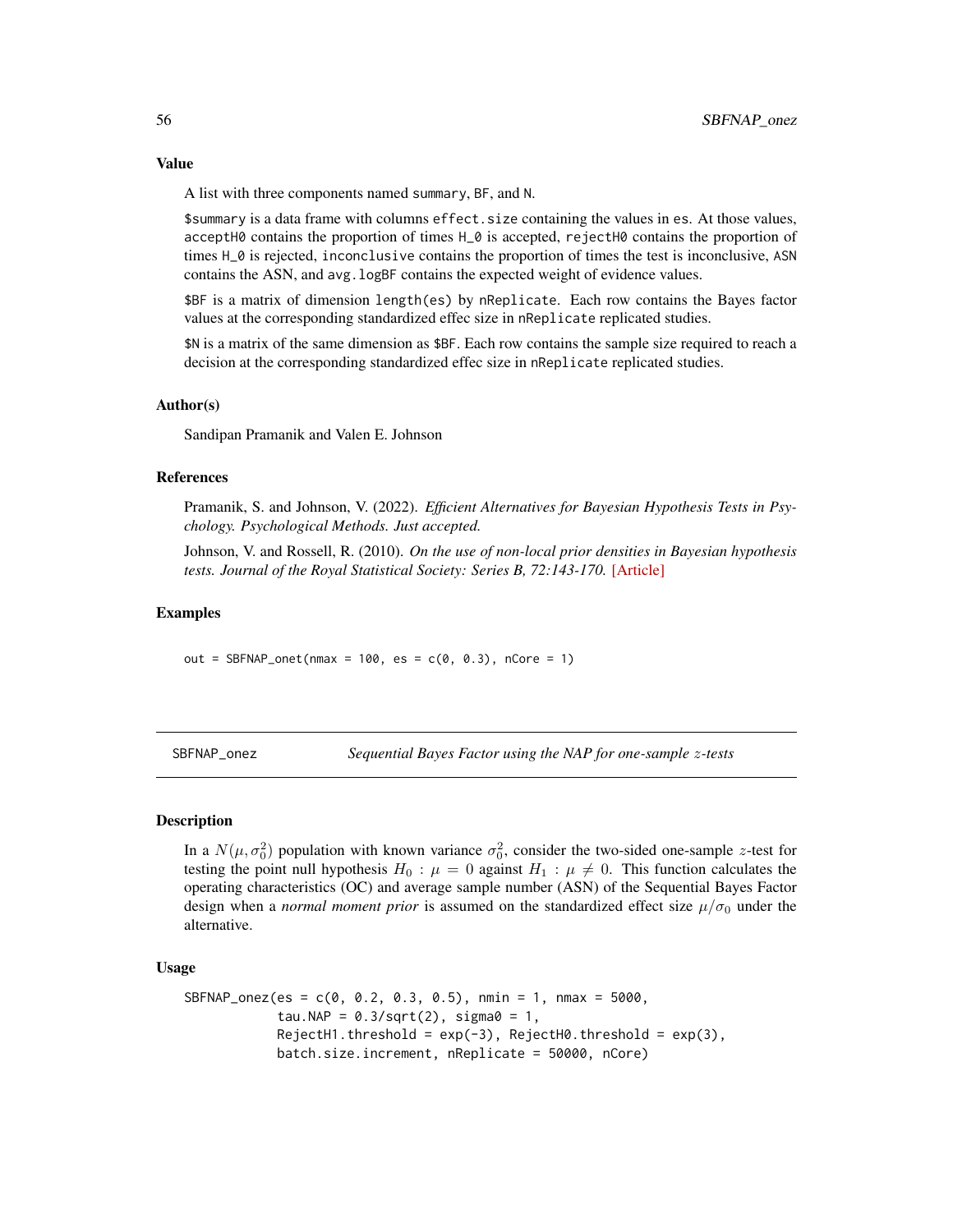#### **Arguments**

| es                   | Numeric vector. Standardized effect sizes $\mu/\sigma_0$ where OC and ASN are desired.<br><b>Default:</b> $c(0, 0.2, 0.3, 0.5)$ .                                                |
|----------------------|----------------------------------------------------------------------------------------------------------------------------------------------------------------------------------|
| nmin                 | Positive integer. Minimum sample size in the sequential comparison. Default:<br>1.                                                                                               |
| nmax                 | Positive integer. Maximum sample size in the sequential comparison. Default:<br>1.                                                                                               |
| tau.NAP              | Positive numeric. Parameter in the moment prior. <b>Default:</b> $0.3/\sqrt{2}$ . This places<br>the prior modes of the standardized effect size $\mu/\sigma_0$ at 0.3 and -0.3. |
| sigma0               | Positive numeric. Known standard deviation in the population. Default: 1.                                                                                                        |
| RejectH1.threshold   |                                                                                                                                                                                  |
|                      | Positive numeric. $H_0$ is accepted if $BF \leq$ RejectH1.threshold. Default:<br>$exp(-3)$ .                                                                                     |
| RejectH0.threshold   |                                                                                                                                                                                  |
|                      | Positive numeric. $H_0$ is rejected if $BF \geq$ RejectH0.threshold. Default:<br>$exp(3)$ .                                                                                      |
| batch.size.increment |                                                                                                                                                                                  |
|                      | function. Increment in sample size at each sequential step. Default: function (narg) {20}.<br>This means an increment of 20 samples at each step.                                |
| nReplicate           | Positve integer. Number of replicated studies based on which the OC and ASN<br>are calculated. Default: 50,000.                                                                  |
| nCore                | Positive integer. Default: One less than the total number of available cores.                                                                                                    |

# Value

A list with three components named summary, BF, and N.

\$summary is a data frame with columns effect.size containing the values in es. At those values, acceptH0 contains the proportion of times H\_0 is accepted, rejectH0 contains the proportion of times H\_0 is rejected, inconclusive contains the proportion of times the test is inconclusive, ASN contains the ASN, and avg. logBF contains the expected weight of evidence values.

\$BF is a matrix of dimension length(es) by nReplicate. Each row contains the Bayes factor values at the corresponding standardized effec size in nReplicate replicated studies.

\$N is a matrix of the same dimension as \$BF. Each row contains the sample size required to reach a decision at the corresponding standardized effec size in nReplicate replicated studies.

## Author(s)

Sandipan Pramanik and Valen E. Johnson

# References

Pramanik, S. and Johnson, V. (2022). *Efficient Alternatives for Bayesian Hypothesis Tests in Psychology. Psychological Methods. Just accepted.*

Johnson, V. and Rossell, R. (2010). *On the use of non-local prior densities in Bayesian hypothesis tests. Journal of the Royal Statistical Society: Series B, 72:143-170.* [\[Article\]](https://rss.onlinelibrary.wiley.com/doi/pdf/10.1111/j.1467-9868.2009.00730.x)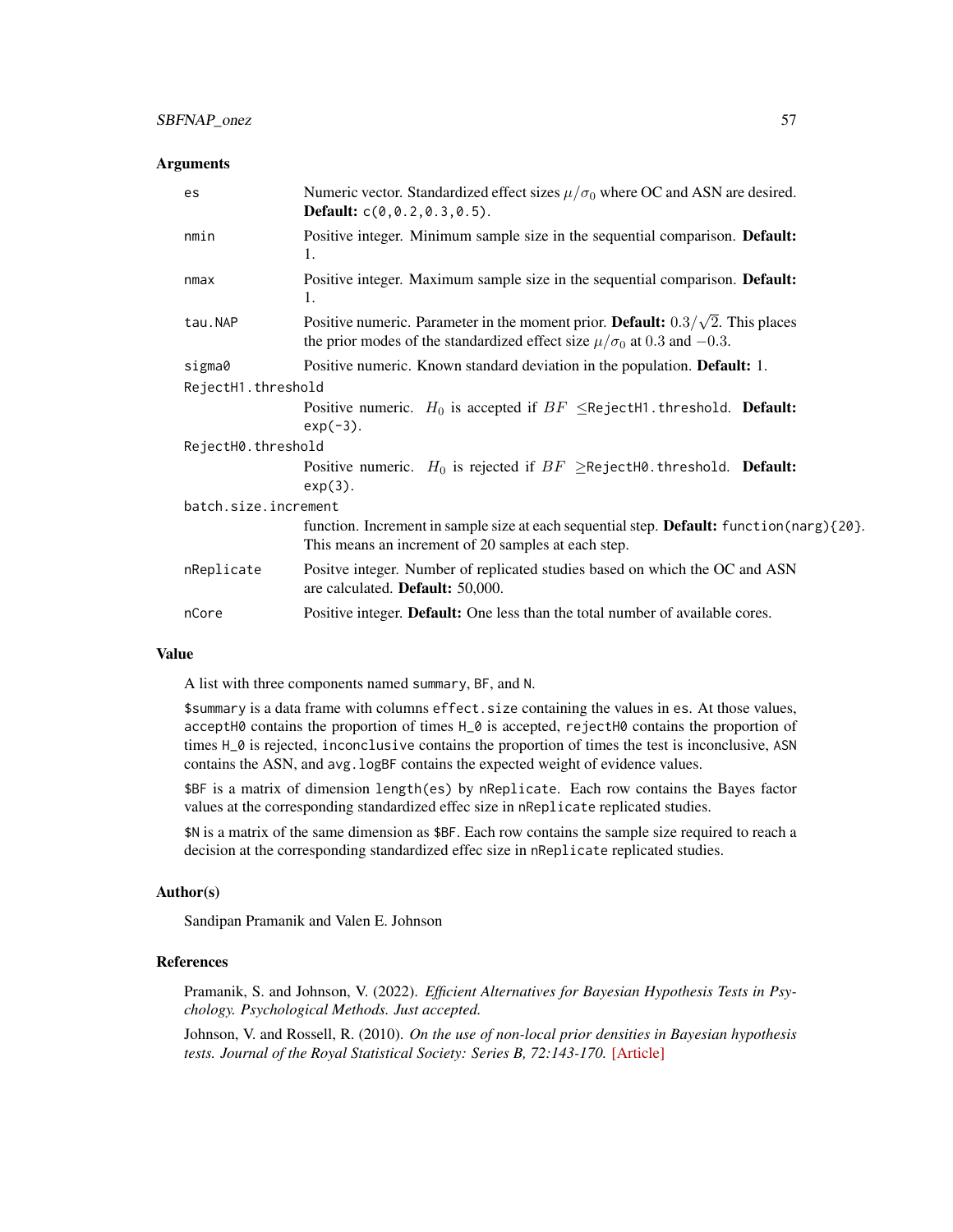#### <span id="page-57-0"></span>Examples

out = SBFNAP\_onez(nmax = 100, es =  $c(0, 0.3)$ , nCore = 1)

SBFNAP\_twot *Sequential Bayes Factor using the NAP for two-sample* t*-tests*

# Description

In case of two independent populations  $N(\mu_1, \sigma^2)$  and  $N(\mu_2, \sigma^2)$  with unknown common variance  $\sigma^2$ , consider the two-sample z-test for testing the point null hypothesis of difference in their means  $H_0: \mu_2 - \mu_1 = 0$  against  $H_1: \mu_2 - \mu_1 \neq 0$ . This function calculates the operating characteristics (OC) and average sample number (ASN) of the Sequential Bayes Factor design when a *normal moment prior* is assumed on the difference between standardized effect sizes  $(\mu_2 - \mu_1)/\sigma$  under the alternative.

## Usage

```
SBFNAP_twot(es = c(0, 0.2, 0.3, 0.5), n1min = 2, n2min = 2,
            n1max = 5000, n2max = 5000,
            tau.NAP = 0.3/\sqrt{(2)},
            RejectH1.threshold = exp(-3), RejectH0.threshold = exp(3),batch1.size.increment, batch2.size.increment,
            nReplicate = 50000, nCore)
```

| Numeric vector. Standardized effect size differences $(\mu_2 - \mu_1)/\sigma$ where OC<br>and ASN are desired. Default: $c(0, 0.2, 0.3, 0.5)$ .        |  |
|--------------------------------------------------------------------------------------------------------------------------------------------------------|--|
| Positive integer. Minimum sample size from Group-1 in the sequential compar-<br>ison. Should be at least 2. <b>Default:</b> 1.                         |  |
| Positive integer. Minimum sample size from Group-2 in the sequential compar-<br>ison. Should be at least 2. Default: 1.                                |  |
| Positive integer. Maximum sample size from Group-1 in the sequential compar-<br>ison. <b>Default:</b> 1.                                               |  |
| Positive integer. Maximum sample size from Group-2 in the sequential compar-<br>ison. Default: 1.                                                      |  |
| Positive numeric. Parameter in the moment prior. Default: $0.3/\sqrt{2}$ . This places<br>the prior modes of $(\mu_2 - \mu_1)/\sigma$ at 0.3 and -0.3. |  |
| RejectH1.threshold                                                                                                                                     |  |
| Positive numeric. $H_0$ is accepted if $BF \leq$ RejectH1.threshold. <b>Default:</b><br>$exp(-3)$ .                                                    |  |
| RejectH0.threshold                                                                                                                                     |  |
| Positive numeric. $H_0$ is rejected if $BF \geq$ RejectH0.threshold. <b>Default:</b><br>$exp(3)$ .                                                     |  |
|                                                                                                                                                        |  |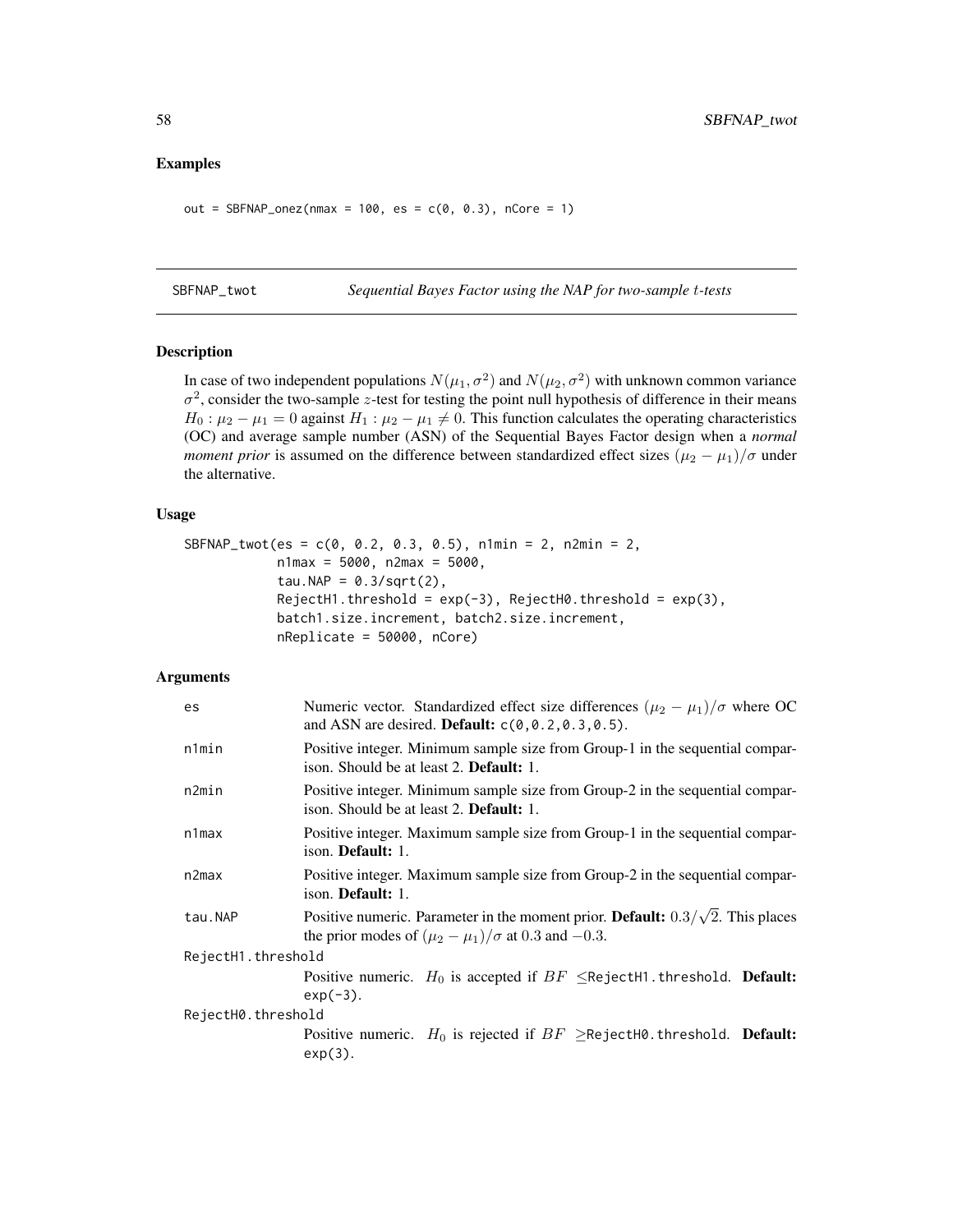| batch1.size.increment |                                                                                                                                                                          |
|-----------------------|--------------------------------------------------------------------------------------------------------------------------------------------------------------------------|
|                       | function. Increment in sample size from Group-1 at each sequential step. De-<br><b>fault:</b> function(narg){20}. This means an increment of 20 samples at each<br>step. |
| batch2.size.increment |                                                                                                                                                                          |
|                       | function. Increment in sample size from Group-2 at each sequential step. De-<br><b>fault:</b> function(narg){20}. This means an increment of 20 samples at each<br>step. |
| nReplicate            | Positve integer. Number of replicated studies based on which the OC and ASN<br>are calculated. <b>Default:</b> 50,000.                                                   |
| nCore                 | Positive integer. <b>Default:</b> One less than the total number of available cores.                                                                                     |

A list with three components named summary, BF, and N.

\$summary is a data frame with columns effect. size containing the values in es. At those values, acceptH0 contains the proportion of times H\_0 is accepted, rejectH0 contains the proportion of times H\_0 is rejected, inconclusive contains the proportion of times the test is inconclusive, ASN contains the ASN, and avg. logBF contains the expected weight of evidence values.

\$BF is a matrix of dimension length(es) by nReplicate. Each row contains the Bayes factor values at the corresponding standardized effec size in nReplicate replicated studies.

\$N is a matrix of the same dimension as \$BF. Each row contains the sample size required to reach a decision at the corresponding standardized effec size in nReplicate replicated studies.

#### Author(s)

Sandipan Pramanik and Valen E. Johnson

#### References

Pramanik, S. and Johnson, V. (2022). *Efficient Alternatives for Bayesian Hypothesis Tests in Psychology. Psychological Methods. Just accepted.*

Johnson, V. and Rossell, R. (2010). *On the use of non-local prior densities in Bayesian hypothesis tests. Journal of the Royal Statistical Society: Series B, 72:143-170.* [\[Article\]](https://rss.onlinelibrary.wiley.com/doi/pdf/10.1111/j.1467-9868.2009.00730.x)

# Examples

out = SBFNAP\_twot(n1max = 100, n2max = 100, es =  $c(0, 0.3)$ , nCore = 1)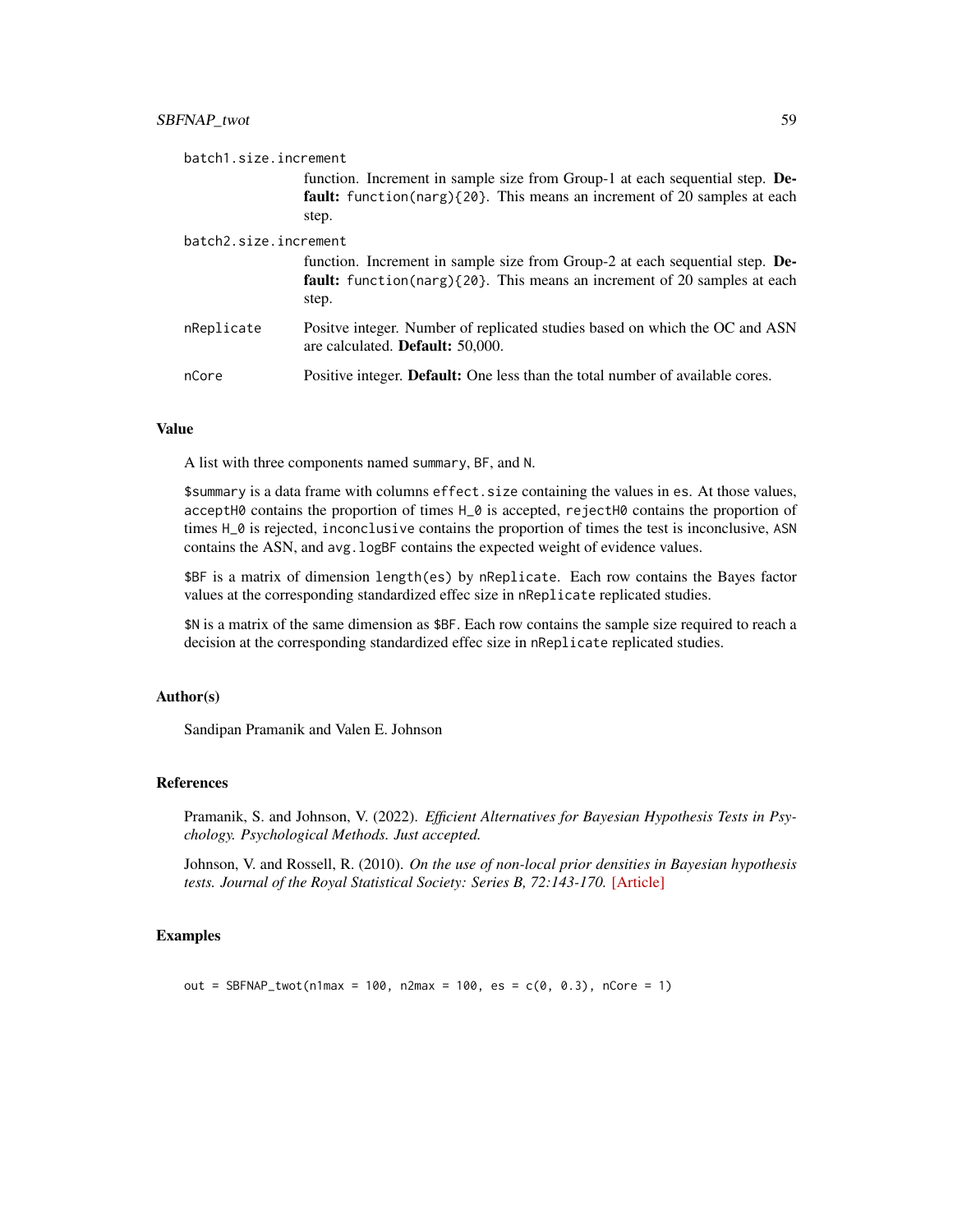<span id="page-59-0"></span>

# Description

In case of two independent populations  $N(\mu_1, \sigma_0^2)$  and  $N(\mu_2, \sigma_0^2)$  with known common variance  $\sigma_0^2$ , consider the two-sample z-test for testing the point null hypothesis of difference in their means  $H_0: \mu_2 - \mu_1 = 0$  against  $H_1: \mu_2 - \mu_1 \neq 0$ . This function calculates the operating characteristics (OC) and average sample number (ASN) of the Sequential Bayes Factor design when a *normal moment prior* is assumed on the difference between standardized effect sizes  $(\mu_2 - \mu_1)/\sigma_0$  under the alternative.

# Usage

```
SBFNAP_twoz(es = c(0, 0.2, 0.3, 0.5), n1min = 1, n2min = 1,
            n1max = 5000, n2max = 5000,
            tau.NAP = 0.3/\sqrt{2}, sigma0 = 1,
            RejectH1.threshold = exp(-3), RejectH0.threshold = exp(3),
            batch1.size.increment, batch2.size.increment,
            nReplicate = 50000, nCore)
```

| es                 | Numeric vector. Standardized effect size differences $(\mu_2 - \mu_1)/\sigma_0$ where OC<br>and ASN are desired. Default: $c(0, 0.2, 0.3, 0.5)$ .               |
|--------------------|-----------------------------------------------------------------------------------------------------------------------------------------------------------------|
| n1min              | Positive integer. Minimum sample size from Group-1 in the sequential compar-<br>ison. Default: 1.                                                               |
| n2min              | Positive integer. Minimum sample size from Group-2 in the sequential compar-<br>ison. <b>Default:</b> 1.                                                        |
| $n1$ max           | Positive integer. Maximum sample size from Group-1 in the sequential compar-<br>ison. <b>Default:</b> 1.                                                        |
| n2max              | Positive integer. Maximum sample size from Group-2 in the sequential compar-<br>ison. <b>Default:</b> 1.                                                        |
| tau.NAP            | Positive numeric. Parameter in the moment prior. <b>Default:</b> $0.3/\sqrt{2}$ . This places<br>the prior modes of $(\mu_2 - \mu_1)/\sigma_0$ at 0.3 and -0.3. |
| sigma0             | Positive numeric. Known common standard deviation of the populations. De-<br>fault: $1.$                                                                        |
| RejectH1.threshold |                                                                                                                                                                 |
|                    | Positive numeric. $H_0$ is accepted if $BF \leq$ RejectH1.threshold. <b>Default:</b><br>$exp(-3)$ .                                                             |
| RejectH0.threshold |                                                                                                                                                                 |
|                    | Positive numeric. $H_0$ is rejected if $BF \geq$ RejectH0.threshold. Default:<br>$exp(3)$ .                                                                     |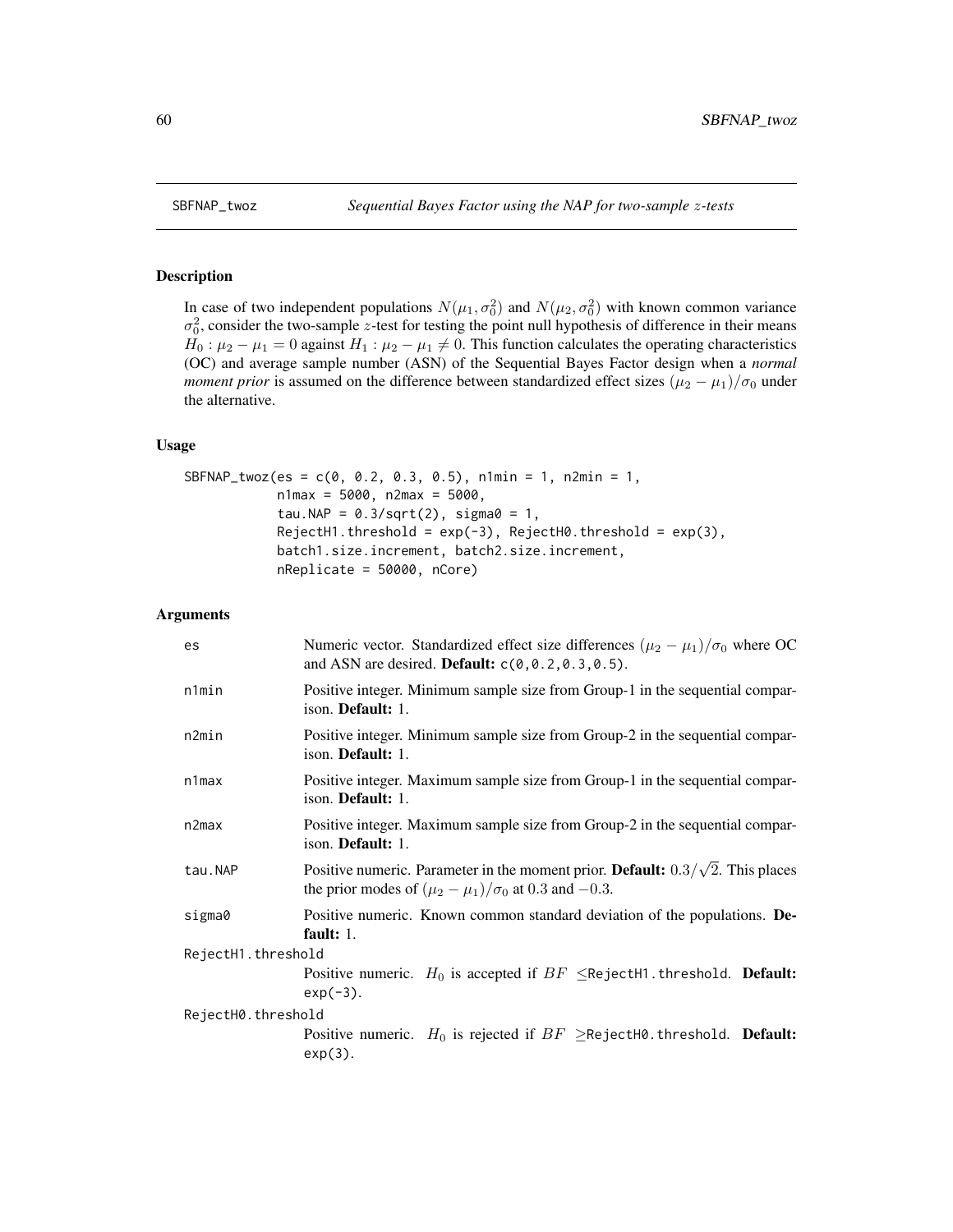| batch1.size.increment |                                                                                                                        |
|-----------------------|------------------------------------------------------------------------------------------------------------------------|
|                       | function. Increment in sample size from Group-1 at each sequential step. De-                                           |
|                       | <b>fault:</b> function(narg){20}. This means an increment of 20 samples at each                                        |
|                       | step.                                                                                                                  |
| batch2.size.increment |                                                                                                                        |
|                       | function. Increment in sample size from Group-2 at each sequential step. De-                                           |
|                       | <b>fault:</b> function(narg){20}. This means an increment of 20 samples at each<br>step.                               |
| nReplicate            | Positve integer. Number of replicated studies based on which the OC and ASN<br>are calculated. <b>Default:</b> 50,000. |
| nCore                 | Positive integer. <b>Default:</b> One less than the total number of available cores.                                   |

A list with three components named summary, BF, and N.

\$summary is a data frame with columns effect.size containing the values in es. At those values, acceptH0 contains the proportion of times H\_0 is accepted, rejectH0 contains the proportion of times H\_0 is rejected, inconclusive contains the proportion of times the test is inconclusive, ASN contains the ASN, and avg. logBF contains the expected weight of evidence values.

\$BF is a matrix of dimension length(es) by nReplicate. Each row contains the Bayes factor values at the corresponding standardized effec size in nReplicate replicated studies.

\$N is a matrix of the same dimension as \$BF. Each row contains the sample size required to reach a decision at the corresponding standardized effec size in nReplicate replicated studies.

# Author(s)

Sandipan Pramanik and Valen E. Johnson

# References

Pramanik, S. and Johnson, V. (2022). *Efficient Alternatives for Bayesian Hypothesis Tests in Psychology. Psychological Methods. Just accepted.*

Johnson, V. and Rossell, R. (2010). *On the use of non-local prior densities in Bayesian hypothesis tests. Journal of the Royal Statistical Society: Series B, 72:143-170.* [\[Article\]](https://rss.onlinelibrary.wiley.com/doi/pdf/10.1111/j.1467-9868.2009.00730.x)

## Examples

out = SBFNAP\_twoz(n1max = 100, n2max = 100, es =  $c(0, 0.3)$ , nCore = 1)